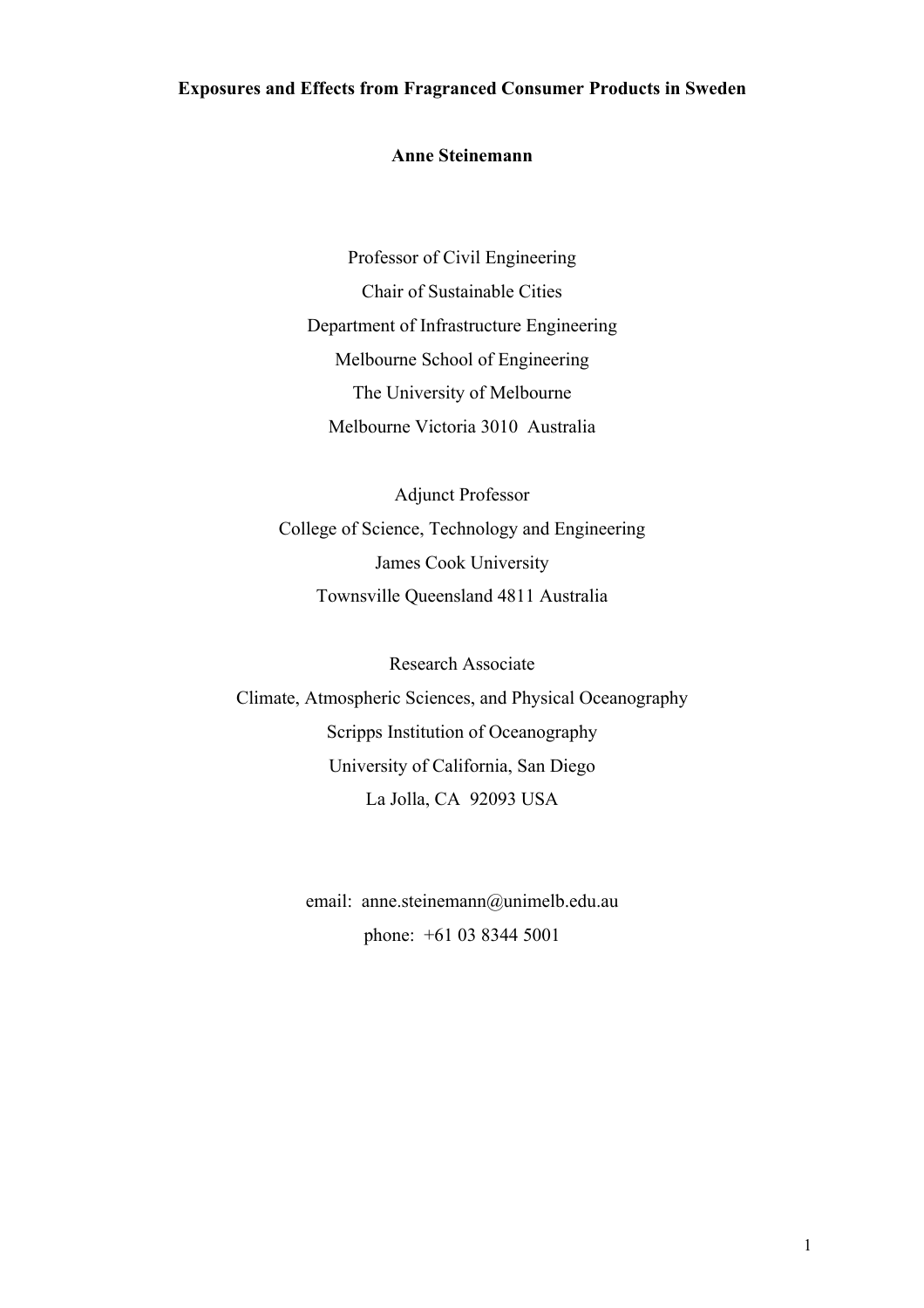## **Exposures and Effects from Fragranced Consumer Products in Sweden**

#### **Abstract**

Fragranced consumer products—such as cleaning supplies, perfume, and air fresheners—have been associated with indoor air pollutants and adverse human health effects. Through a nationally representative population-based survey, this study investigates sources and risks associated with exposure to fragranced consumer products in Sweden. It examines the frequency and types of fragranced product use, associated health effects, exposure situations, knowledge of product emissions, and preferences for fragrance-free policies and indoor environments. Data were collected in July 2017 using an online survey of adults (n=1,100), representative of age, gender, and region in Sweden. Across the Swedish population, 33.1% report health problems, such as respiratory difficulties (20.0%), migraine headaches (16.1%), and asthma attacks (5.5%), when exposed to fragranced products. Of these reports, 24.2% could be considered potentially disabling. While 98.5% use fragranced products at least once a week, 70.9% were unaware that fragranced products, even ones called green and organic, can emit potentially hazardous air pollutants. Importantly, 6.7% of the population lost workdays or a job, in the past year, due to exposure to fragranced products in the workplace. Also, 18.1% enter and then leave a business as quickly as possible due to air fresheners or a fragranced product. A strong majority of the population would prefer that workplaces, health care facilities and professionals, airplanes, and hotels were fragrance-free rather than fragranced. Results from this study provide new and important evidence that exposure to fragranced consumer products is pervasive in Sweden, that these exposures are associated with adverse health and societal effects, and that reducing exposures such as through fragrance-free policies can provide benefits to air quality and public health.

**Keywords:** fragranced consumer product, fragrance, fragrance-free policy, indoor air quality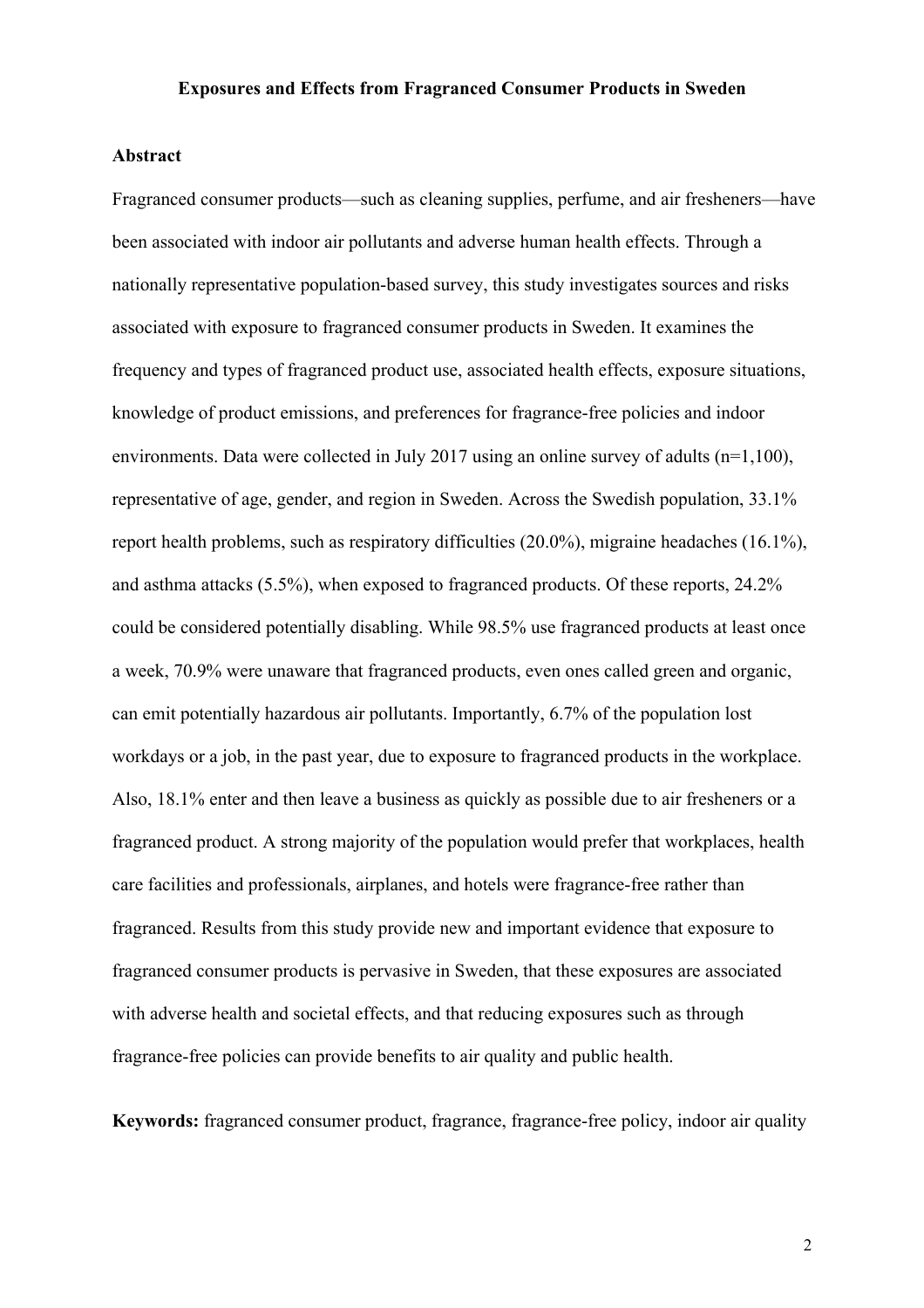#### **Introduction**

Swedish society is filled with fragranced consumer products. Fragranced consumer products (or fragranced products) are chemically formulated products with the addition of a fragrance, aroma, or scent (Steinemann 2015). Common products include air fresheners, laundry detergents, cleaning supplies, personal care products, household items, soaps, hand sanitizers, baby products, and cosmetics—among hundreds of products that are used by individuals, industries, and institutions every day.

Fragranced consumer products contain and emit complex mixtures of chemicals, such as the volatile organic compounds (VOCs) limonene, alpha-pinene, beta-pinene, ethanol, acetone, and acetaldehyde (Steinemann 2015), which contribute to personal exposure and indoor air pollution. In addition, fragranced product emissions of terpenes (e.g., limonene) react with ozone to generate secondary pollutants such as formaldehyde (e.g., Carslaw 2013; Nazaroff and Weschler 2004).

Previous studies of fragranced product emissions found that relatively few ingredients were disclosed to the public (e.g., Uhde and Schultz 2015; Steinemann et al. 2011; Steinemann 2015). For instance, Steinemann (2015) found over 150 different VOCs emitted from 37 fragranced consumer products in the US, with 42 VOCs classified as toxic or hazardous under US federal laws. Emissions of hazardous air pollutants from so-called green, organic, or natural fragranced products were not significantly different from regular fragranced products. However, fewer than 3% of over 550 collective ingredients were disclosed to the public on the product labels, material safety data sheets, or websites. Further, over two-thirds of the fragranced consumer products, other than cosmetics, did not disclose that the product contained a fragrance. In the European Union, the cosmetics directive requires listing of any of 26 fragrance allergens present above 0.001% in leave-on products and 0.01% in rinse-off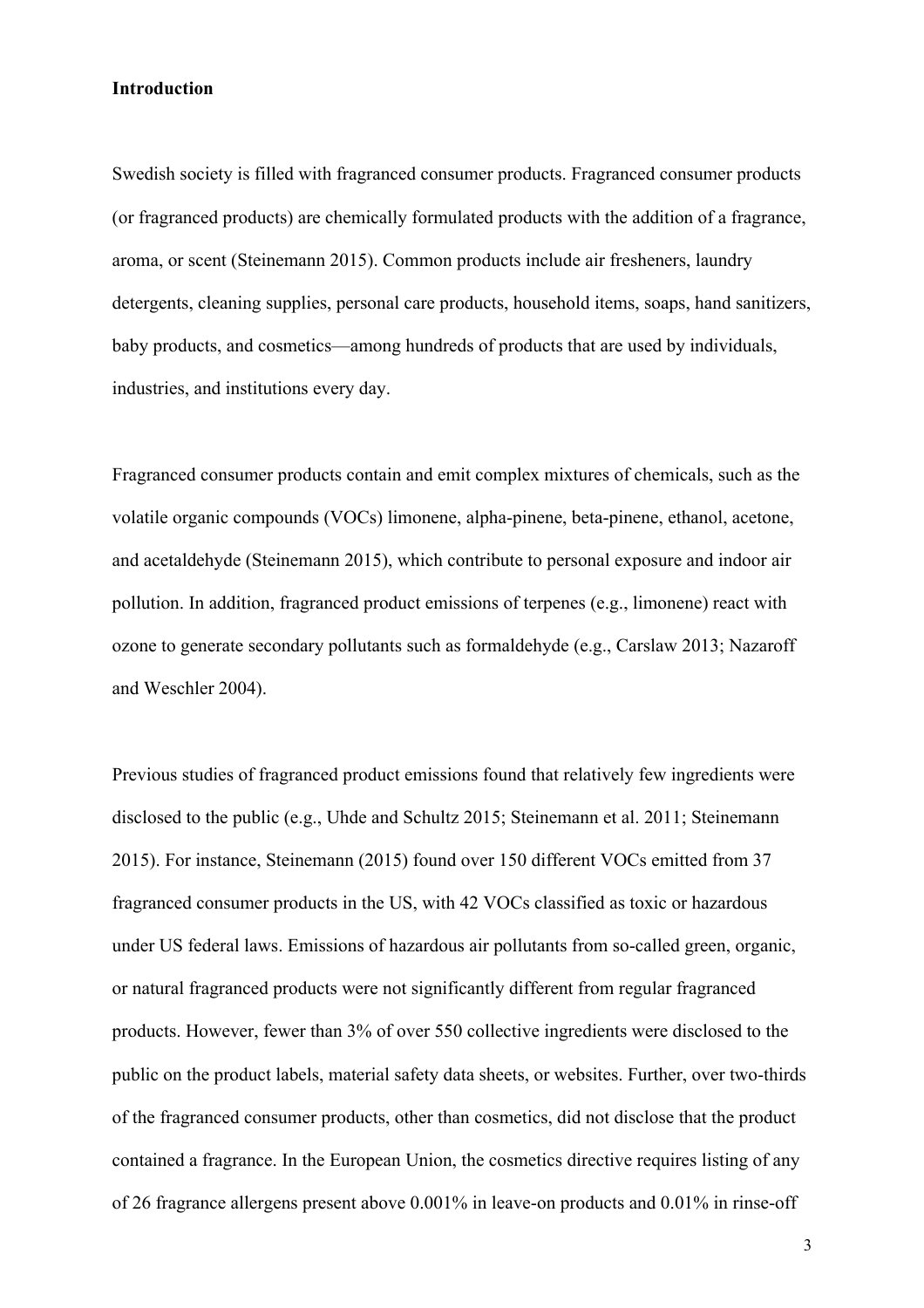products (EC 2009). However, currently no law in Sweden, or in any other country (to best knowledge), requires complete disclosure of all ingredients in fragranced consumer products (Steinemann 2009; Lunny et al. 2017).

Fragranced consumer products have been associated with a range of adverse health effects including migraine headaches (Steinemann 2016, 2017, 2018; Kelman 2004), asthma and asthmatic reactions (Weinberg et al. 2017; Steinemann 2016, 2017, 2018), breathing difficulties (Caress and Steinemann 2009), mucosal symptoms (Elberling et al. 2005; Millqvist and Löwhagen, 1996), and contact dermatitis (Matura et al. 2005; Johansen 2003; Rastogi et al. 2007). In three other studies parallel to this one, nationally representative surveys in the USA (Steinemann 2016), Australia (Steinemann 2017) and the UK (Steinemann 2018) found that 34.7%, 33.0%, and 28.7% of the population (respectively) reported one or more type of adverse health effects from exposure to fragranced products.

In Sweden, previous regional studies determined the prevalence of intolerance to odours from certain fragranced products. In Skövde, Johansson et al. (2005) found a prevalence of 33.0% self-reported general odour intolerance among adults aged 20 and over (n=1,387), as determined by "Are you bothered by strong odours (e.g., perfume, cleaning agents or flower scents)?" Also in Skövde, using the same criterion, Andersson et al. (2008) found a prevalence of 15.6% self-reported odour intolerance among teenagers aged 13-19 (n=326). In Västerbotten, Palmquist et al. (2014) found a prevalence of 12.2% of odorous/pungent chemical intolerance among respondents aged 18-79 (n=3,406), as determined by "Are you getting symptoms from odorous/pungent chemicals (not limited to certain buildings), such as perfumes and cleaning agents?"

This article reports results from a nationally representative study of Sweden to investigate the sources of emissions and the health and societal effects from fragranced consumer products.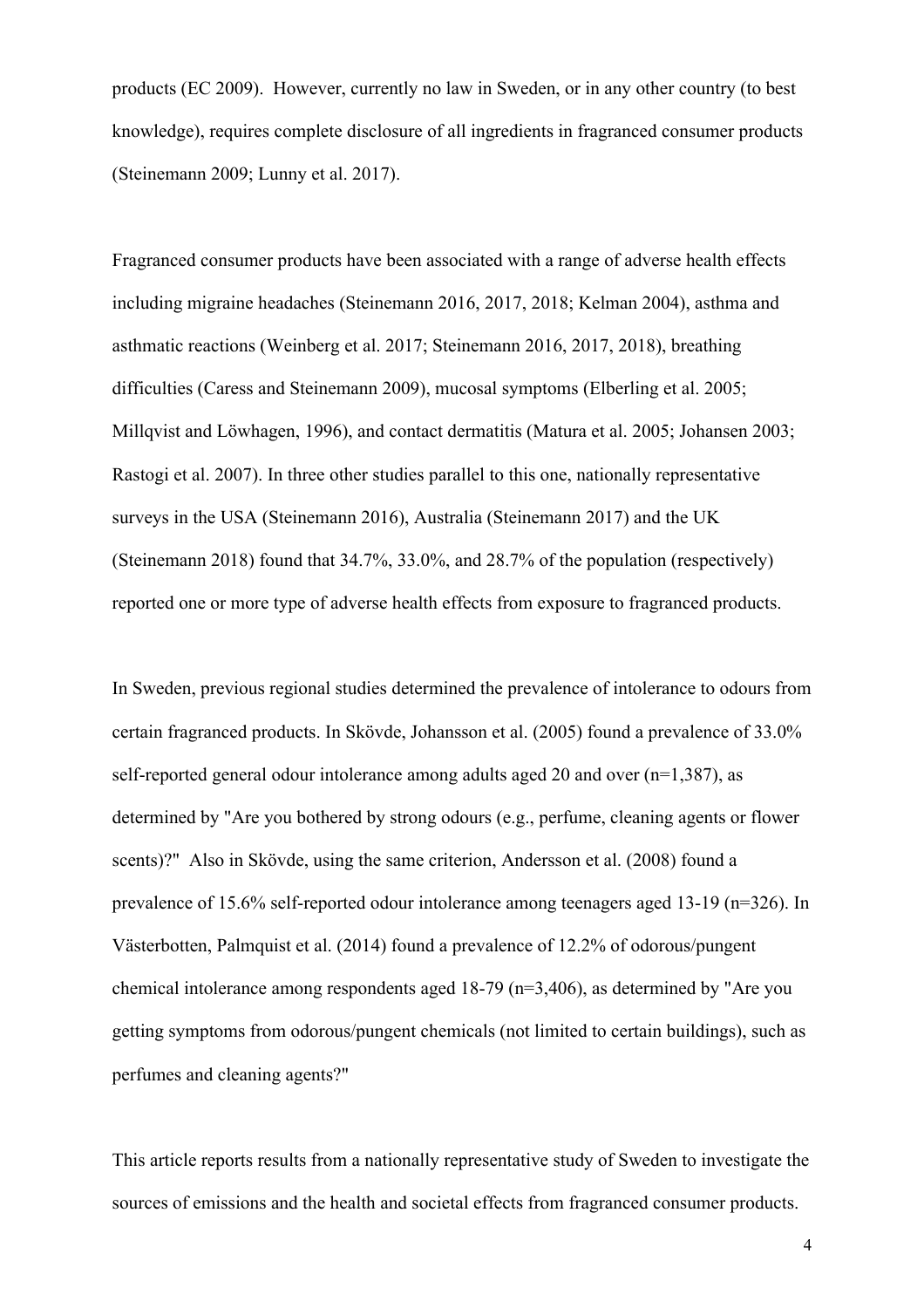It complements recent national studies in the US, Australia, and the UK, and supports previous regional studies in Sweden, by providing new data on the extent and types of problems, and opportunities for solutions.

#### **Methods**

Using a national random sample representative of age, gender, and region  $(n=1.100)$ ; confidence limit=95%, confidence interval=3%), an on-line survey was conducted of the adult population (ages 18-65) in Sweden. The survey instrument was developed and tested over a three-year period, and used in three other national prevalence studies (Steinemann 2016, 2017, 2018).

The survey was run in the official national language of Swedish. The process of survey translation and implementation was performed by Survey Sampling International (SSI), a global survey research company and online panel provider. The survey was translated from English into Swedish by a professional linguist and native speaker based in Sweden, and proofread by another professional linguist and native speaker based in the UK for balance in the translation process. The survey was then piloted with 100 individuals before full implementation in July 2017.

The survey drew upon participants from a large web-based panel in Sweden (approximately 60,000 people), developed and held by SSI, using multi-source samples to achieve a panel blend that reflects the heterogeneity of the study population. [See SSI (2018), and Electronic Supplementary Materials "SSI Methodologies" and "Survey Methodology."] To minimize risk of bias, recruitment followed a three-step randomization process to identify potential participants [See SSI (2018), and Electronic Supplementary Materials "SSI Methodologies"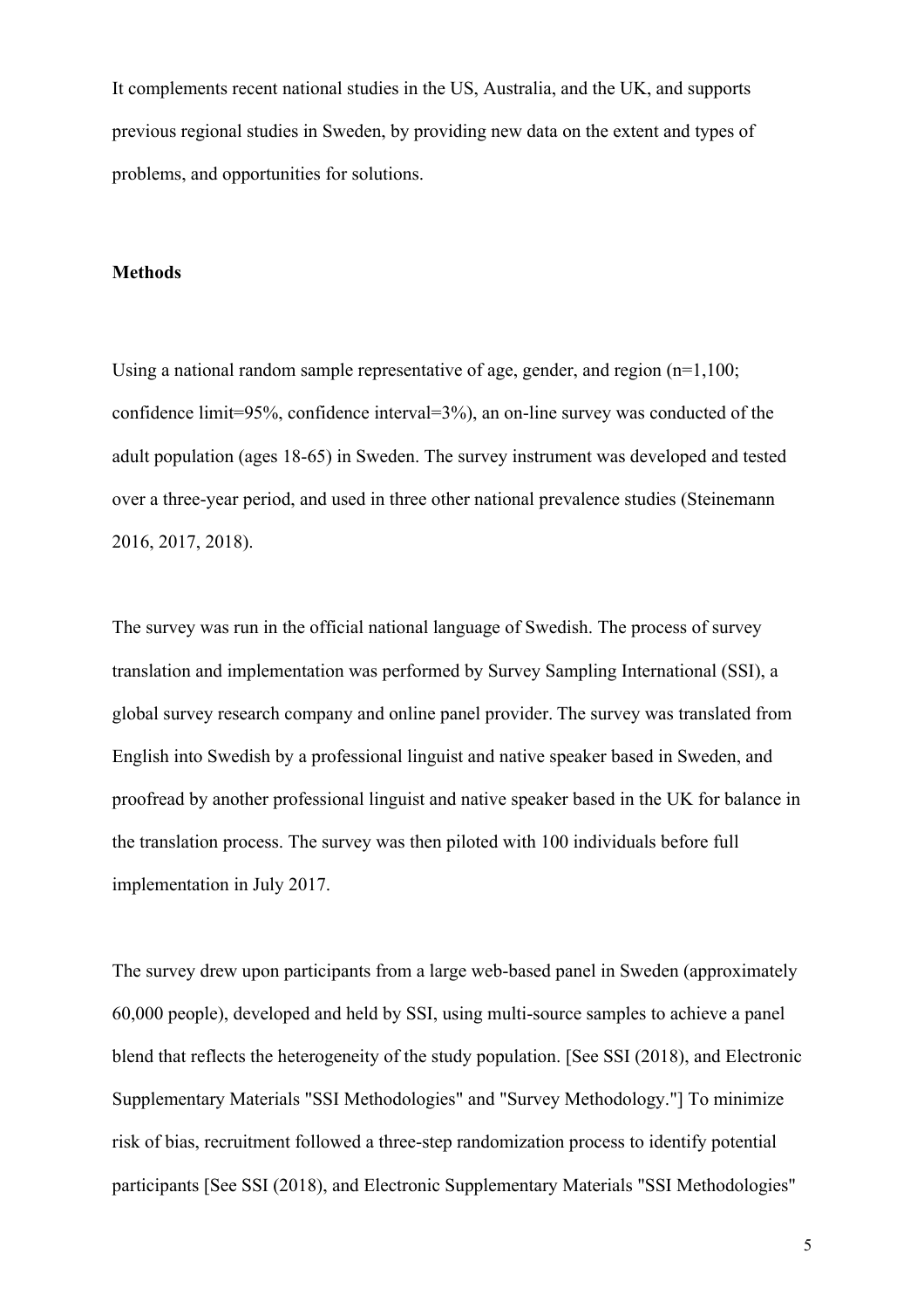and "Survey Methodology."] The survey completion rate was 92%, and all responses were anonymous. The research study received ethics approval from the University of Melbourne. Demographic information is provided in Table 1. Survey methods follow procedures reported in Steinemann (2016, 2017, 2018). Details on the survey methodology, including the checklist for reporting results of internet e-surveys (CHERRIES, Eysenbach 2004), are provided as Electronic Supplementary Material ("Survey Methodology").

Survey questions investigated the following areas: use and exposure to fragranced products; health effects related to exposures to fragranced consumer products; specific exposure situations; effects of fragranced product exposure in the workplace and in society; awareness of fragranced product ingredients and labelling; preferences for fragrance-free environments and policies; and demographic information.

Fragranced products were categorized as follows: (a) air fresheners and deodorizers (e.g., sprays, solids, oils, disks); (b) personal care products (e.g., soaps, hand sanitizer, lotions, deodorant, sunscreen, shampoos); (c) cleaning supplies (e.g., all-purpose cleaners, disinfectants, and dishwashing soap); (d) laundry products (e.g., detergents, fabric softeners, dryer sheets); (e) household products (e.g., scented candles, toilet paper, trash bags, baby products); (f) fragrance (e.g., perfume, cologne, after-shave); and (g) other.

Health effects were categorized as follows: (a) migraine headaches; (b) asthma attacks; (c) neurological problems (e.g., dizziness, seizures, head pain, fainting, loss of coordination); (d) respiratory problems (e.g., difficulty breathing, coughing, shortness of breath); (e) skin problems (e.g., rashes, hives, red skin, tingling skin, dermatitis); (f) cognitive problems (e.g., difficulties thinking, concentrating, or remembering); (g) mucosal symptoms (e.g., watery or red eyes, nasal congestion, sneezing); (h) immune system problems (e.g., swollen lymph glands, fever, fatigue); (i) gastrointestinal problems (e.g., nausea, bloating, cramping,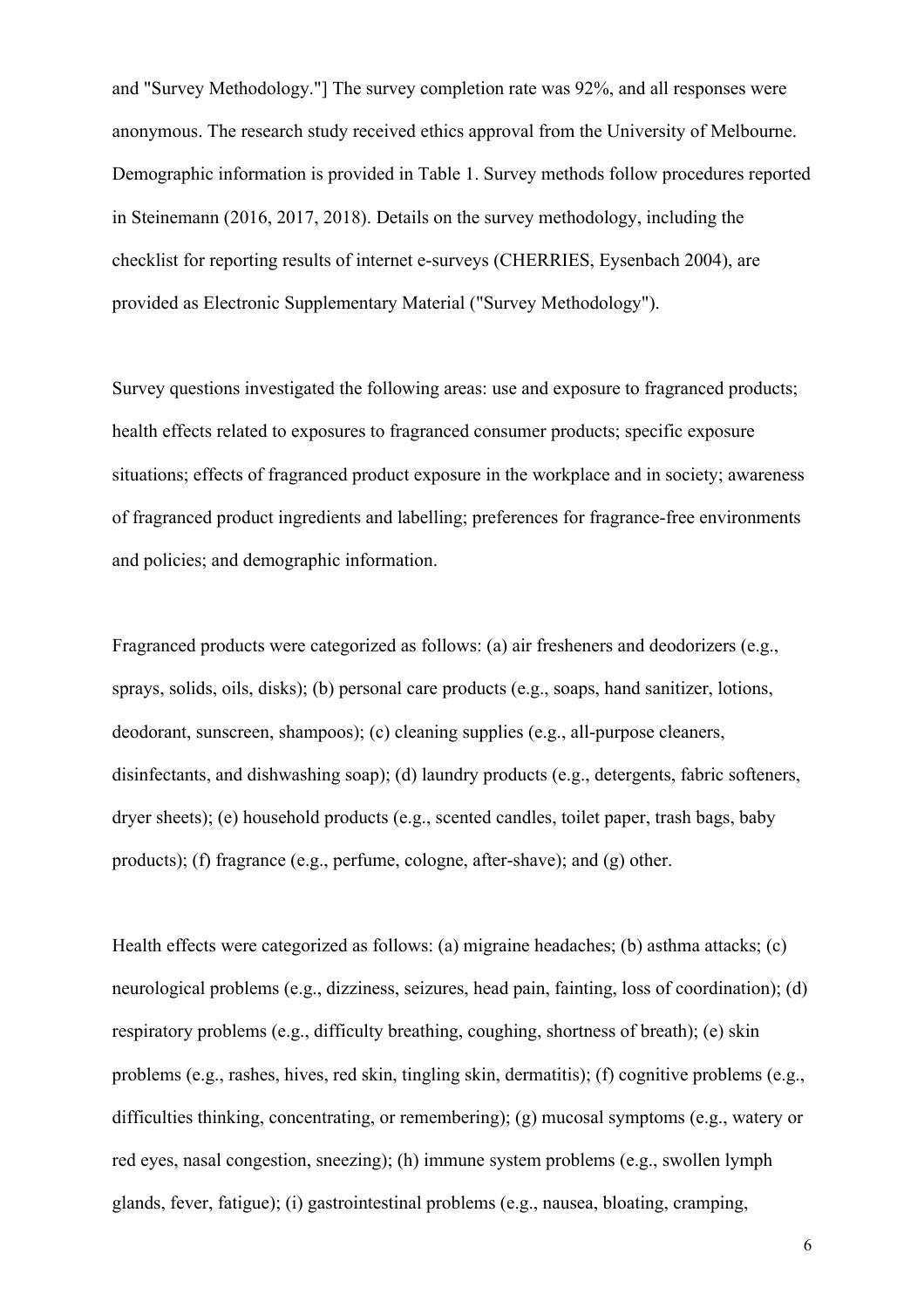diarrhea); (j) cardiovascular problems (e.g., fast or irregular heartbeat, jitteriness, chest discomfort); (k) musculoskeletal problems (e.g., muscle or joint pain, cramps, weakness); (j) other.

Specific exposure situations were investigated: air fresheners or deodorizers used in public restrooms and other environments, scented laundry products emitted from a dryer vent, being in a room after it was cleaned with scented cleaning products, being near someone wearing a fragranced product, entering a business with the scent of air freshener or some fragranced product, fragranced soap used in public restrooms, and ability to access environments that used fragranced products.

In addition, questions investigated the loss of workdays or a job in the past year due to fragranced product exposure in the workplace, awareness of fragranced product emissions and ingredient disclosure, and preferences for fragrance-free environments (i.e., workplaces, health care facilities and health care professionals, airplanes, and hotels).

## **Results**

Main findings from the survey are summarized in this section, and complete data on responses to survey questions are provided as Electronic Supplementary Material ("Survey Data").

#### *Fragranced product use:*

Among the Swedish population, 98.5% are exposed to fragranced products at least once a week from their own use: 54.4% air fresheners and deodorizers; 90.2% personal care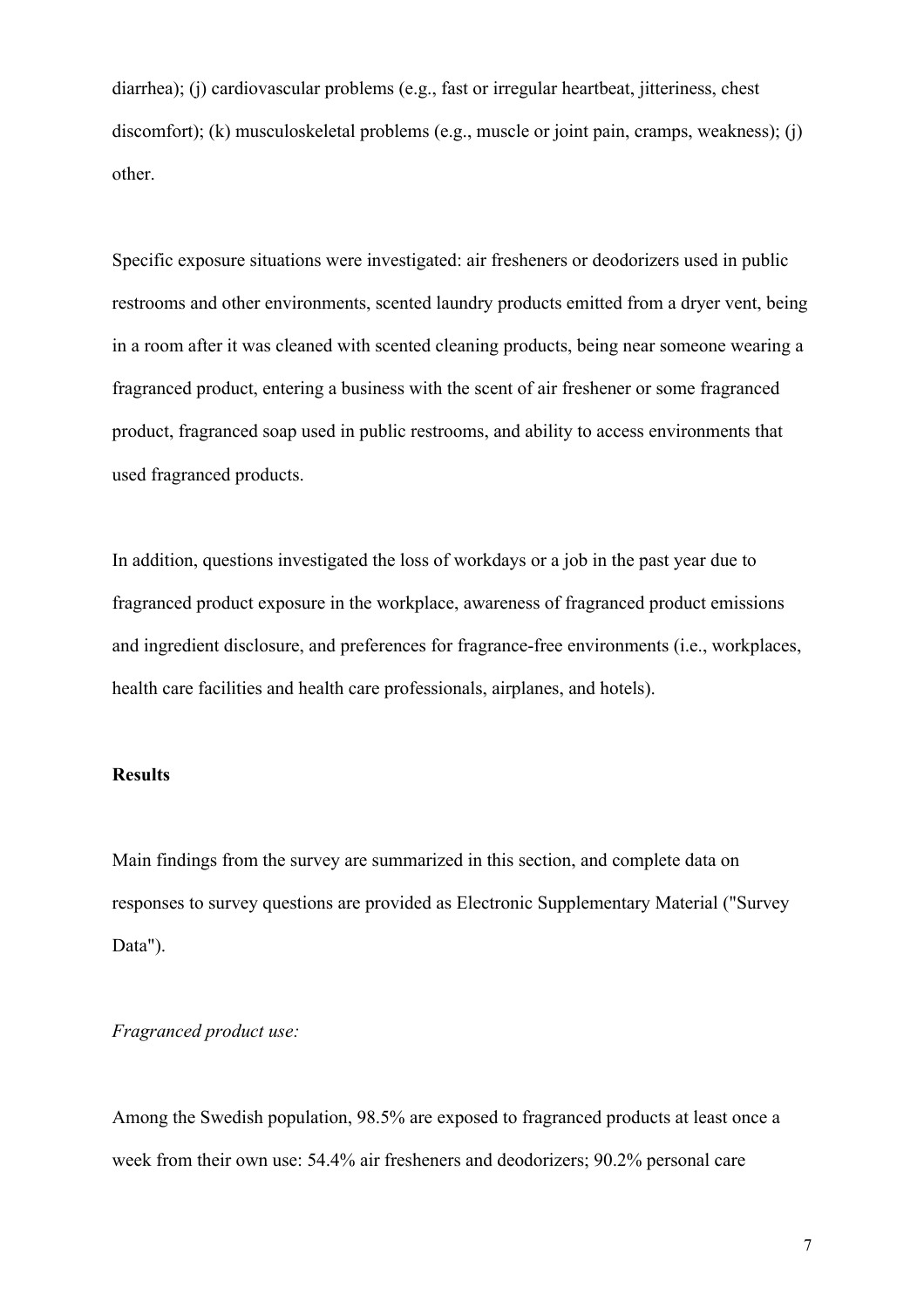products; 79.7% cleaning supplies; 76.4% laundry products; 68.0% household products; 63.3% fragrance; 3.1% other.

In addition, 93.3% are exposed to fragranced products at least once a week from others' use: 45.2% air fresheners and deodorizers; 66.0% personal care products; 43.9% cleaning supplies; 45.6% laundry products; 35.3% household products; 76.0% fragrance; 2.5% other.

Collectively, 99.5% are exposed to fragranced products at least once a week from their own use, others' use, or both.

#### *Health effects:*

Overall, 33.1% of the population reported one or more types of adverse health effects from exposure to one or more types of fragranced products. The most common types of adverse health effects were as follows: 20.0% respiratory problems; 13.5% mucosal symptoms; 16.1% migraine headaches; 6.5% skin problems; 5.5% asthma attacks; 5.0% neurological problems; 4.5% cognitive problems; 3.5% gastrointestinal problems; 2.1% cardiovascular problems; 1.5% immune system problems; 1.5% musculoskeletal problems; and 2.2% other. (See Table 2.)

Of the 33.1% of the population reporting adverse health effects, 64.0% are female and 36.0% are male. Thus, proportionately more females report adverse health effects than males, relative to the general population (female 49.5%, male 50.5%). Among all gender and age group classifications, proportionately more females aged 45-54 report adverse health effects (16.5%) relative to the general population (12.1%). (See Table 1.)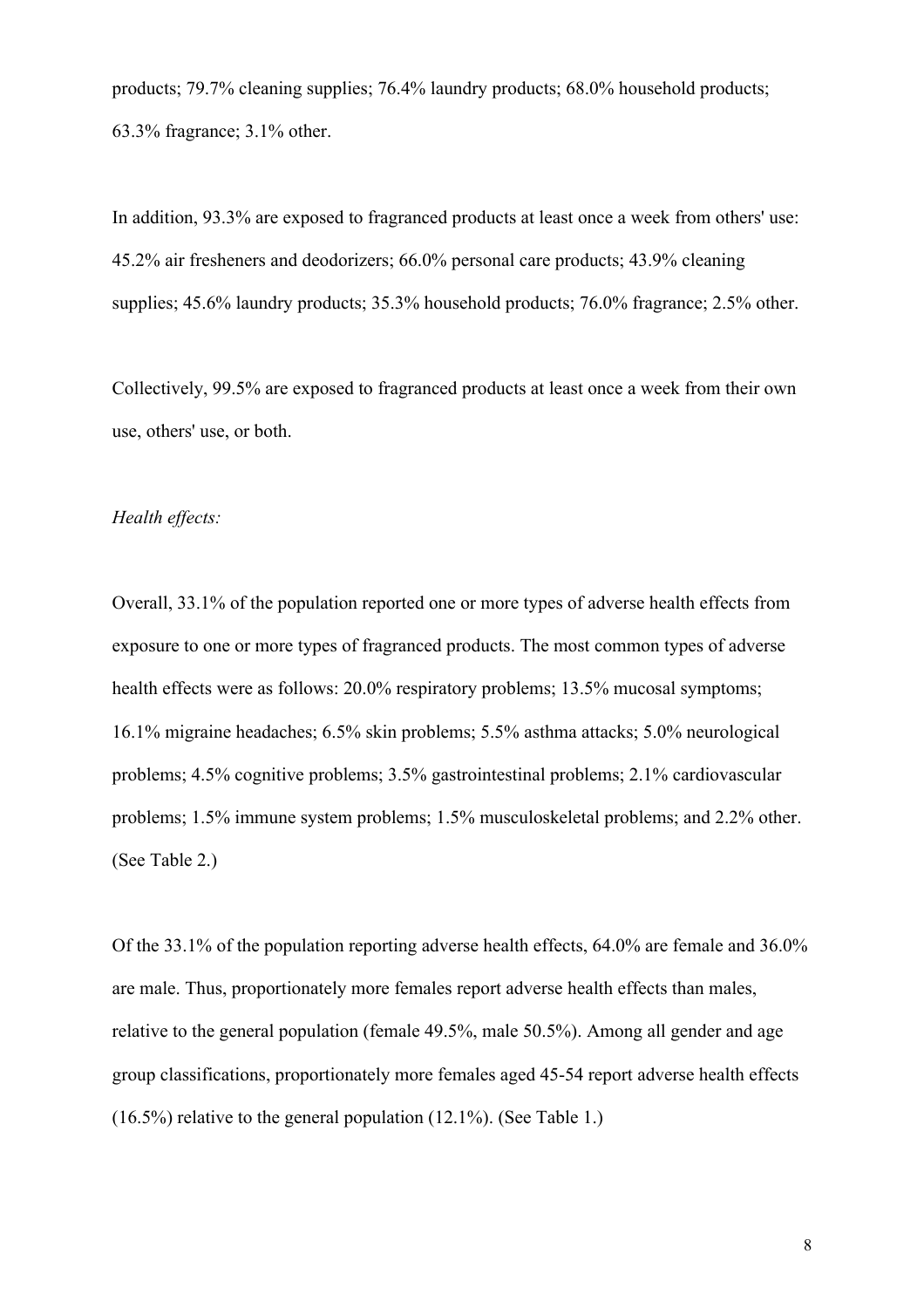Specific fragranced products and exposure situations that trigger adverse health effects include the following (see Table 3):

Air fresheners and deodorizers: 17.3% reported health problems when exposed to air fresheners or deodorizers. This compares to studies of the USA, Australia, and the UK (Steinemann 2016, 2017, 2018) that found 20.4%, 16.4%, and 15.5% (respectively) reported health problems when exposed to air fresheners or deodorizers ( $\gamma$ 2 = (1, N = 4435) = 8.937, p=0.0301).

Scented laundry products: 5.6% reported health problems from the scent of laundry products coming from a dryer vent. This compares to studies of the USA, Australia, and the UK (Steinemann 2016, 2017, 2018) that found 12.5%, 6.1%, and 6.0% (respectively) reported health problems from the scent of laundry products coming from a dryer vent ( $\gamma$ 2 = (1, N =  $4435$ ) = 48.295, p < 0.0001).

Fragranced cleaning products: 13.8% reported health problems from being in a room after it has been cleaned with scented products. This compares to studies of the USA, Australia, and the UK (Steinemann 2016, 2017, 2018) that found 19.7%, 15.3%, and 14.0% (respectively) reported health problems from being in a room after it has been cleaned with scented products. ( $\chi$ 2 = (1, N = 4435) = 16.167, p=0.0010)

Proximity to fragranced person: 23.5% reported health problems from being near someone who is wearing a fragranced product. This compares to studies of the USA, Australia, and the UK (Steinemann 2016, 2017, 2018) that found 23.6%, 19.4%, and 13.7% (respectively)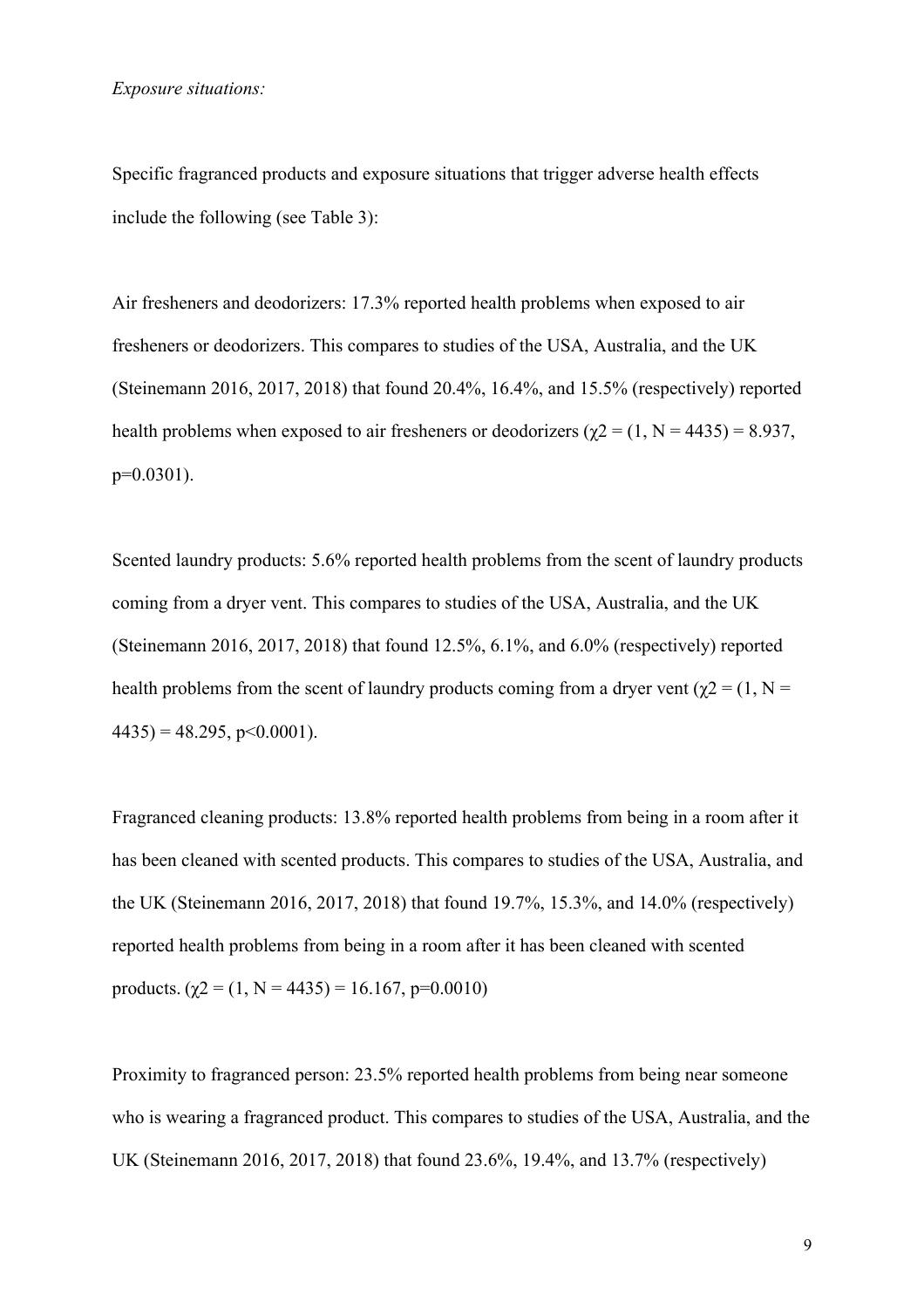reported health problems from being near someone who is wearing a fragranced product. (χ2  $= (1, N = 4435) = 35.822, p < 0.0001$ .

Overall, adverse health effects from fragranced product exposures: 33.1% reported one or more types of health problems from being exposed to one or more types of fragranced products. This compares to studies of the USA, Australia, and the UK (Steinemann 2016, 2017, 2018) that found 34.7%, 33.0%, and 27.8% (respectively) reported health problems from exposure to fragranced products ( $\chi$ 2 = (1, N = 4435) = 9.166, p=0.0271). Chi-squared analyses indicate that a significant difference  $(p<0.05)$  exists among the four countries for each of the four types of fragranced products and exposure situations above, as well as the overall percentages of the national populations adversely affected by fragranced products.

Severity of the health problems resulting from exposure to one or more types of fragranced products was investigated, using language from Swedish Discrimination Act (DA 2008) to determine disability: "Do any of these health problems cause any physical, psychological or intellectual limitations on your functional ability?" Of those adversely affected by fragranced products, 24.2% answered yes, indicating that the severity of effects from fragranced product exposure was potentially disabling.

#### *Ingredient disclosure and product claims:*

Across the population, 73.4% were not aware that fragrance chemicals do not need to be fully disclosed on the product label or material safety data sheet. Also, 58.4% were not aware that fragranced products typically emit hazardous air pollutants such as formaldehyde, and 70.9% were not aware that even so-called natural, green, and organic fragranced products typically emit hazardous air pollutants. Yet 50.9% would not still use a fragranced product if they knew it emitted hazardous air pollutants.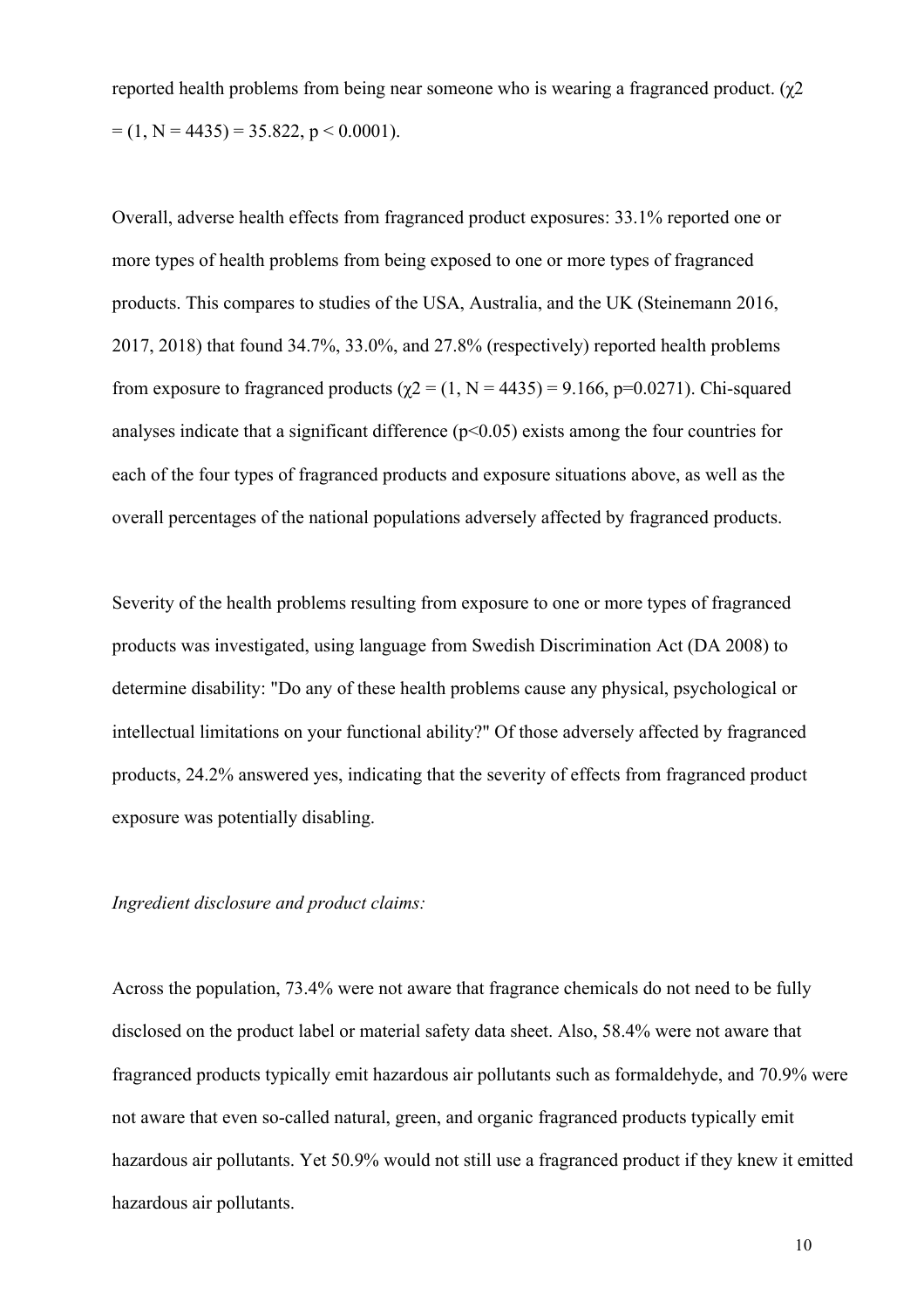#### *Societal and workplace effects:*

The use of fragranced products by others can create barriers and adverse consequences in society. Across the population, 12.0% are unable or reluctant to use the restrooms in a public place because of the presence of an air freshener, deodorizer, or scented product. Also, 6.7% are unable or reluctant to wash their hands with soap in a public place because they know or suspect that the soap is fragranced. Further, 18.1% reported that if they enter a business, and smell air fresheners or some fragranced product, they want to leave as quickly as possible. More broadly, 12.6% have been prevented from going to some place because they would be exposed to a fragranced product that would make them sick. Significantly, 6.7% of the population reported that exposure to fragranced products in their work environment, in the past year, has caused them to become sick, lose workdays, or lose a job.

Fragrance-free policies and scent-free indoor environments receive strong support (Table 4). Of the population surveyed, 50.7% would be supportive of a fragrance-free policy in the workplace (compared to 16.4% that would not). Thus, over 3 times as many would support a fragrance-free policy in the workplace than not. Also, 64.1% would prefer that health care facilities and health care professionals be fragrance-free (compared to 14.0% that would not). Thus, over 4 times as many would prefer health care facilities and health care professionals were fragrance-free than not.

Scenting indoor environments may detract rather than attract customers. If given a choice between flying on an airplane that pumped scented air throughout the passenger cabin, or did not pump scented air throughout the passenger cabin, 80.2% would choose an airplane without scented air (compared to 6.0% with scented air). Thus, over 13 times more passengers would prefer an airplane without scented air than with scented air. Similarly, if given a choice between staying in a hotel with fragranced air, or without fragranced air, 77.7% would choose a hotel without fragranced air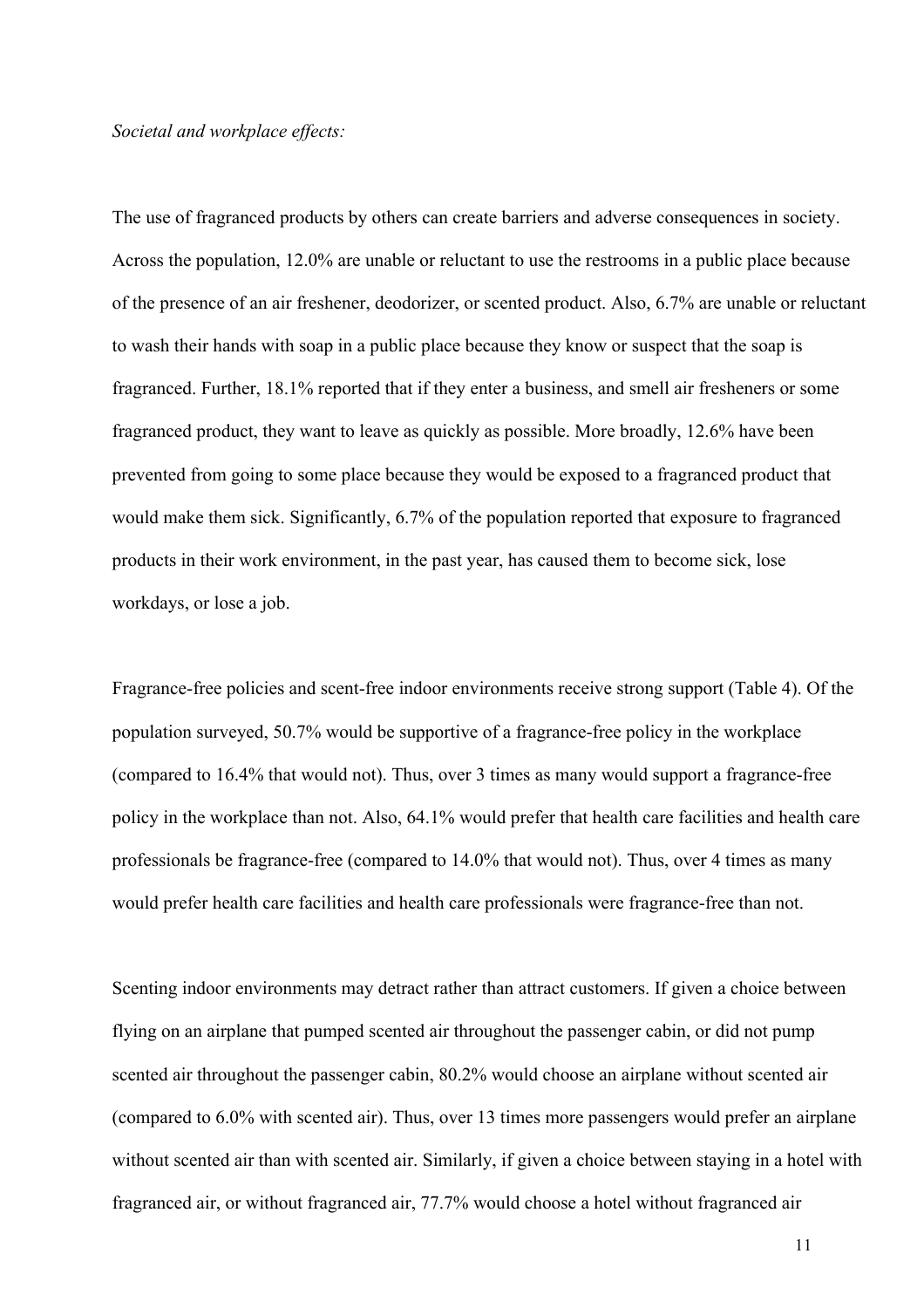(compared to 9.8% with fragranced air). Thus, over 7 times more hotel guests would choose a hotel without fragranced air than with fragranced air.

Strengths of the study include the following: (a) the sample population is statistically representative of age, gender, and region in Sweden (1,100 respondents, 95% confidence level, 3% confidence interval); (b) the 1,100 respondents were randomly recruited from a large web-based panel (approximately 60,000 people in Sweden) developed from multiple sources to reflect characteristics of the study population; (c) the survey questions paralleled three nationally representative studies previously conducted in other countries (Steinemann 2016, 2017, 2018); and (d) the survey was run in the official national language of Swedish.

Limitations include the following: (a) all possible products and health effects were not included, although the low percentages for responses in the "other" category indicates the survey captured the primary products and effects, (b) data were based on self-reports, although a standard method for survey research, it was not possible to measure emissions and effects directly for each respondent, (c) the cross-sectional design of the study, which useful for determining prevalence, is limited in the ability to determine temporal relationships and trends, and (d) the survey was focused on adults ages 18-65, which excludes data on effects of fragranced consumer products on children and the elderly.

## **Conclusions**

Results from this study provide compelling evidence that fragranced consumer products are associated with a range of adverse health and societal effects across the Swedish population. Over one-third of the population in Sweden report one or more types of health problems when exposed to one or more types of common fragranced consumer products. Further, over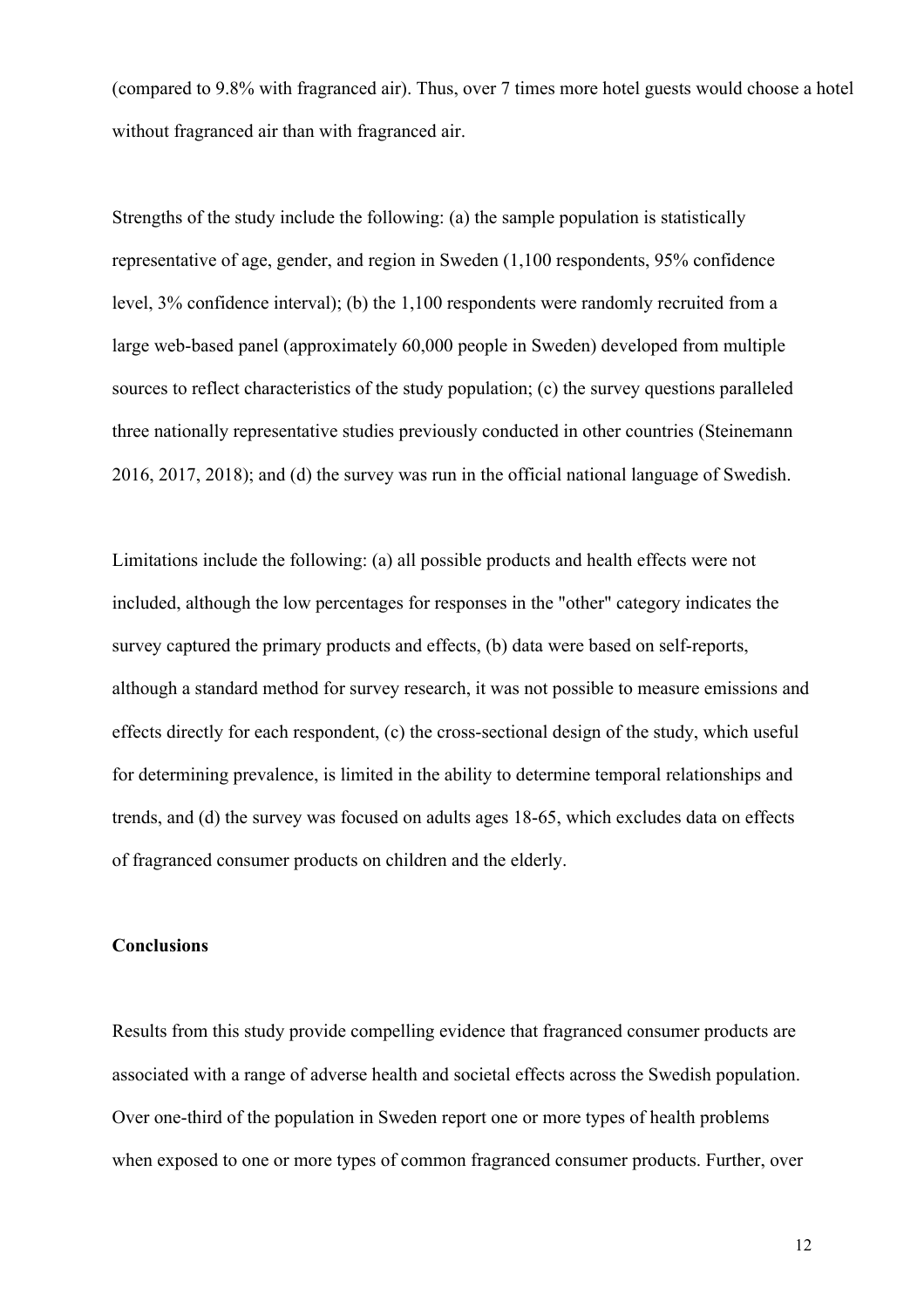one-fourth of those affected individuals report that the health problems can be potentially disabling.

Many problematic exposures are involuntary: 12.0% of the population are unable or reluctant to use restrooms in public places because of air fresheners or deodorizers, 6.7% unable or reluctant to wash their hands with soap in public places because of fragranced soap, 12.6% unable to go someplace because of the presence of a fragranced product, and 18.1% would enter but then leave a business as quickly as possible if they smell fragranced products.

Importantly, 6.7% have lost workdays or a job, in the past year, due to fragranced product exposures in the workplace. A strong majority would prefer fragrance-free rather than fragranced environments, and would support fragrance-free policies in workplaces.

Results from this study, together with results from the US, Australia, and the UK, have the global implication that common fragranced products can be considered a pervasive public health problem. While research continues to investigate which chemicals and mixtures of chemicals are associated with adverse health effects, an important precaution would be to reduce exposure to fragranced consumer products.

#### **Acknowledgements**

I thank Amy Davis for her valuable assistance. I also thank the staff of Survey Sampling International for their superb work. I declare that I have no actual or potential competing financial interests.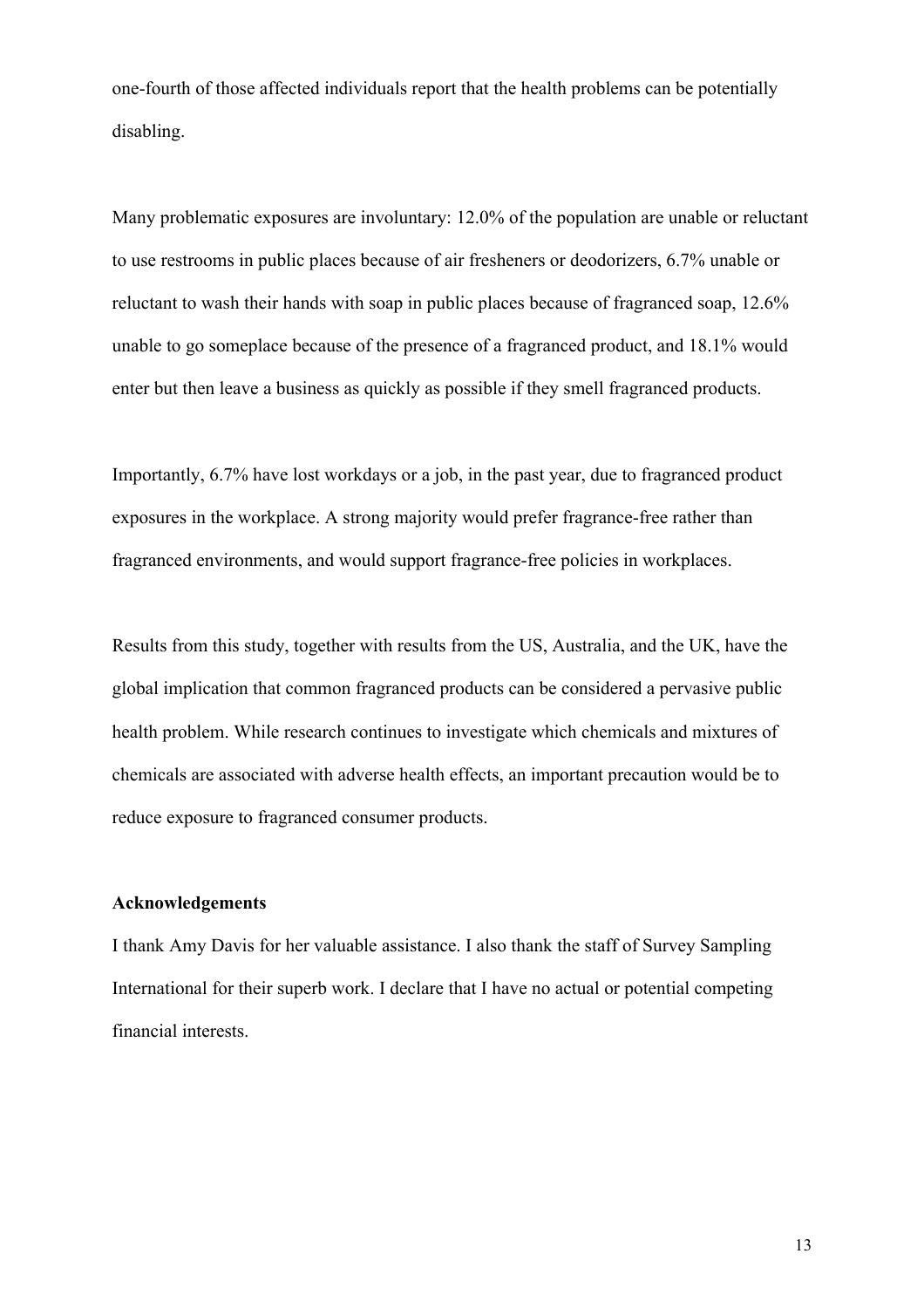#### **References**

Andersson L, Johansson A, Millqvist E, Nordin S, Bende M. 2008. Prevalence and risk factors for chemical sensitivity and sensory hyperreactivity in teenagers. International Journal of Hygiene and Environmental Health 211(5-6):690-7

Caress SM, Steinemann AC. 2009. Prevalence of Fragrance Sensitivity in the American Population. Journal of Environmental Health 71(7):46-50.

Carslaw N 2013. A mechanistic study of limonene oxidation products and pathways following cleaning activities. Atmospheric Environment 80:507-513.

(DA) Discrimination Act (Diskrimineringslagen 2008:567), Section 5:4. Definition of disability, Section 5:4. https://www.riksdagen.se/sv/dokument-lagar/dokument/svenskforfattningssamling/diskrimineringslag-2008567\_sfs-2008-567

Elberling J, Linneberg A, Dirksen A, Johansen JD, Frølund L, Madsen F, Nielsen NH, Mosbech H 2005. Mucosal symptoms elicited by fragrance products in a population-based sample in relation to atopy and bronchial hyper-reactivity. Clinical and Experimental Allergy 35(1):75–81.

Eysenbach G 2004. Improving the Quality of Web Surveys: The Checklist for Reporting Results of Internet E-Surveys (CHERRIES). Journal of Medical Internet Research 6(3):e34.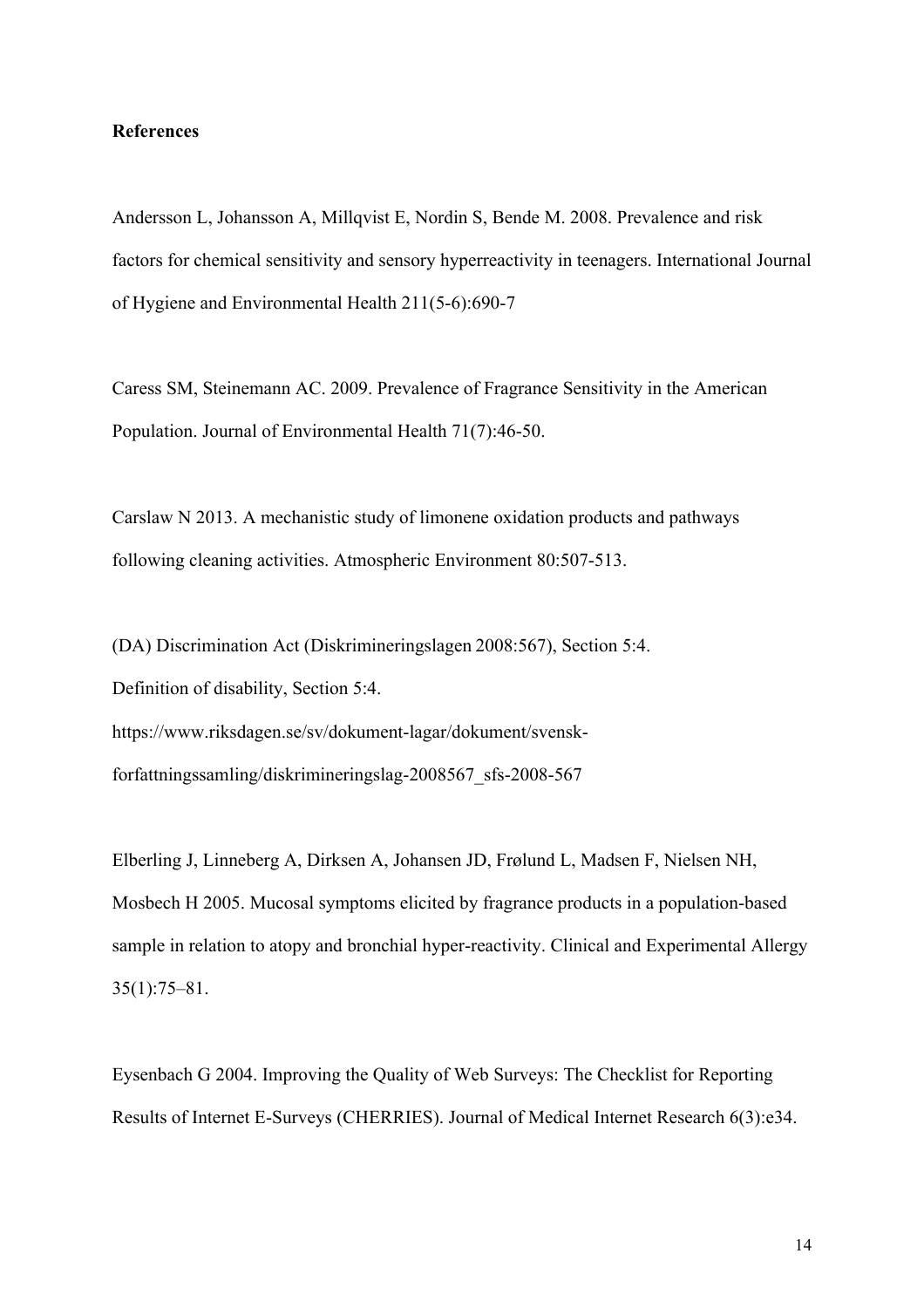(EC) European Commission 2009. Regulation (EC) No 1223/2009 of the European Parliament and of the Council of 30 November 2009 on Cosmetic Products.

Johansen JD 2003. Fragrance contact allergy: a clinical review. American Journal of Clinical Dermatology 4(11):789–98.

Johansson Å, Brämerson A, Millqvist E, Nordin S, Bende M 2005. Prevalence and risk factors for self-reported odour intolerance: the Skövde population-based study. International Archives of Occupational and Environmental Health 78:559-564.

Kelman L 2004. Osmophobia and taste abnormality in migraineurs: a tertiary care study. Headache 44(10):1019–23.

Lunny S, Nelson R, Steinemann A. 2017. Something in the Air but not on the Label: A Call for Increased Regulatory Ingredient Disclosure for Fragranced Consumer Products. University of New South Wales Law Journal 40(4):1366-1391.

Matura M, Sköld M, Börje A, Andersen KE, Bruze M, Frosch P, Goossens A, Johansen JD, Svedman C, White IR, Karlberg AT. 2005. Selected oxidized fragrance terpenes are common contact allergens. Contact Dermatitis 52(6):320-8.

Millqvist E, Löwhagen O 1996. Placebo-controlled challenges with perfume in patients with asthma-like symptoms. Allergy 51(6):434–9.

Nazaroff WW, Weschler CJ 2004. Cleaning products and air fresheners: exposure to primary and secondary air pollutants. Atmospheric Environment 38(18):2841–65.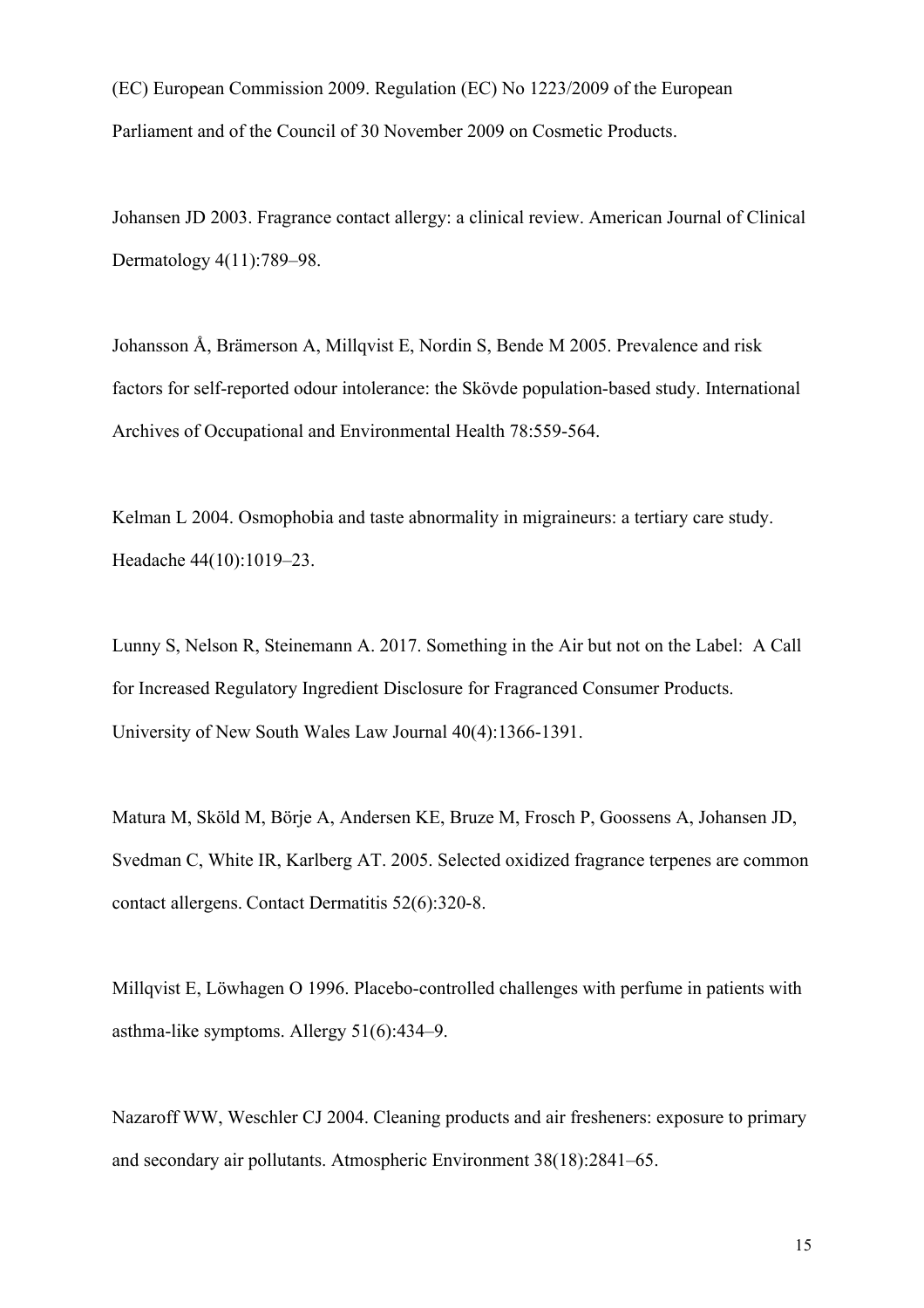Palmquist E, Claeson AS, Neely G, Stenberg B, Nordin S. 2014. Overlap in prevalence between various types of environmental intolerance. International Journal of Hygiene and Environmental Health. 217(4-5):427-34.

Rastogi SC, Johansen JD, Bossi R 2007. Selected important fragrance sensitizers in perfumes—current exposures. Contact Dermatitis 56(4):201–4.

SSI (Survey Sampling International) 2018 Dynamix Sampling Approach. Available from: https://www.surveysampling.com/technology/ssi-dynamix/ (accessed February 22, 2018)

Steinemann A 2018. Fragranced Consumer Products: Sources of Emissions, Exposures, and Health Effects in the United Kingdom. Air Quality, Atmosphere, and Health (in press)

Steinemann A 2017. Health and Societal Effects from Fragranced Consumer Products. Preventive Medicine Reports 5:45-47.

Steinemann A 2016. Fragranced Consumer Products: Exposures and Effects from Emissions. Air Quality, Atmosphere, and Health 9(8):861-866.

Steinemann A 2015. Volatile emissions from common consumer products. Air Quality, Atmosphere & Health 8(3): 273–281.

Steinemann AC 2009. Fragranced consumer products and undisclosed ingredients. Environmental Impact Assess Review 29(1):32–8.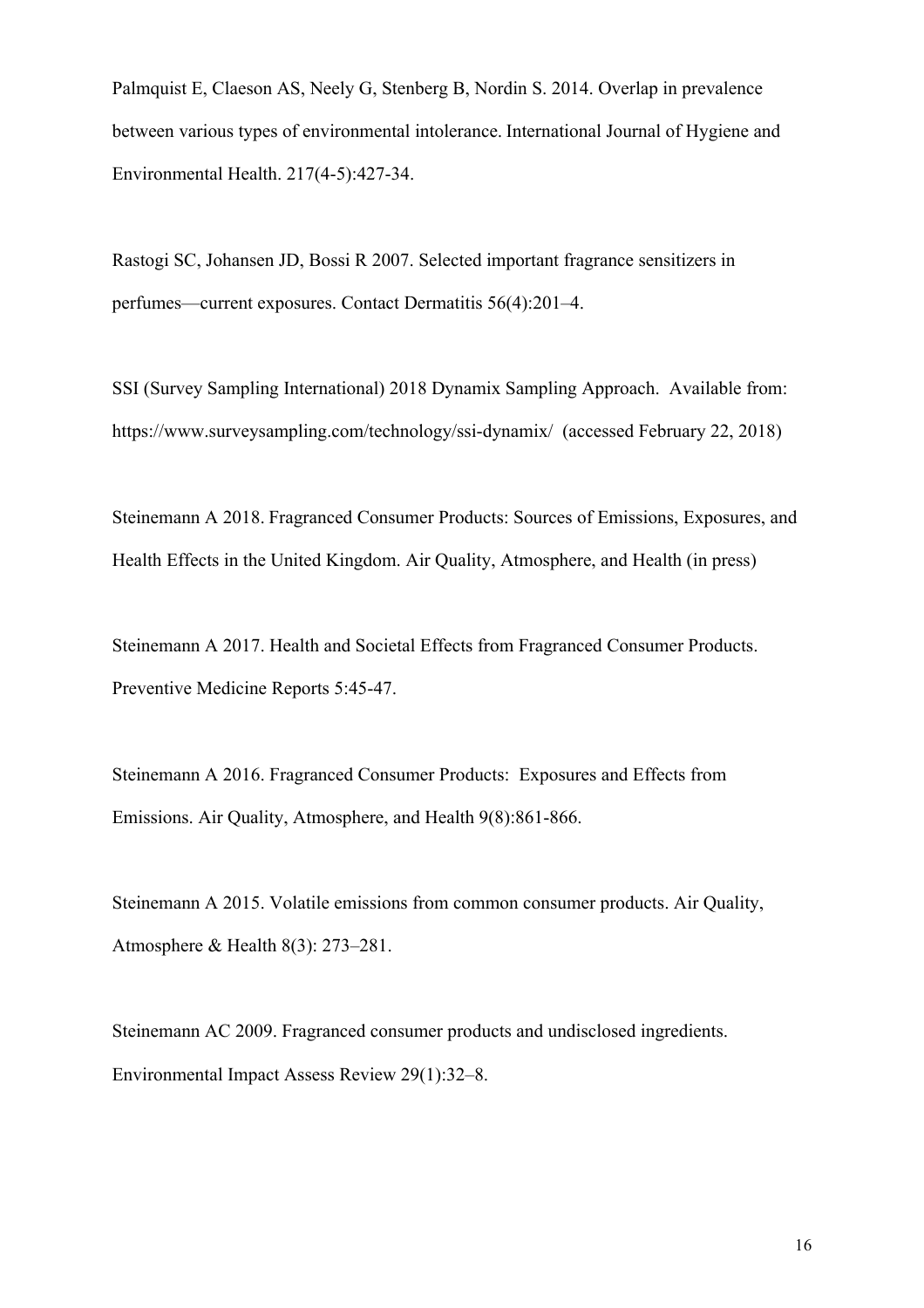Steinemann AC, MacGregor IC, Gordon SM, Gallagher LG, Davis AL, Ribeiro DS, Wallace LA 2011. Fragranced consumer products: chemicals emitted, ingredients unlisted Environmental Impact Assessment Review 31(3):328–33.

Uhde E, Schulz N 2015. Impact of room fragrance products on indoor air quality. Atmospheric Environment 106:492-502.

Weinberg JL, Flattery J, Harrison R 2017. Fragrances and work-related asthma–California surveillance data, 1993–2012. Journal of Asthma 54 (10):1041-1050.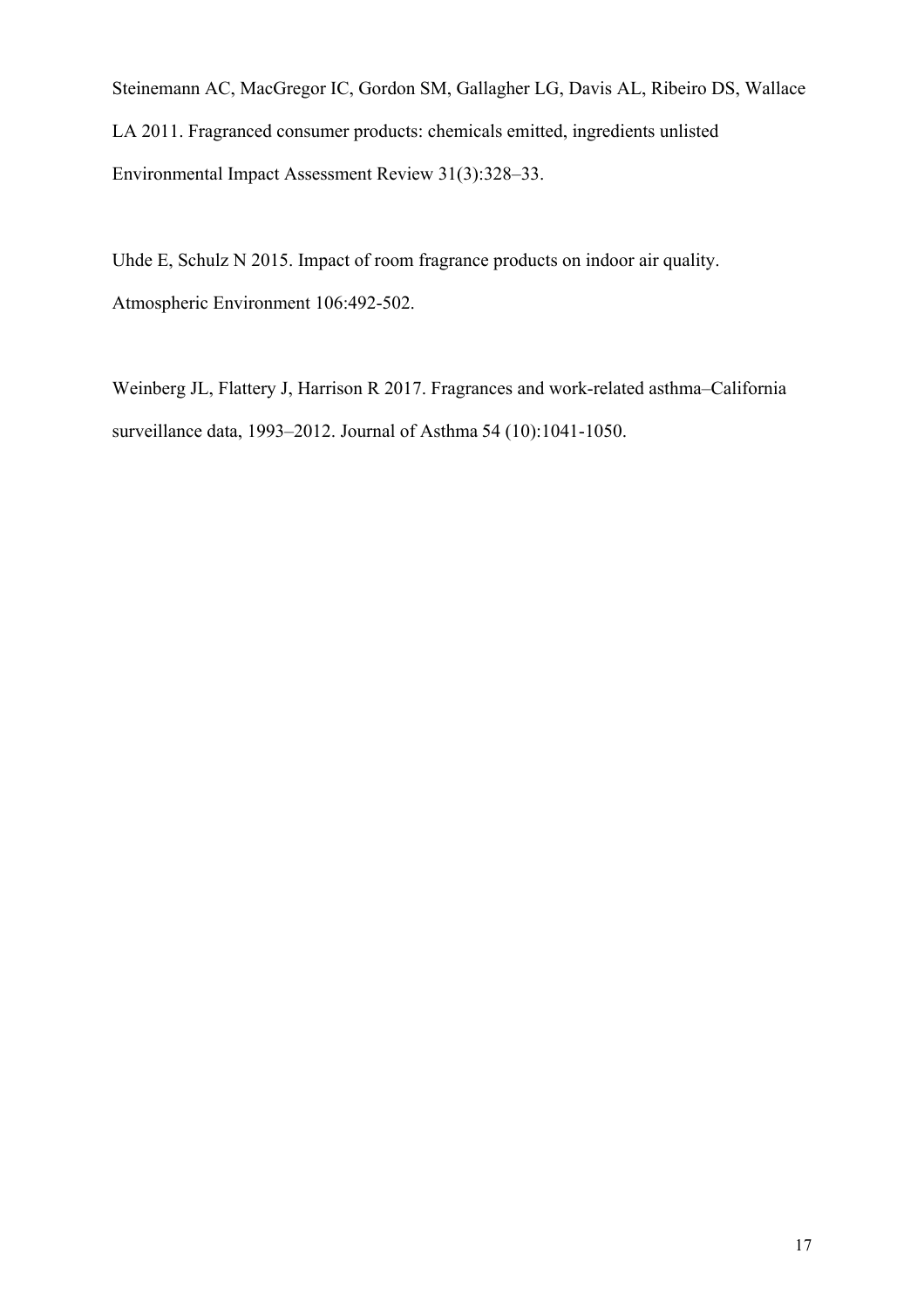Table 1: Demographic information.

|       | <b>Respondents with</b><br><b>Health Problems</b><br>from Exposure to<br><b>Fragranced Products</b> |        | <b>Population Sample</b> |        |
|-------|-----------------------------------------------------------------------------------------------------|--------|--------------------------|--------|
| Age   | Male                                                                                                | Female | Male                     | Female |
|       | (n, %)                                                                                              | (n, %) | (n, %)                   | (n, %) |
| 18-24 | 19                                                                                                  | 20     | 89                       | 68     |
|       | 21.3%                                                                                               | 29.4%  | 8.1%                     | 6.2%   |
| 25-34 | 25                                                                                                  | 51     | 110                      | 116    |
|       | 22.7%                                                                                               | 44.0%  | 10.0%                    | 10.5%  |
| 35-44 | 33                                                                                                  | 48     | 134                      | 112    |
|       | 24.6%                                                                                               | 42.9%  | 12.2%                    | 10.2%  |
| 45-54 | 26                                                                                                  | 60     | 113                      | 133    |
|       | 23.%                                                                                                | 45.1%  | 10.3%                    | 12.1%  |
| 55-65 | 28                                                                                                  | 54     | 110                      | 115    |
|       | 25.5%                                                                                               | 47.0%  | 10.0%                    | 10.5%  |
| Total | 131                                                                                                 | 233    | 556                      | 544    |
|       | 23.6%                                                                                               | 42.8%  | 50.5%                    | 49.5%  |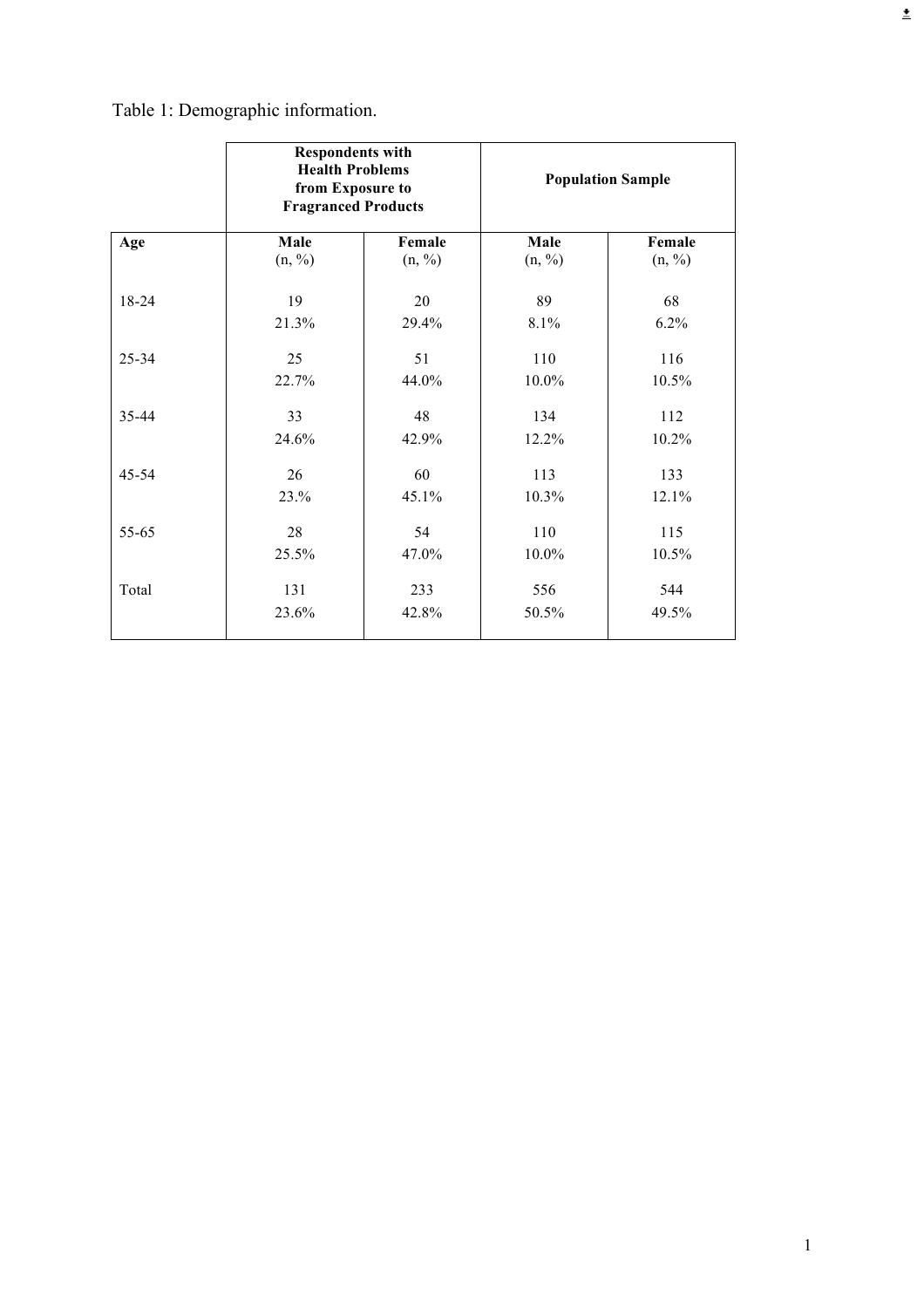| <b>Health Problems</b>           | Frequency                        |
|----------------------------------|----------------------------------|
|                                  | (n)<br>(% of general population) |
|                                  |                                  |
| <b>Total</b>                     | 364                              |
|                                  | 33.1%                            |
|                                  |                                  |
| Type of Health Problem           |                                  |
|                                  |                                  |
| <b>Migraine headaches</b>        | 177                              |
|                                  | 16.1%                            |
| Asthma attacks                   | 61                               |
|                                  | 5.5%                             |
| <b>Neurological problems</b>     | 55                               |
|                                  | 5.0%                             |
| <b>Respiratory problems</b>      | 220                              |
|                                  | 20.0%                            |
| <b>Skin problems</b>             | 71                               |
|                                  | 6.5%                             |
| <b>Cognitive problems</b>        | 50                               |
|                                  | 4.5%                             |
| <b>Mucosal symptoms</b>          | 149                              |
|                                  | 13.5%                            |
| <b>Immune system problems</b>    | 16                               |
|                                  | 1.5%                             |
| <b>Gastrointestinal problems</b> | 39                               |
|                                  | 3.5%                             |
| <b>Cardiovascular problems</b>   | 23                               |
|                                  | 2.1%                             |
| <b>Musculoskeletal problems</b>  | 17                               |
|                                  | 1.5%                             |
| Other                            | 24                               |
|                                  | 2.2%                             |

Table 2: Frequency and types of adverse health effects reported from exposure to fragranced consumer products.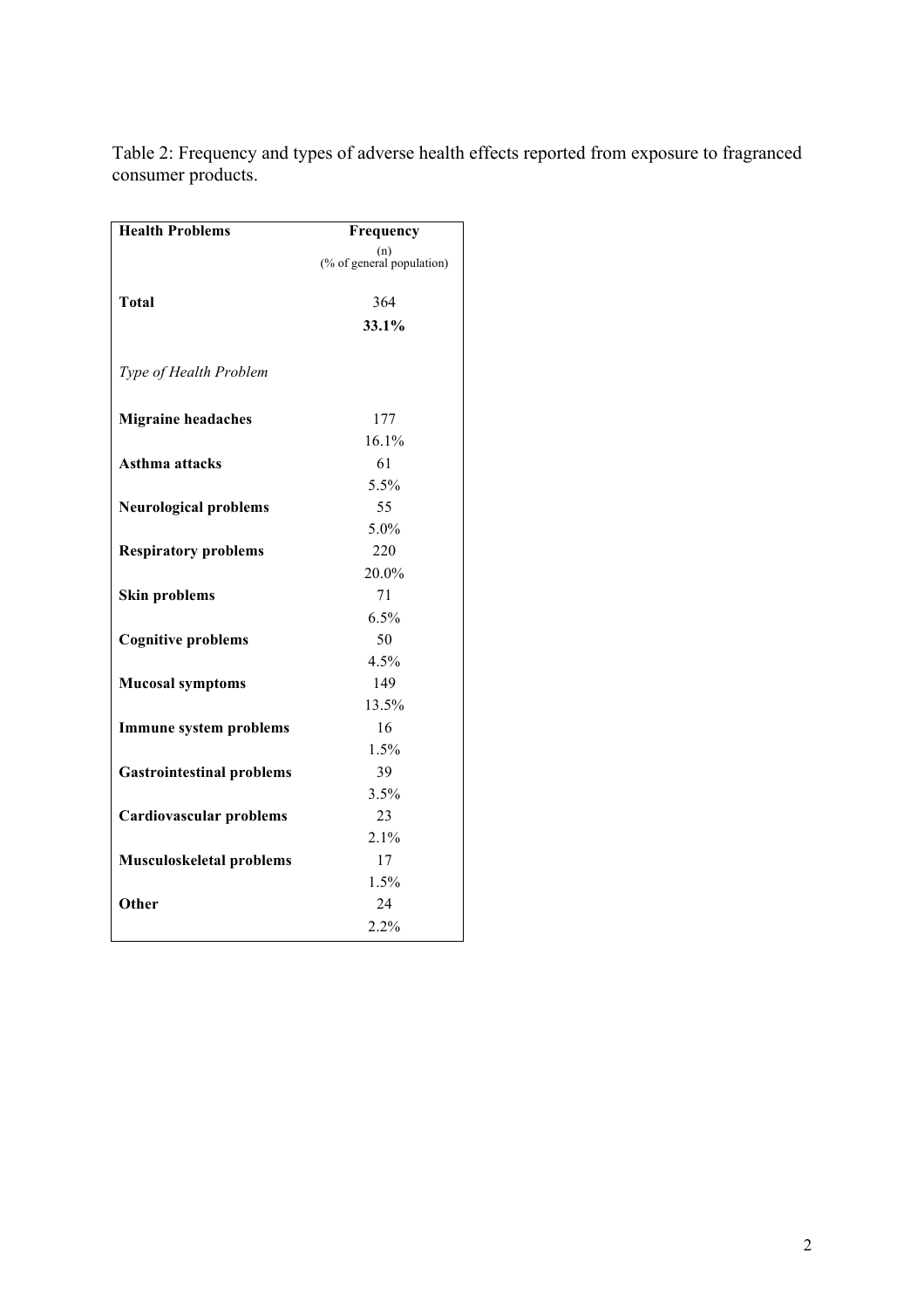Table 3: Frequency and types of health problems from exposure to four types of fragranced consumer products.  $AF = air$  fresheners or deodorizers,  $LP =$  scent of laundry products coming from a dryer vent,  $CP =$  being in a room after it has been cleaned with scented products,  $FP =$  being near someone wearing a fragranced product. (% of general population)

|                               | <b>Air Fresheners</b><br>(AF) | <b>Laundry Products</b><br>(LP) | <b>Cleaning Products</b><br>(CP) | <b>Fragranced Person</b><br>(FP) |
|-------------------------------|-------------------------------|---------------------------------|----------------------------------|----------------------------------|
| <b>Health Problems</b>        |                               |                                 |                                  |                                  |
| (n)                           | 190                           | 62                              | 152                              | 259                              |
| (% of general population)     | 17.30%                        | 5.60%                           | 13.80%                           | 23.50%                           |
| <i>Type of Health Problem</i> |                               |                                 |                                  |                                  |
| <b>Migraines</b>              | $6.7\%$                       | $1.6\%$                         | $6.2\%$                          | $11.5\%$                         |
| Asthma attacks                | $3.3\%$                       | $1.1\%$                         | $1.9\%$                          | 3.3%                             |
| Neurological                  | $2.9\%$                       | 0.5%                            | 1.5%                             | 2.5%                             |
| <b>Respiratory</b>            | $9.6\%$                       | $1.7\%$                         | 7.4%                             | 14.0%                            |
| Cognitive                     | $3.1\%$                       | $1.8\%$                         | $1.4\%$                          | $1.6\%$                          |
| <b>Mucosal</b>                | $1.9\%$                       | $0.6\%$                         | $1.6\%$                          | $2.6\%$                          |
| Immune system                 | $6.8\%$                       | 1.5%                            | 5.9%                             | 7.8%                             |
| <b>Gastrointestinal</b>       | $0.6\%$                       | $0.4\%$                         | $0.4\%$                          | $0.4\%$                          |
| Cardiovascular                | $1.3\%$                       | $0.3\%$                         | $1.0\%$                          | 2.3%                             |
| <b>Musculoskeletal</b>        | $0.9\%$                       | 0.5%                            | 0.5%                             | 0.7%                             |
| Other                         | $0.4\%$                       | $0.5\%$                         | $0.3\%$                          | $0.5\%$                          |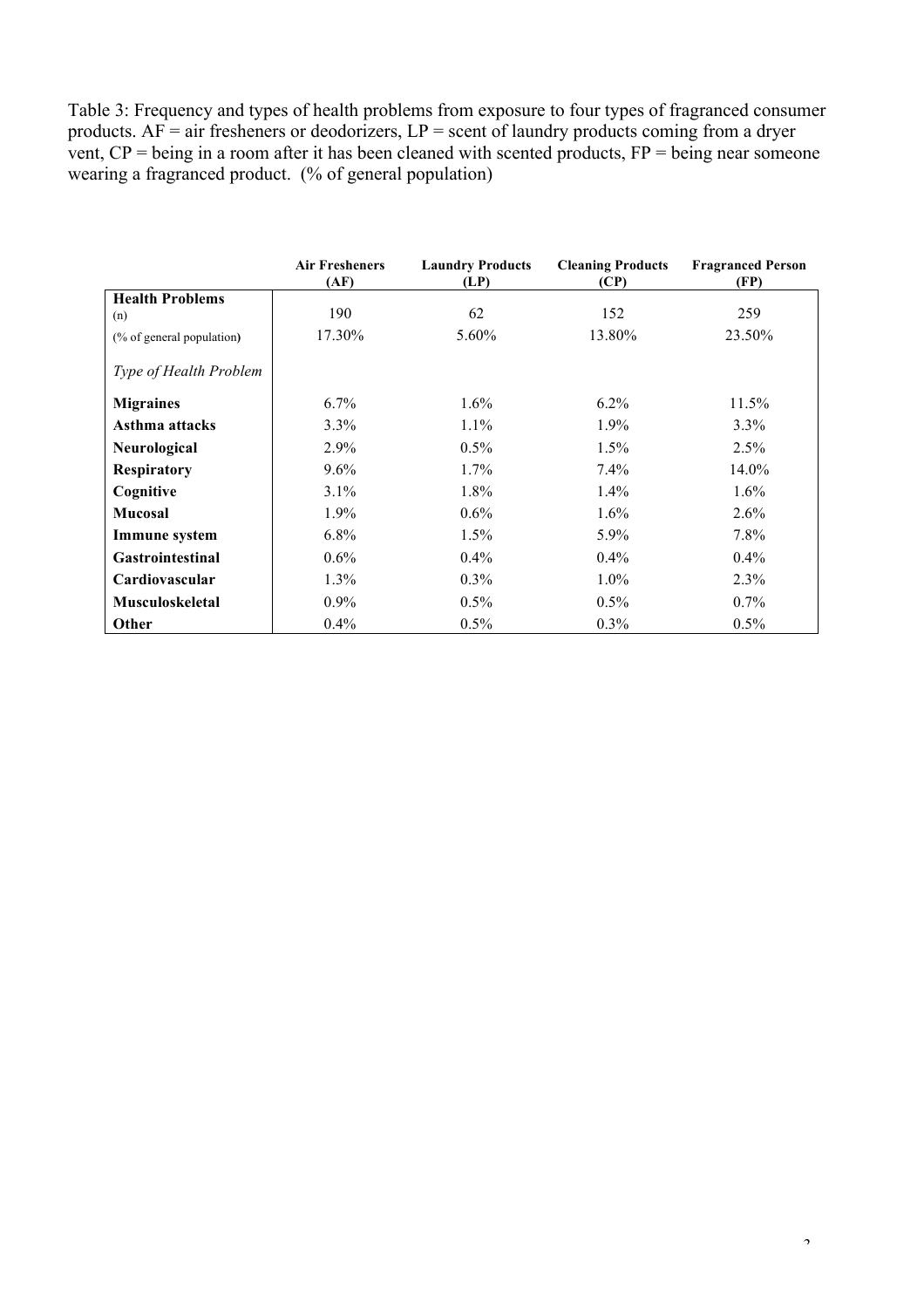Table 4: Percentage of individuals who prefer fragrance-free environments

|                                  | Yes      | N <sub>0</sub> | Neutral/ | Decline   |
|----------------------------------|----------|----------------|----------|-----------|
|                                  |          |                | not sure | to answer |
| <b>Fragrance-free workplaces</b> | 50.7%    | $16.4\%$       | 32.1%    | $0.8\%$   |
|                                  |          |                |          |           |
| <b>Fragrance-free</b>            | $64.1\%$ | $14.0\%$       | 21.3%    | 0.6%      |
| healthcare facilities and        |          |                |          |           |
| healthcare professionals         |          |                |          |           |
| Airplanes without scented air    | 80.2%    | $6.0\%$        | 13.3%    | $0.5\%$   |
|                                  |          |                |          |           |
| Hotels without scented air       | 77.7%    | 98%            | 12.0%    | $0.5\%$   |
|                                  |          |                |          |           |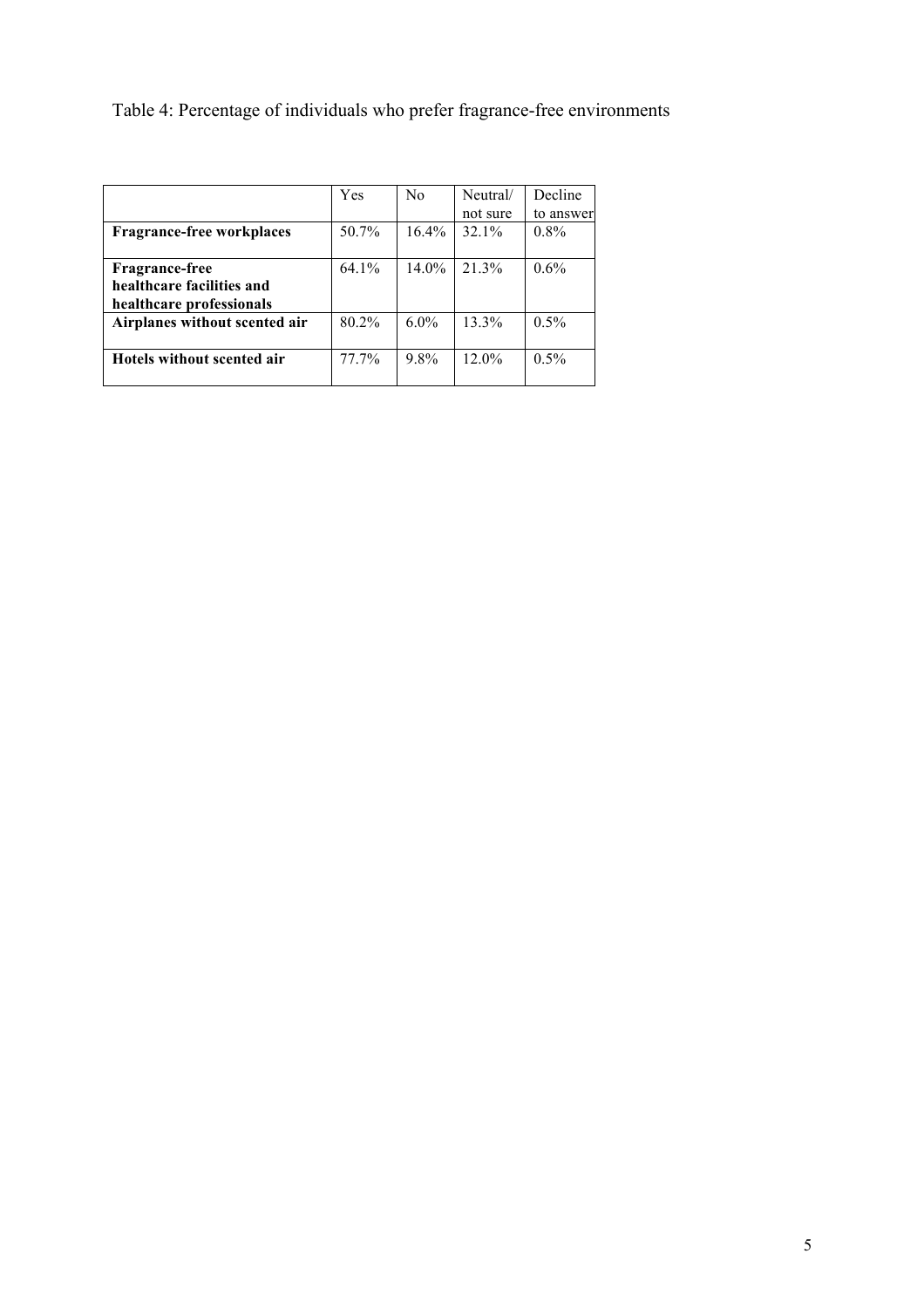#### **Survey Methodology**

Following Eysenbach G, 2004, Improving the Quality of Web Surveys: The Checklist for Reporting Results of Internet E-Surveys (CHERRIES), Journal of Medical Internet Research, Jul-Sep; 6(3): e34.

|                                                                                             | <b>Checklist for Reporting Results of Internet E-Surveys (CHERRIES)</b> |                                                                                                                                                                                                                                                                                                                                                                                                                                                                                                                                                                                                                                                                                                                                                                                                                                    |  |
|---------------------------------------------------------------------------------------------|-------------------------------------------------------------------------|------------------------------------------------------------------------------------------------------------------------------------------------------------------------------------------------------------------------------------------------------------------------------------------------------------------------------------------------------------------------------------------------------------------------------------------------------------------------------------------------------------------------------------------------------------------------------------------------------------------------------------------------------------------------------------------------------------------------------------------------------------------------------------------------------------------------------------|--|
| <b>Item Category</b><br>Design                                                              | <b>Checklist Item</b>                                                   | <b>Explanation</b>                                                                                                                                                                                                                                                                                                                                                                                                                                                                                                                                                                                                                                                                                                                                                                                                                 |  |
|                                                                                             | Describe survey design                                                  | Target population: national random sample of adults (ages 18-65) in<br>Sweden, representative of age, gender, and region (n=1,100,<br>confidence limit=95%, margin of error=3%). The survey drew upon<br>participants from a large web-based panel $(\sim 60,000$ participants) held<br>by Survey Sampling International (SSI). Participant recruitment<br>followed a randomized process (Dynamix). All responses were<br>anonymous. Survey completion time was approximately ten minutes.                                                                                                                                                                                                                                                                                                                                         |  |
| <b>IRB</b> (Institutional Review<br><b>Board</b> ) approval and<br>informed consent process |                                                                         |                                                                                                                                                                                                                                                                                                                                                                                                                                                                                                                                                                                                                                                                                                                                                                                                                                    |  |
|                                                                                             | IRB approval                                                            | Ethics approval was obtained by the University of Melbourne, School<br>of Engineering Human Ethics Advisory Group, application 1646894, on<br>May 9, 2016.                                                                                                                                                                                                                                                                                                                                                                                                                                                                                                                                                                                                                                                                         |  |
|                                                                                             | Informed consent                                                        | Participants had already provided informed consent as part of the SSI<br>web-based panel. For this survey, participants were given the<br>following introduction: aims of the study; principal researcher name,<br>affiliation, and contact information; human ethics approval; length of<br>survey (less than 15 minutes to complete); assurance that<br>participation is completely voluntary and that all data provided are<br>confidential; assurance that participants can withdraw at any time;<br>outputs of research (findings will be provided through journal articles<br>and website, free of charge); university human ethics contact<br>information; and a specific question to indicate consent: "If you would<br>like to participate in this project, please click the next button to<br>proceed ('Go To Survey')." |  |
|                                                                                             | Data protection                                                         | Selected survey software and servers were used to ensure data<br>protection. No personal information was linked to the survey results.<br>The dataset (without any identifying information) is kept on password<br>protected computers.                                                                                                                                                                                                                                                                                                                                                                                                                                                                                                                                                                                            |  |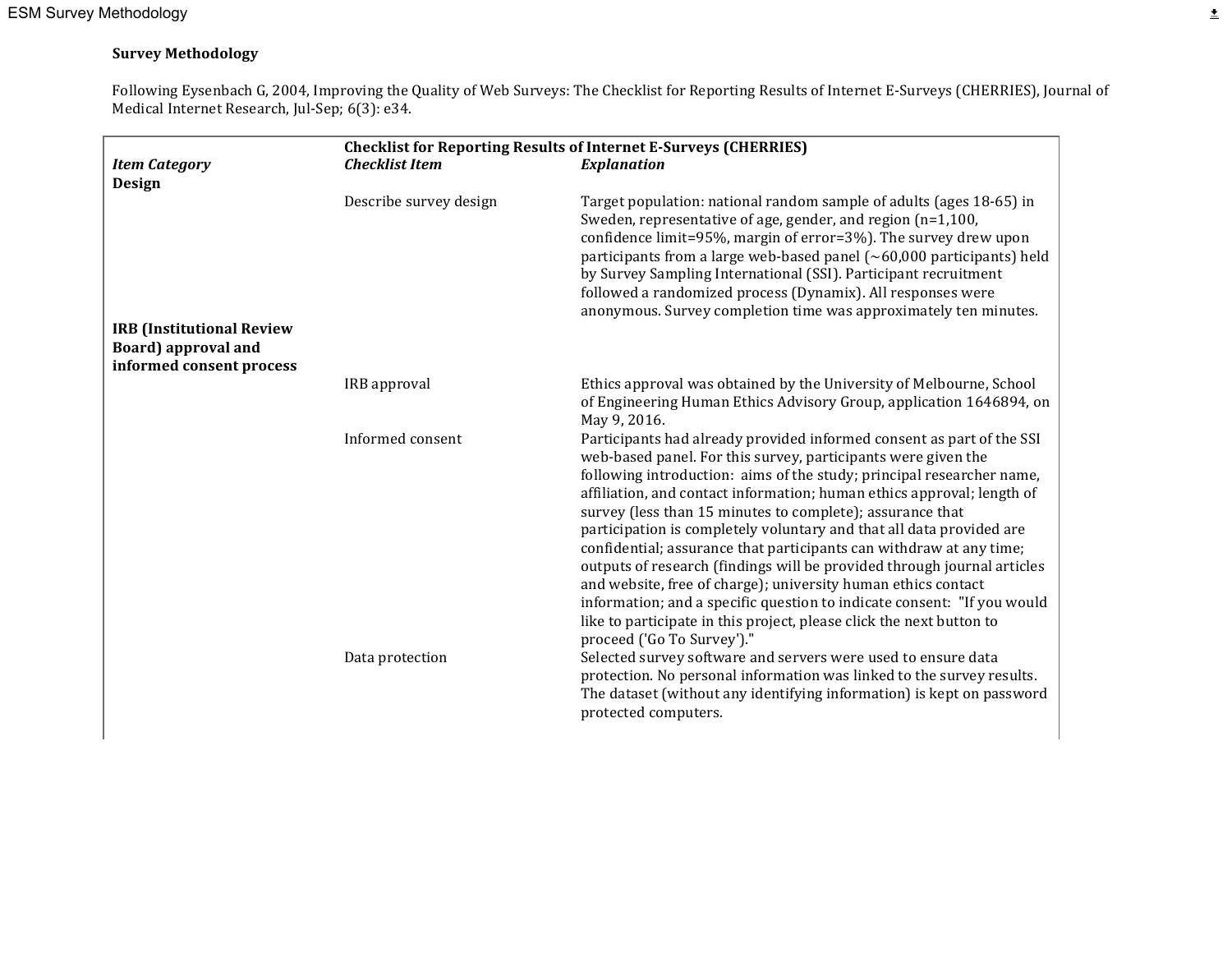| <b>Development and pre-testing</b>                                                                   |                                        |                                                                                                                                                                                                                                                                                                                                                                                                                                                                                                                                                                                                                                                                                                                                                                        |
|------------------------------------------------------------------------------------------------------|----------------------------------------|------------------------------------------------------------------------------------------------------------------------------------------------------------------------------------------------------------------------------------------------------------------------------------------------------------------------------------------------------------------------------------------------------------------------------------------------------------------------------------------------------------------------------------------------------------------------------------------------------------------------------------------------------------------------------------------------------------------------------------------------------------------------|
| <b>Recruitment process and</b><br>description of the sample<br>having access to the<br>questionnaire | Development and testing                | The survey instrument was a 35-item questionnaire, developed and<br>tested over a two-year period, including cognitive testing with 10<br>individuals and piloting with over 100 individuals, before full<br>implementation in July 2017.<br>The survey invitation is an open invitation, rather than a direct invite,<br>to the pool of panelists available at the time. The pool is filtered to<br>achieve a representative sample through a set of initial questions for<br>basic demographic characteristics. SSI uses multiple sources to<br>achieve a sample blend that is characteristic of the population, and<br>response quotas for specific variables (e.g., age, gender, and region)<br>ensure proportions that are representative of the population. (See |
|                                                                                                      | Open survey versus closed<br>survey    | electronic supplementary material: "SSI Survey Methodologies.")<br>Closed survey (only SSI participants), general population, random<br>sample nationally representative of demographics. SSI uses a three-<br>stage randomization process: first, participants are randomly selected<br>from SSI panels and invited to take a survey; second, participants are<br>combined with others into SSI's Dynamix sampling platform and<br>respond to randomly selected profiling questions; and third,<br>prospective participants are then randomly assigned to a survey they<br>are likely to take. (See electronic supplementary material: "SSI Survey<br>Methodologies.")                                                                                                |
|                                                                                                      | Contact mode                           | The survey provider, SSI, provided an open invitation to potential<br>participants. The survey targeted the general population rather than a<br>specific cohort.                                                                                                                                                                                                                                                                                                                                                                                                                                                                                                                                                                                                       |
|                                                                                                      | Advertising the survey                 | An open invitation was issued to randomly selected members of the<br>web-based panel. The survey was not advertised.                                                                                                                                                                                                                                                                                                                                                                                                                                                                                                                                                                                                                                                   |
| <b>Survey administration</b>                                                                         |                                        |                                                                                                                                                                                                                                                                                                                                                                                                                                                                                                                                                                                                                                                                                                                                                                        |
|                                                                                                      | Web/E-mail                             | The survey was web-based, with multiple choice and open format<br>answers. All responses were anonymous, and collected through the<br>online survey platform and stored on local password protected<br>servers.                                                                                                                                                                                                                                                                                                                                                                                                                                                                                                                                                        |
|                                                                                                      | Context                                | SSI is a survey research company and online panel provider.                                                                                                                                                                                                                                                                                                                                                                                                                                                                                                                                                                                                                                                                                                            |
|                                                                                                      | Mandatory/voluntary                    | Voluntary. Prospective participants were randomly invited to the<br>survey.                                                                                                                                                                                                                                                                                                                                                                                                                                                                                                                                                                                                                                                                                            |
|                                                                                                      | Incentives                             | Respondents were provided incentives for their participation by the<br>panel provider, SSI, with points that can be redeemed for money or<br>reward programs.                                                                                                                                                                                                                                                                                                                                                                                                                                                                                                                                                                                                          |
|                                                                                                      | Time/Date                              | Data were collected within one week in July 2017.                                                                                                                                                                                                                                                                                                                                                                                                                                                                                                                                                                                                                                                                                                                      |
|                                                                                                      | Randomization of items or              | To prevent biases in response, five sets of questions were randomized                                                                                                                                                                                                                                                                                                                                                                                                                                                                                                                                                                                                                                                                                                  |
|                                                                                                      | questionnaires<br>Adaptive questioning | for their multiple-choice items.<br>Eight questions were conditionally displayed based on responses to<br>other items.                                                                                                                                                                                                                                                                                                                                                                                                                                                                                                                                                                                                                                                 |
|                                                                                                      | Number of Items                        | The survey contained 35 questions. Each page contained one question<br>with multiple choice and open format response categories.                                                                                                                                                                                                                                                                                                                                                                                                                                                                                                                                                                                                                                       |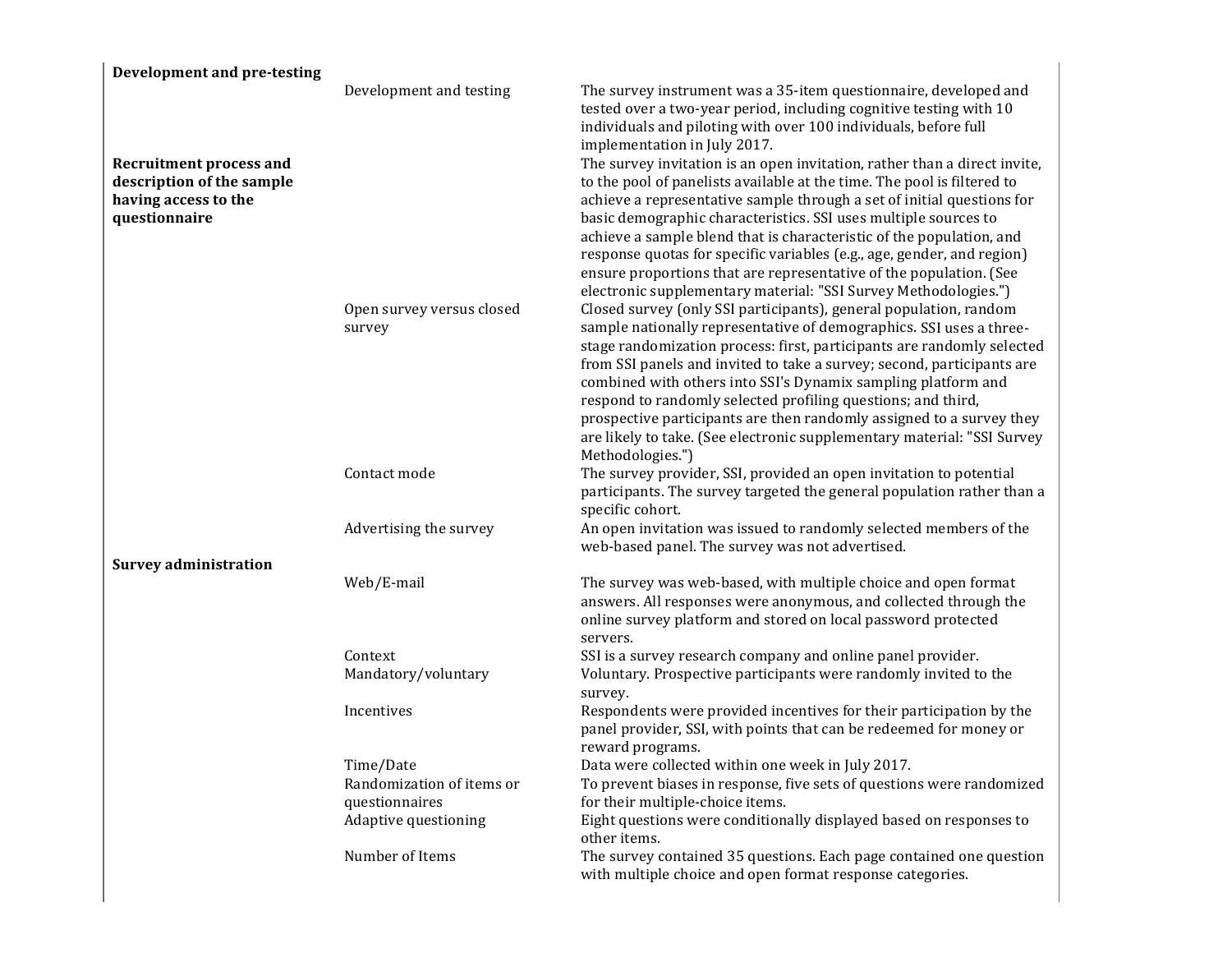|                                                         | Number of screens (pages)                                                                                          | Overall, 36 to 44 pages were presented (including the introductory<br>page), depending on responses to conditional items.                                                                                                          |
|---------------------------------------------------------|--------------------------------------------------------------------------------------------------------------------|------------------------------------------------------------------------------------------------------------------------------------------------------------------------------------------------------------------------------------|
|                                                         | Completeness check                                                                                                 | All questions were required to be completed. All questions provided<br>non-response options such as "don't know/not sure" and "decline to<br>answer." Only completed surveys were included for analysis.                           |
|                                                         | Review step                                                                                                        | Respondents were allowed one attempt per question, once they click<br>"next" to review the next question; they are not allowed to go back to<br>the previous questions or answers.                                                 |
| <b>Response rates</b>                                   |                                                                                                                    | Survey completion rate: 92%. Number of initial responses: 1,197;<br>number of drop outs: 78; number of screen outs: 19; number of<br>completes: $1,100$ ; Panel size: ~60,000.                                                     |
|                                                         | Unique site visitor                                                                                                | Each respondent goes through stringent verification of identity upon<br>signing up on SSI panel (including name, contact details, and IP). Once<br>opt-in process is completed, each respondent is tagged with unique<br>panel ID. |
|                                                         | View rate (Ratio of unique<br>survey visitors/unique site<br>visitors)                                             | not applicable                                                                                                                                                                                                                     |
|                                                         | Participation rate (Ratio of<br>unique visitors who agreed to<br>participate/unique first survey<br>page visitors) | SSI respondents are invited to survey through general population<br>random selection. Unique clicks or visitors to the first page of the<br>survey can be those who complete survey, drop out, or screen out.                      |
|                                                         | Completion rate (Ratio of users<br>who finished the survey/users<br>who agreed to participate)                     | Sweden 92% (1,197 initial; 78 drop outs; 19 screen out; 1,100<br>completes).                                                                                                                                                       |
| Preventing multiple entries<br>from the same individual |                                                                                                                    |                                                                                                                                                                                                                                    |
|                                                         | Cookies used                                                                                                       | not used                                                                                                                                                                                                                           |
|                                                         | IP check                                                                                                           | SSI programming software and sampling tool, Dynamix, controls the<br>traffic and ensures unique entries. Using unique Panel ID and IP, each<br>respondent can attempt the survey only once.                                        |
|                                                         | Log file analysis                                                                                                  | not used                                                                                                                                                                                                                           |
|                                                         | Registration                                                                                                       | This is a closed survey for SSI respondents only. Survey invite is<br>mailed specifically to the e-mail address used upon joining survey and<br>verified.                                                                          |
| Analysis                                                |                                                                                                                    |                                                                                                                                                                                                                                    |
|                                                         | Handling of incomplete<br>questionnaires                                                                           | Only completed questionnaires were included in the final dataset for<br>analysis.                                                                                                                                                  |
|                                                         | Questionnaires submitted with<br>an atypical timestamp                                                             | Minimum survey completion time was 5 minutes; average was 10<br>minutes. A small number of respondents were omitted for completing<br>the items too quickly.                                                                       |
|                                                         | Statistical correction                                                                                             | All demographic subgroups obtained statistically valid numbers to<br>ensure a national representativeness.                                                                                                                         |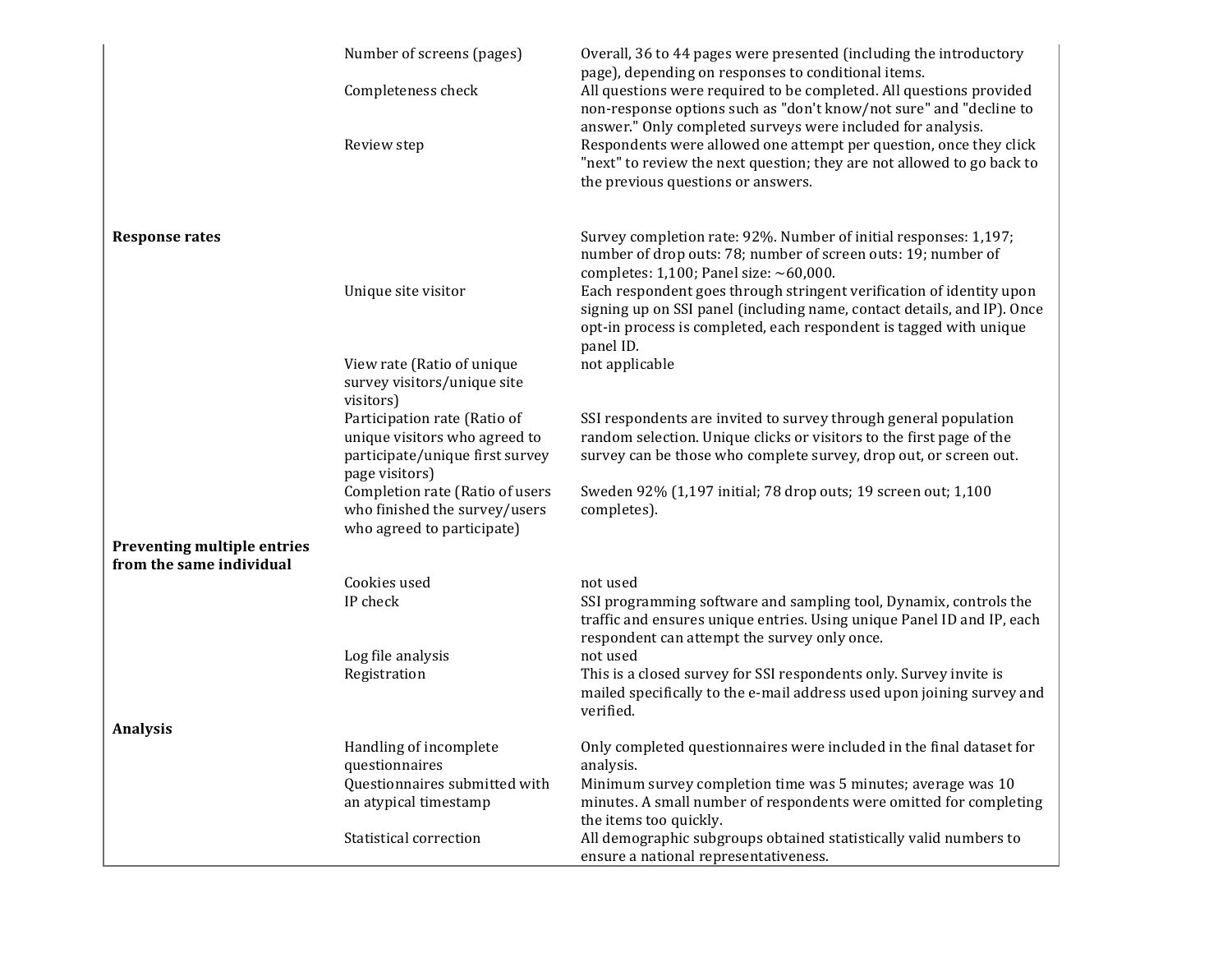D1. What is your gender?

**Base: All Respondents**

|              | <b>GenPop</b> |
|--------------|---------------|
| <b>Total</b> | 1100          |
|              | 100.00%       |
| Male         | 556           |
|              | 50.50%        |
| Female       | 544           |
|              | 49.50%        |
| Other        |               |
|              |               |

Г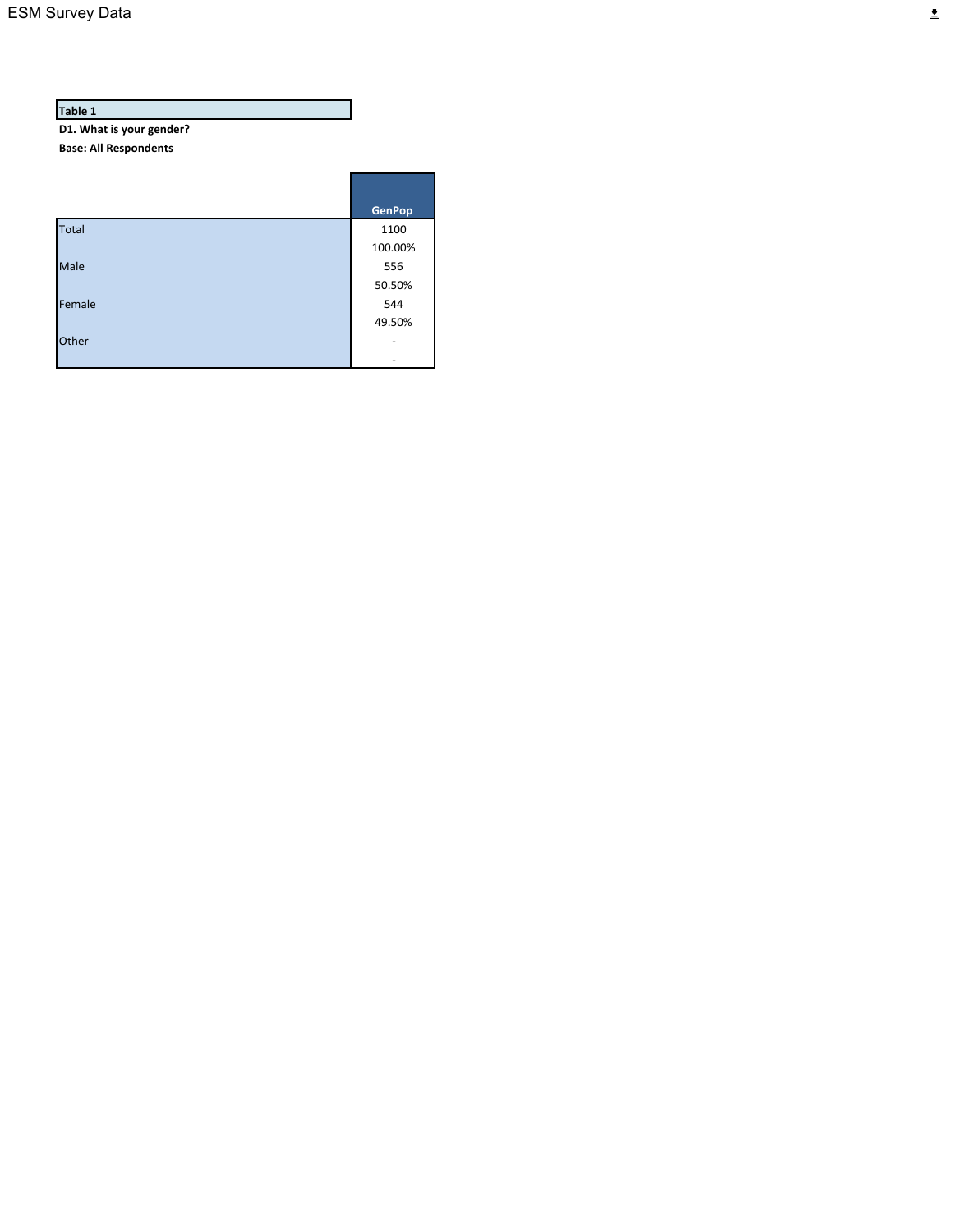D2. What is your age? **Base: All Respondents**

|              | <b>GenPop</b> |
|--------------|---------------|
| <b>Total</b> | 1100          |
|              | 100.00%       |
| 18-24        | 157           |
|              | 14.30%        |
| $25 - 34$    | 226           |
|              | 20.50%        |
| 35-44        | 246           |
|              | 22.40%        |
| 45-54        | 246           |
|              | 22.40%        |
| 55-65        | 225           |
|              | 20.50%        |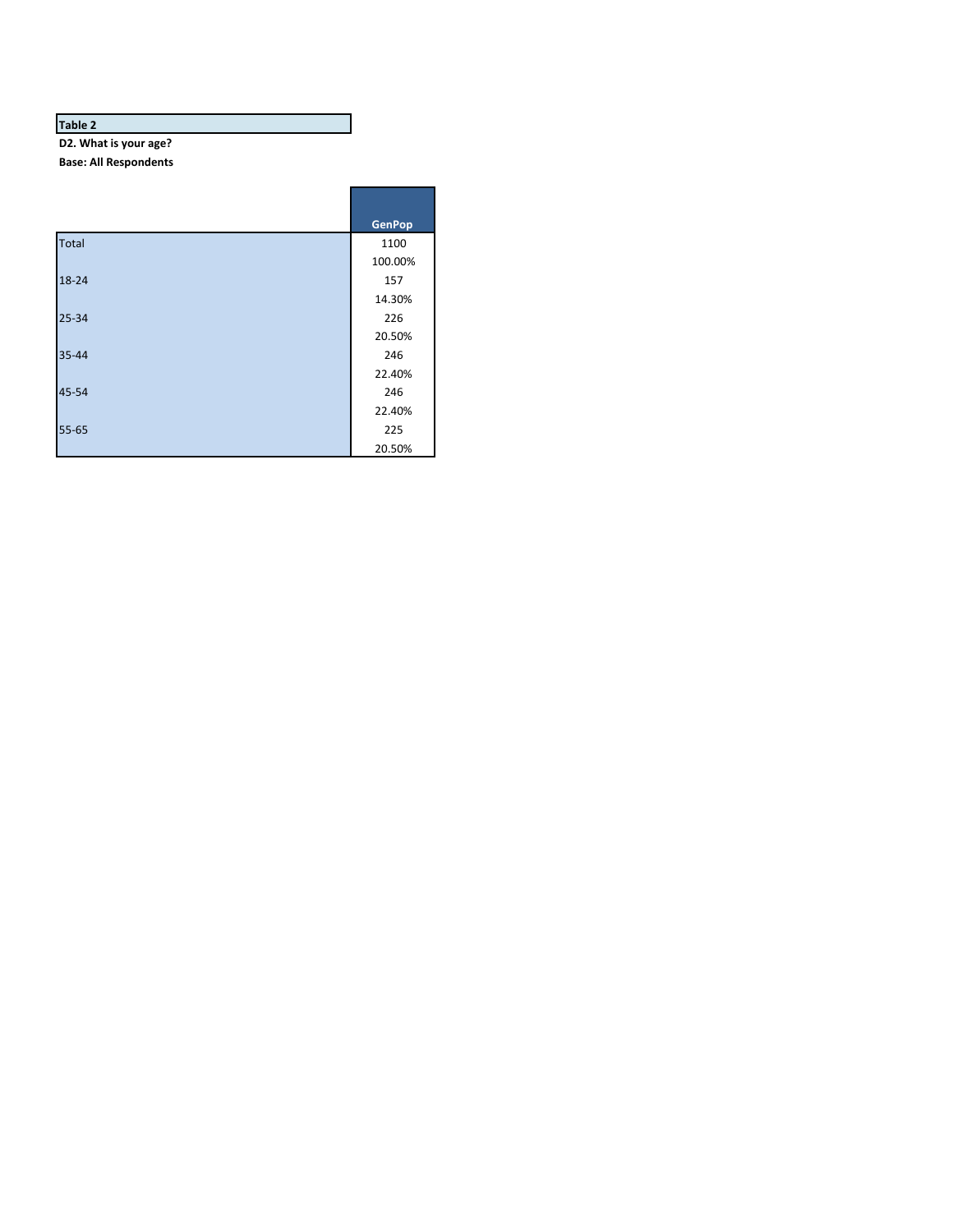**D3c. In which region do you live?**

**Base: All GenPop Respondents**

|                      | <b>GenPop</b> |
|----------------------|---------------|
| <b>Total</b>         | 1100          |
|                      | 100.00%       |
| <b>Blekinge län</b>  | 11            |
|                      | 1.00%         |
| Dalarnas län         | 35            |
|                      | 3.20%         |
| Gävleborgs län       | 34            |
|                      | 3.10%         |
| Gotlands län         | 7             |
|                      | 0.60%         |
| Hallands län         | 33            |
|                      | 3.00%         |
| Jämtlands län        | 11            |
|                      | 1.00%<br>34   |
| Jönköpings län       | 3.10%         |
| Kalmar län           | 11            |
|                      | 1.00%         |
| Kronobergs län       | 23            |
|                      | 2.10%         |
| Norrbottens län      | 33            |
|                      | 3.00%         |
| Örebro län           | 33            |
|                      | 3.00%         |
| Östergötlands län    | 54            |
|                      | 4.90%         |
| Skåne län            | 143           |
|                      | 13.00%        |
| Södermanlands län    | 33            |
|                      | 3.00%         |
| Stockholms län       | 253           |
| Uppsalas län         | 23.00%<br>44  |
|                      | 4.00%         |
| Värmlands län        | 33            |
|                      | 3.00%         |
| Västerbottens län    | 33            |
|                      | 3.00%         |
| Västernorrlands län  | 22            |
|                      | 2.00%         |
| Västmanlands län     | 33            |
|                      | 3.00%         |
| Västra Götalands län | 187           |
|                      | 17.00%        |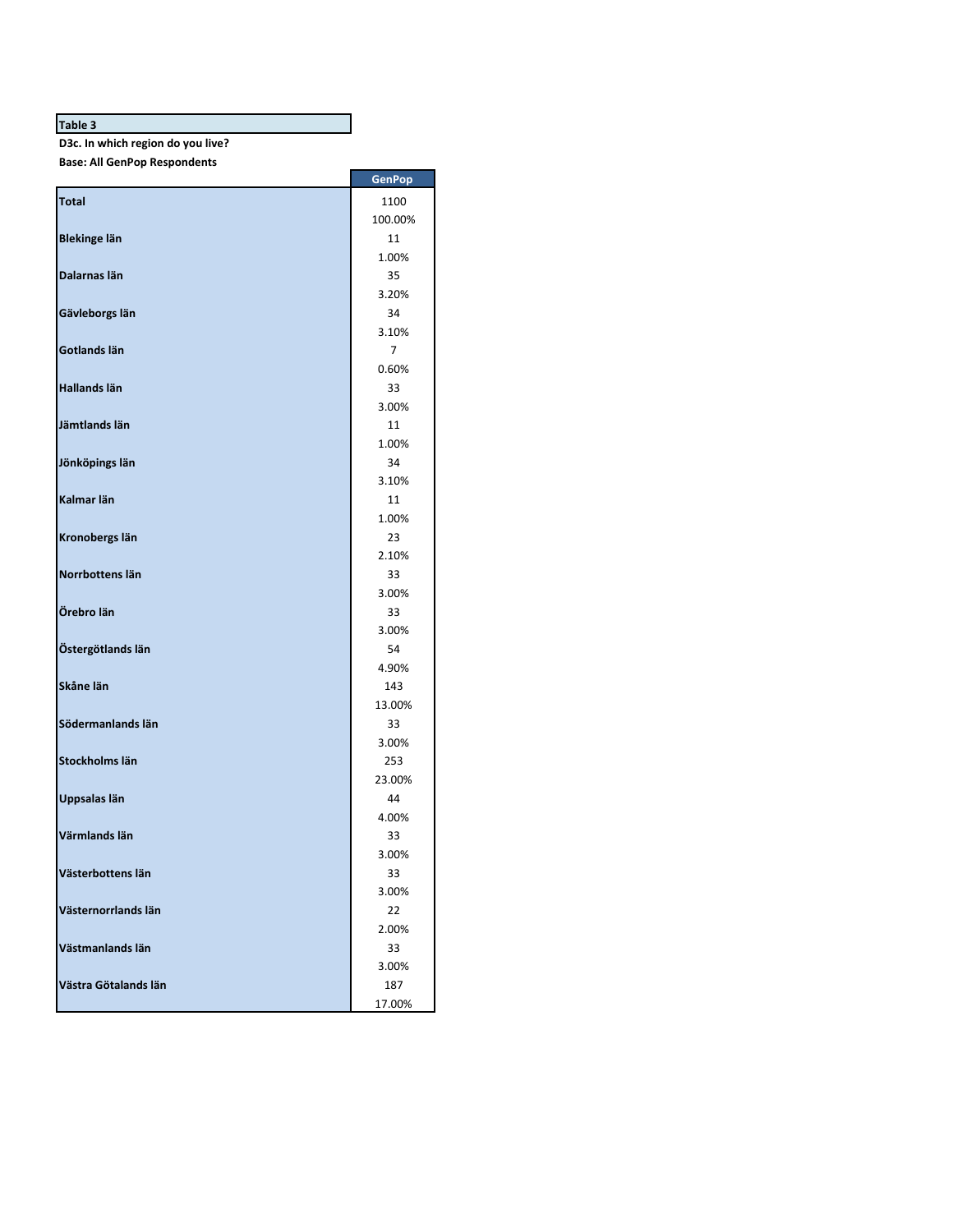Q1. Which fragranced products are you exposed to, at least once a week, from your own use? **Base: All Respondents**

|                                                     | <b>GenPop</b> |
|-----------------------------------------------------|---------------|
| Total                                               | 1083          |
|                                                     | 98.50%        |
| Air fresheners and deodorizers (e.g., sprays,       | 598           |
| solids, oils, disks)                                | 54.40%        |
| Personal care products (e.g., soaps, hand           | 992           |
| sanitizer, lotions, deodorant, sunscreen, shampoos) | 90.20%        |
| Cleaning supplies (e.g., all-purpose cleaners,      | 877           |
| disinfectants, and dishwashing soap)                | 79.70%        |
| Laundry products (e.g., detergents, fabric          | 840           |
| softeners, dryer sheets)                            | 76.40%        |
| Household products (e.g., scented candles, toilet   | 748           |
| paper, trash bags, baby products)                   | 68.00%        |
| Fragrance (e.g., perfume, cologne, after-shave)     | 696           |
|                                                     | 63.30%        |
| Other                                               | 34            |
|                                                     | 3.10%         |
| <b>None</b>                                         | 17            |
|                                                     | 1.50%         |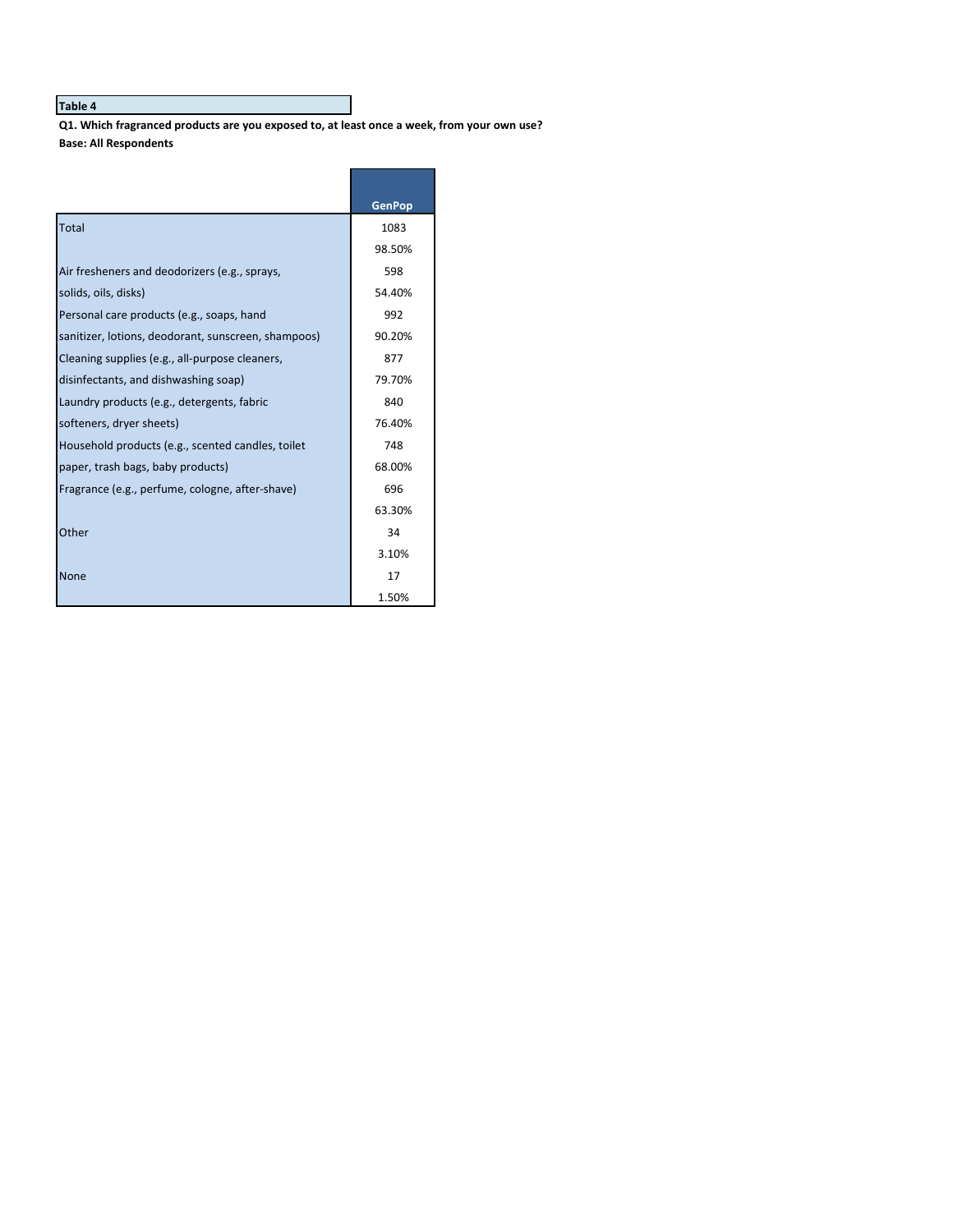Q1a. Which fragranced products are you exposed to, at least once a week, from others' use? **Base: All Respondents**

|                                                     | <b>GenPop</b> |
|-----------------------------------------------------|---------------|
| Total                                               | 1026          |
|                                                     | 93.30%        |
| Air fresheners and deodorizers (e.g., sprays,       | 497           |
| solids, oils, disks)                                | 45.20%        |
| Personal care products (e.g., soaps, hand           | 726           |
| sanitizer, lotions, deodorant, sunscreen, shampoos) | 66.00%        |
| Cleaning supplies (e.g., all-purpose cleaners,      | 483           |
| disinfectants, and dishwashing soap)                | 43.90%        |
| Laundry products (e.g., detergents, fabric          | 502           |
| softeners, dryer sheets)                            | 45.60%        |
| Household products (e.g., scented candles, toilet   | 388           |
| paper, trash bags, baby products)                   | 35.30%        |
| Fragrance (e.g., perfume, cologne, after-shave)     | 836           |
|                                                     | 76.00%        |
| Other                                               | 27            |
|                                                     | 2.50%         |
| <b>None</b>                                         | 74            |
|                                                     | 6.70%         |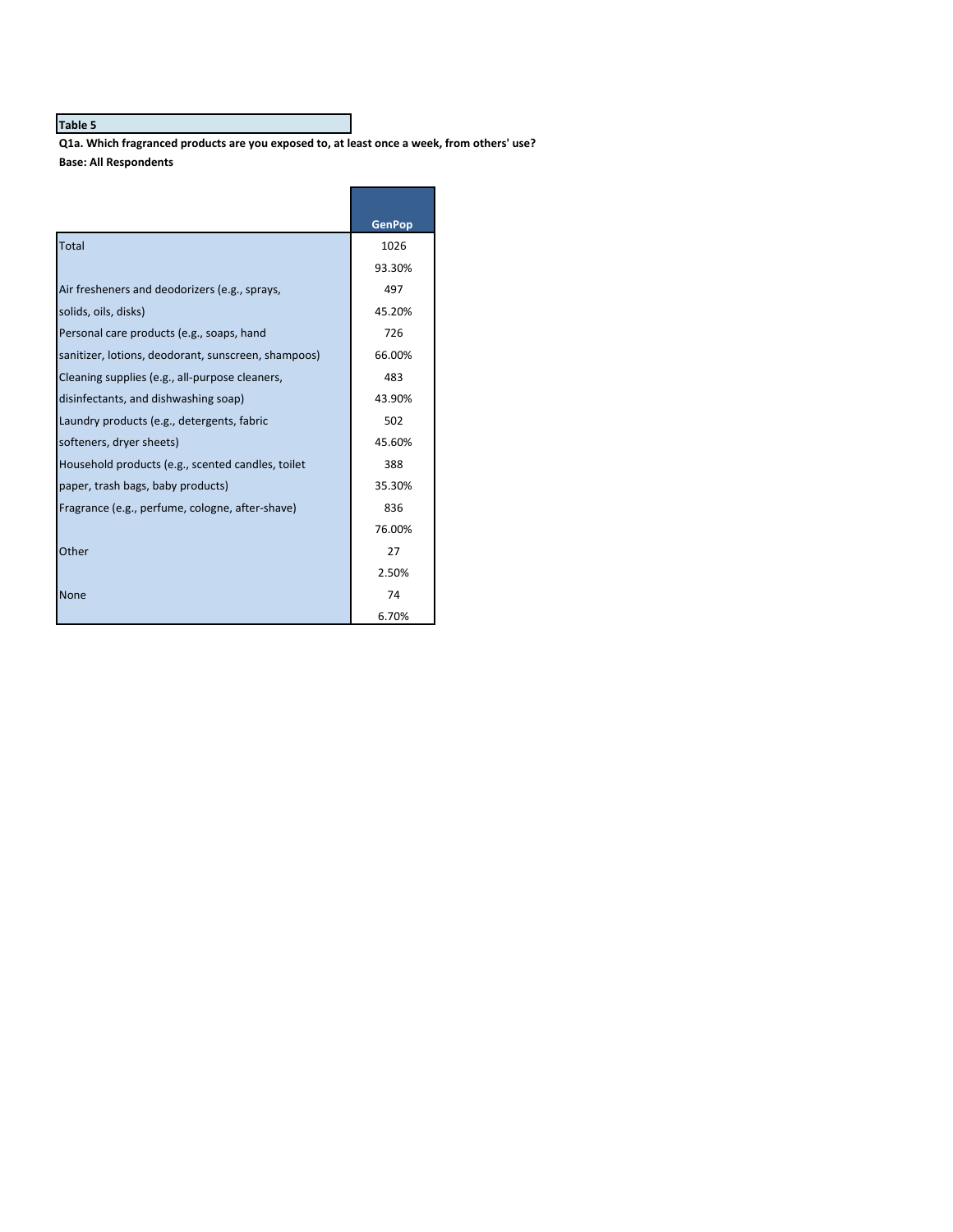Q2. Do you experience any health problems when exposed to air fresheners or deodorizers? **Base: All Respondents**

|                     | <b>GenPop</b> |
|---------------------|---------------|
| <b>Total</b>        | 1100          |
|                     | 100.00%       |
| Yes                 | 190           |
|                     | 17.30%        |
| <b>No</b>           | 780           |
|                     | 70.90%        |
| Don't know/not sure | 123           |
|                     | 11.20%        |
| Decline to answer   | 7             |
|                     | 0.60%         |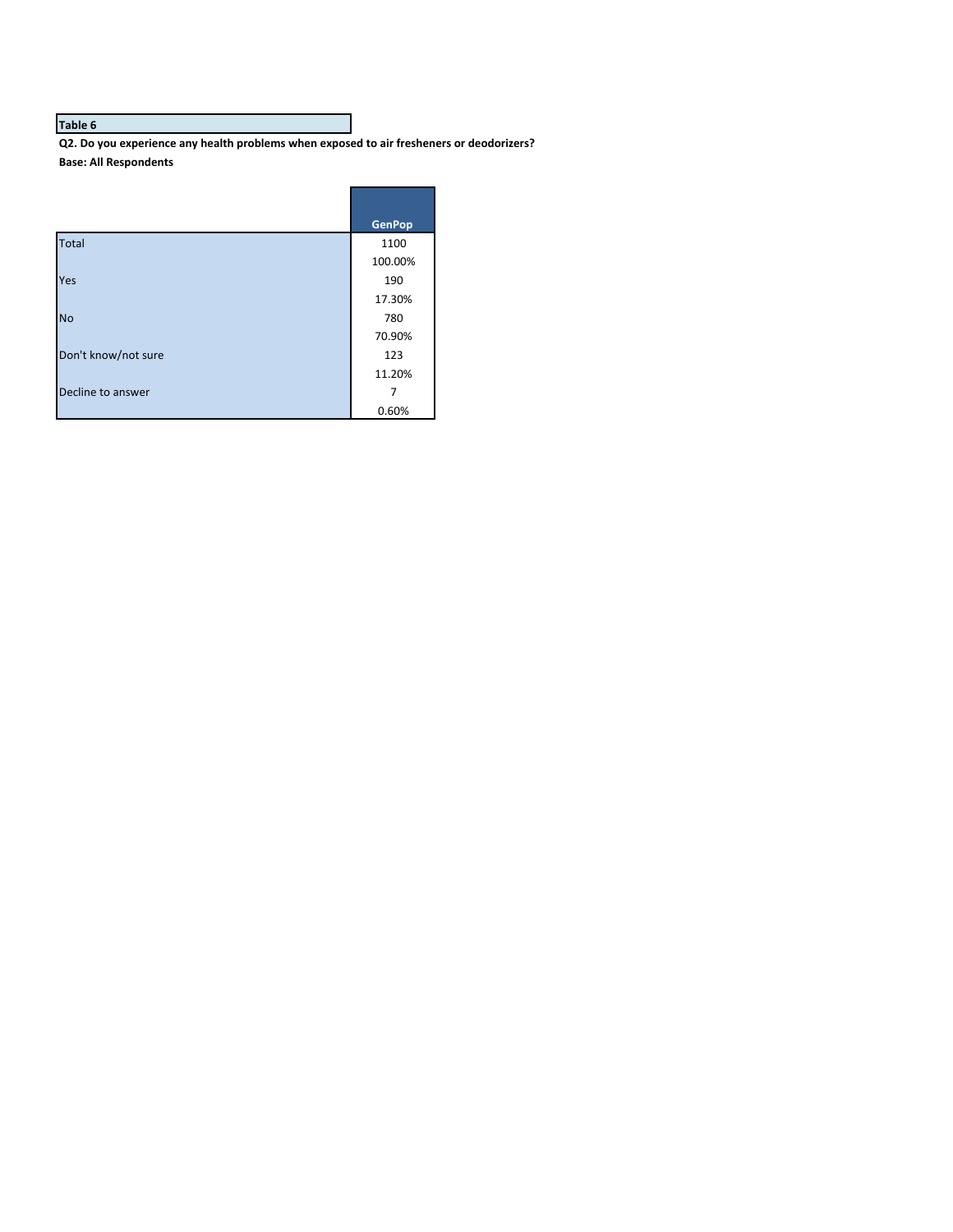BA. Which of the following health problems do you do you experience?

Base: Respondents who experienced below health problems when exposed to air fresheners or deodorizers

|                                                    | <b>GenPop</b> |
|----------------------------------------------------|---------------|
| Total                                              | 170           |
|                                                    | 100.00%       |
| Migraine headaches                                 | 74            |
|                                                    | 38.90%        |
| Asthma attacks                                     | 36            |
|                                                    | 18.90%        |
| Neurological problems (e.g., dizziness, seizures,  | 32            |
| head pain, fainting, loss of coordination)         | 16.80%        |
| Respiratory problems (e.g., difficulty breathing,  | 105           |
| coughing, shortness of breath)                     | 55.30%        |
| Skin problems (e.g., rashes, hives, red skin,      | 34            |
| tingling skin, dermatitis)                         | 17.90%        |
| Cognitive problems (e.g., difficulties thinking,   | 21            |
| concentrating, or remembering)                     | 11.10%        |
| Mucosal symptoms (e.g., watery or red eyes, nasal  | 75            |
| congestion, sneezing)                              | 39.50%        |
| Immune system problems (e.g., swollen lymph        | 7             |
| glands, fever, fatigue)                            | 3.70%         |
| Gastrointestinal problems (e.g., nausea, bloating, | 14            |
| cramping, diarrhea)                                | 7.40%         |
| Cardiovascular problems (e.g., fast or irregular   | 10            |
| heartbeat, jitteriness, chest discomfort)          | 5.30%         |
| Musculoskeletal problems (e.g., muscle or joint    | 5             |
| pain, cramps, weakness)                            | 2.60%         |
| Other                                              | 11            |
|                                                    | 5.80%         |
| <b>SUM</b>                                         | 424           |
|                                                    | 223.20%       |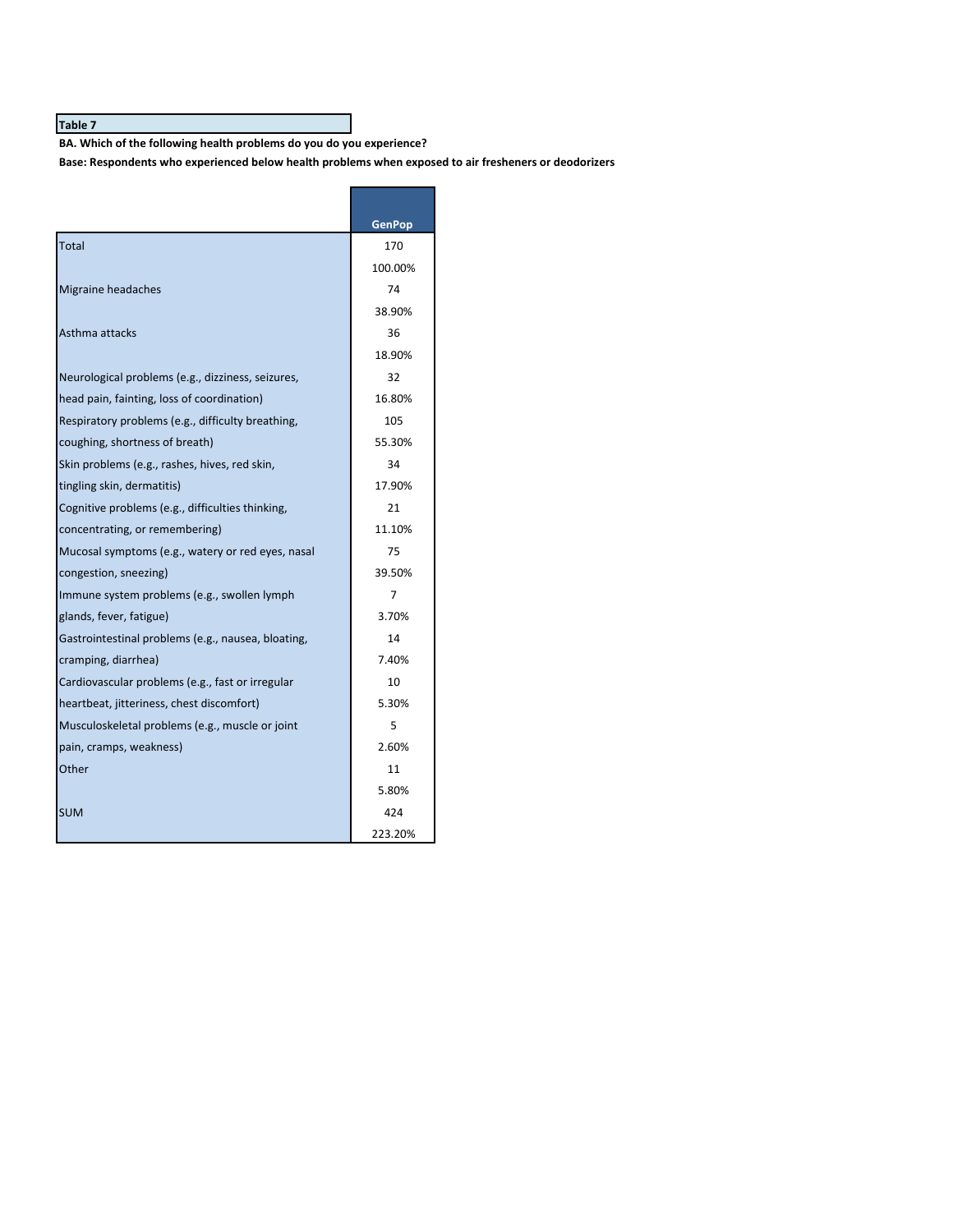Q3. Do you experience any health problems from the scent of laundry products coming from a dryer vent? **Base: All Respondents**

|                     | <b>GenPop</b> |
|---------------------|---------------|
| <b>Total</b>        | 1100          |
|                     | 100.00%       |
| Yes                 | 62            |
|                     | 5.60%         |
| <b>No</b>           | 934           |
|                     | 84.90%        |
| Don't know/not sure | 96            |
|                     | 8.70%         |
| Decline to answer   | 8             |
|                     | 0.70%         |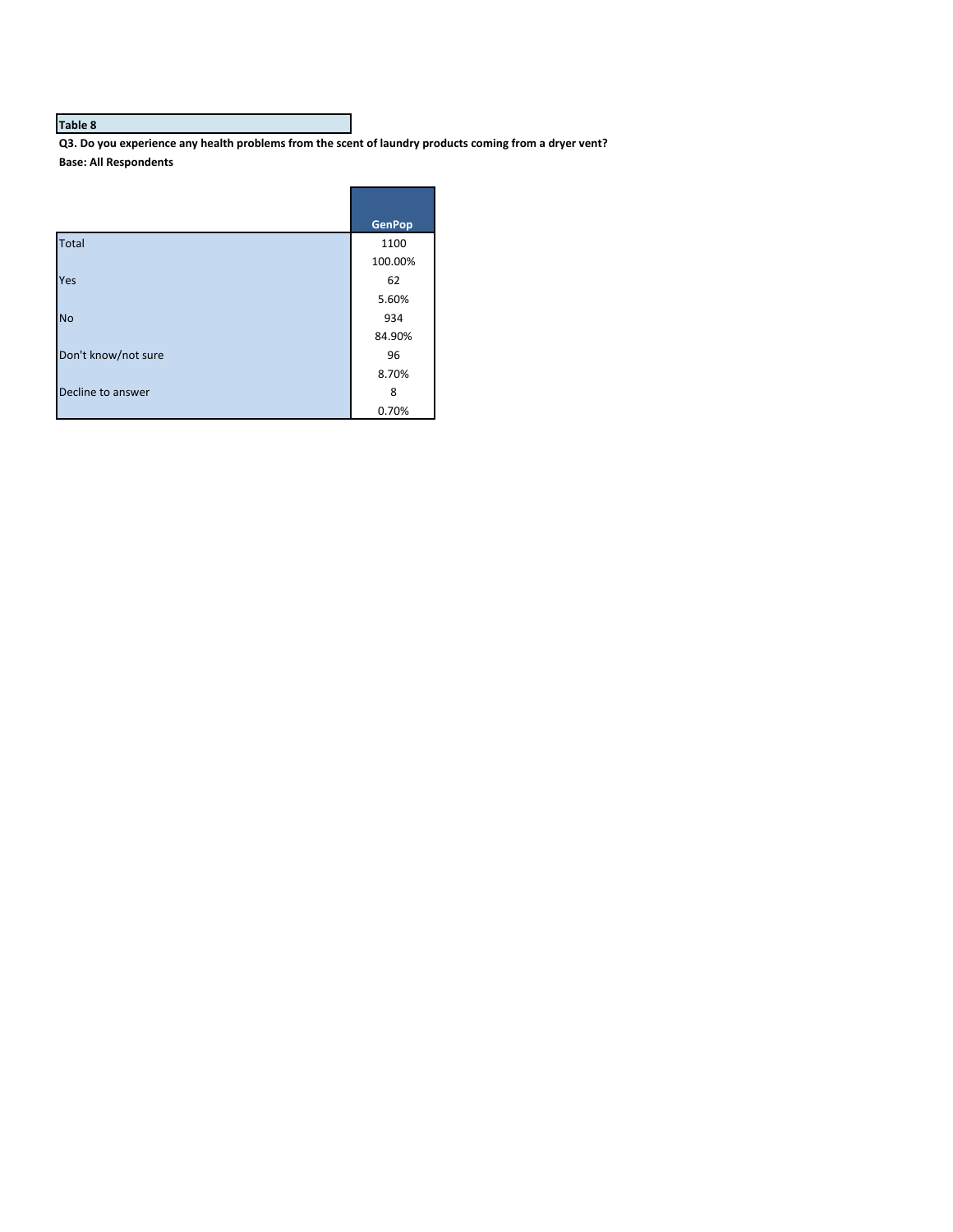BA. Which of the following health problems do you do you experience?

Base: Respondents who experienced below health problems from the scent of laundry products coming from a dryer vent

|                                                    | <b>GenPop</b> |
|----------------------------------------------------|---------------|
| Total                                              | 62            |
|                                                    | 100.00%       |
| Migraine headaches                                 | 18            |
|                                                    | 29.00%        |
| Asthma attacks                                     | 12            |
|                                                    | 19.40%        |
| Neurological problems (e.g., dizziness, seizures,  | 6             |
| head pain, fainting, loss of coordination)         | 9.70%         |
| Respiratory problems (e.g., difficulty breathing,  | 19            |
| coughing, shortness of breath)                     | 30.60%        |
| Skin problems (e.g., rashes, hives, red skin,      | 20            |
| tingling skin, dermatitis)                         | 32.30%        |
| Cognitive problems (e.g., difficulties thinking,   | 7             |
| concentrating, or remembering)                     | 11.30%        |
| Mucosal symptoms (e.g., watery or red eyes, nasal  | 17            |
| congestion, sneezing)                              | 27.40%        |
| Immune system problems (e.g., swollen lymph        | 4             |
| glands, fever, fatigue)                            | 6.50%         |
| Gastrointestinal problems (e.g., nausea, bloating, | 3             |
| cramping, diarrhea)                                | 4.80%         |
| Cardiovascular problems (e.g., fast or irregular   | 6             |
| heartbeat, jitteriness, chest discomfort)          | 9.70%         |
| Musculoskeletal problems (e.g., muscle or joint    | 5             |
| pain, cramps, weakness)                            | 8.10%         |
| Other                                              | 5             |
|                                                    | 8.10%         |
| <b>SUM</b>                                         | 122           |
|                                                    | 196.80%       |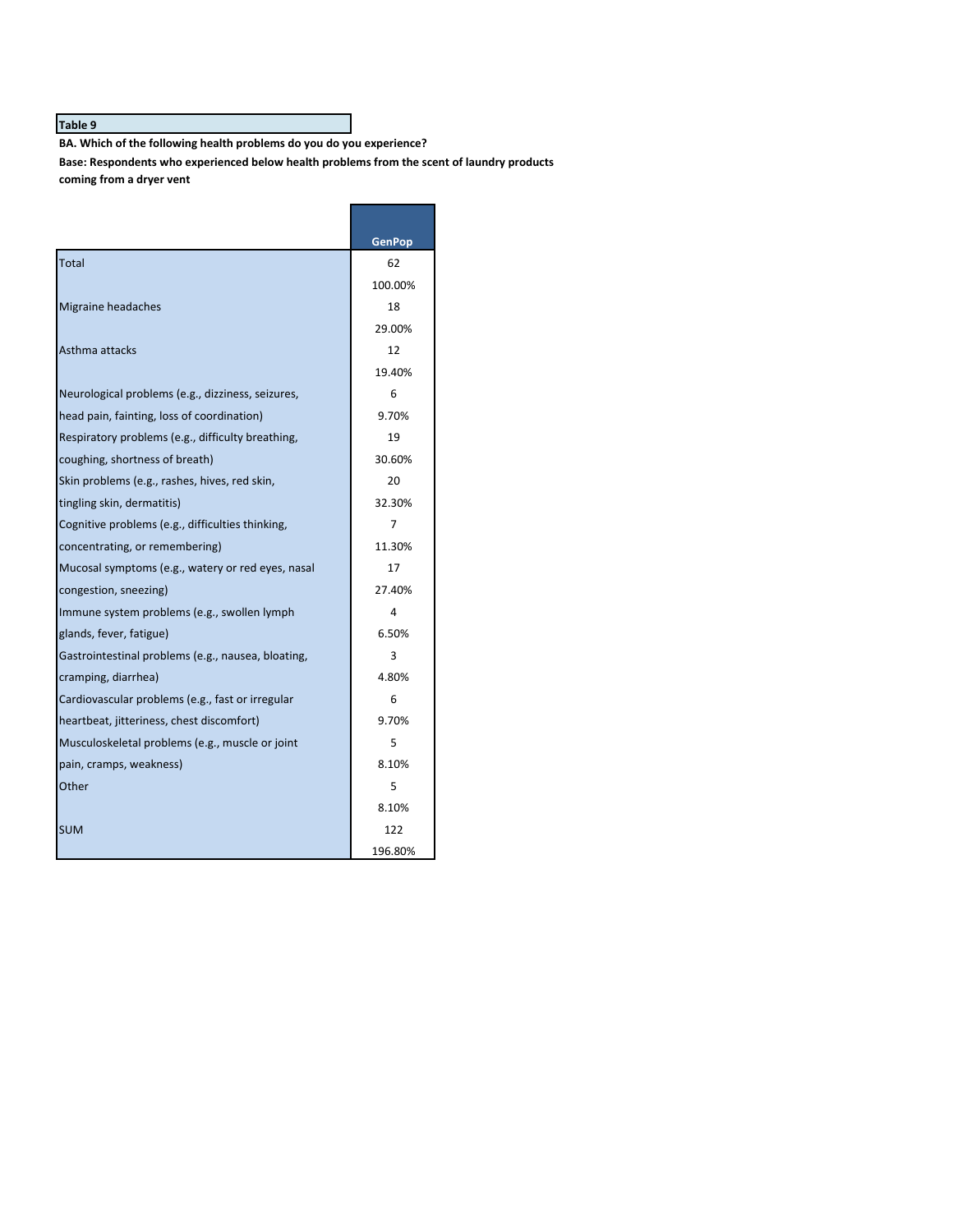**Q4.** Do you experience any health problems from being in a room after it has been **cleaned with scented products?**

г

J

|                     | <b>GenPop</b> |
|---------------------|---------------|
| <b>Total</b>        | 1100          |
|                     | 100.00%       |
| Yes                 | 152           |
|                     | 13.80%        |
| <b>No</b>           | 838           |
|                     | 76.20%        |
| Don't know/not sure | 106           |
|                     | 9.60%         |
| Decline to answer   | 4             |
|                     | 0.40%         |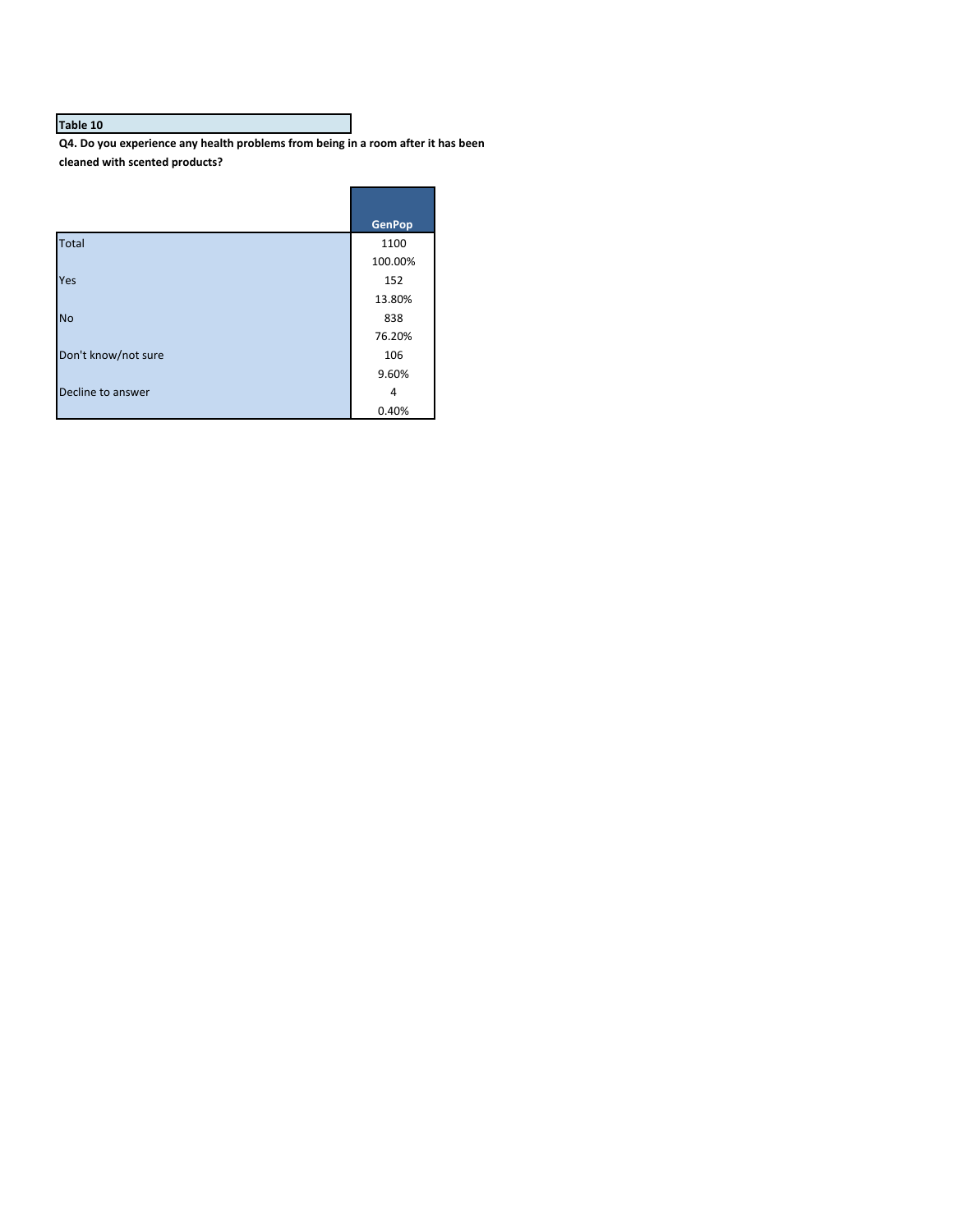BA. Which of the following health problems do you do you experience?

Base: Respondents who experienced below health problems from being in a room after it has been **cleaned with scented products**

|                                                    | GenPop  |
|----------------------------------------------------|---------|
| Total                                              | 152     |
|                                                    | 100.00% |
| Migraine headaches                                 | 68      |
|                                                    | 44.70%  |
| Asthma attacks                                     | 21      |
|                                                    | 13.80%  |
| Neurological problems (e.g., dizziness, seizures,  | 17      |
| head pain, fainting, loss of coordination)         | 11.20%  |
| Respiratory problems (e.g., difficulty breathing,  | 81      |
| coughing, shortness of breath)                     | 53.30%  |
| Skin problems (e.g., rashes, hives, red skin,      | 15      |
| tingling skin, dermatitis)                         | 9.90%   |
| Cognitive problems (e.g., difficulties thinking,   | 18      |
| concentrating, or remembering)                     | 11.80%  |
| Mucosal symptoms (e.g., watery or red eyes, nasal  | 65      |
| congestion, sneezing)                              | 42.80%  |
| Immune system problems (e.g., swollen lymph        | 4       |
| glands, fever, fatigue)                            | 2.60%   |
| Gastrointestinal problems (e.g., nausea, bloating, | 11      |
| cramping, diarrhea)                                | 7.20%   |
| Cardiovascular problems (e.g., fast or irregular   | 5       |
| heartbeat, jitteriness, chest discomfort)          | 3.30%   |
| Musculoskeletal problems (e.g., muscle or joint    | 3       |
| pain, cramps, weakness)                            | 2.00%   |
| Other                                              | 4       |
|                                                    | 2.60%   |
| <b>SUM</b>                                         | 312     |
|                                                    | 205.30% |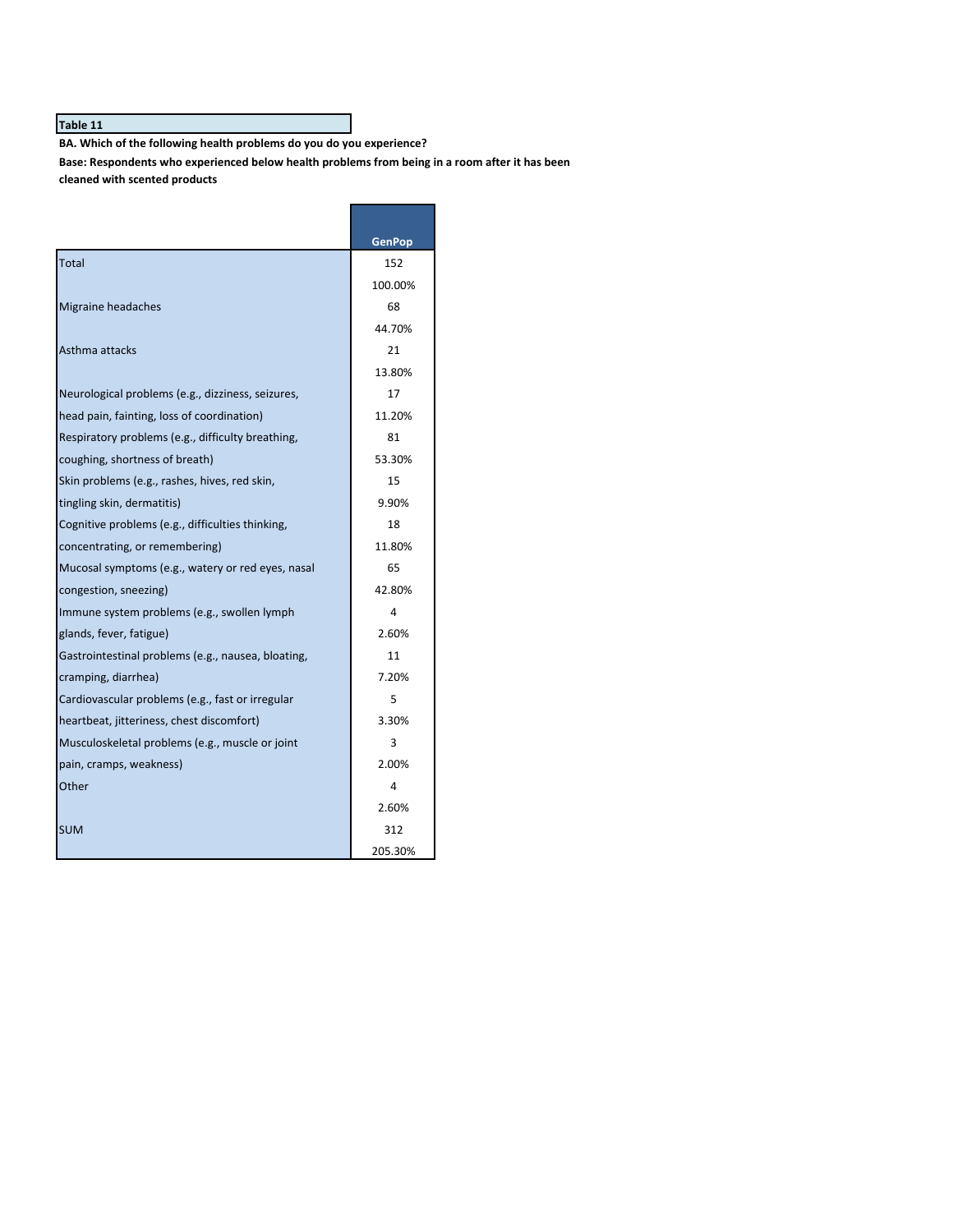Q5. Do you experience any health problems from being near someone who is wearing a fragranced product? **Base: All Respondents**

|                     | <b>GenPop</b> |
|---------------------|---------------|
| <b>Total</b>        | 1100          |
|                     | 100.00%       |
| Yes                 | 259           |
|                     | 23.50%        |
| <b>No</b>           | 723           |
|                     | 65.70%        |
| Don't know/not sure | 112           |
|                     | 10.20%        |
| Decline to answer   | 6             |
|                     | 0.50%         |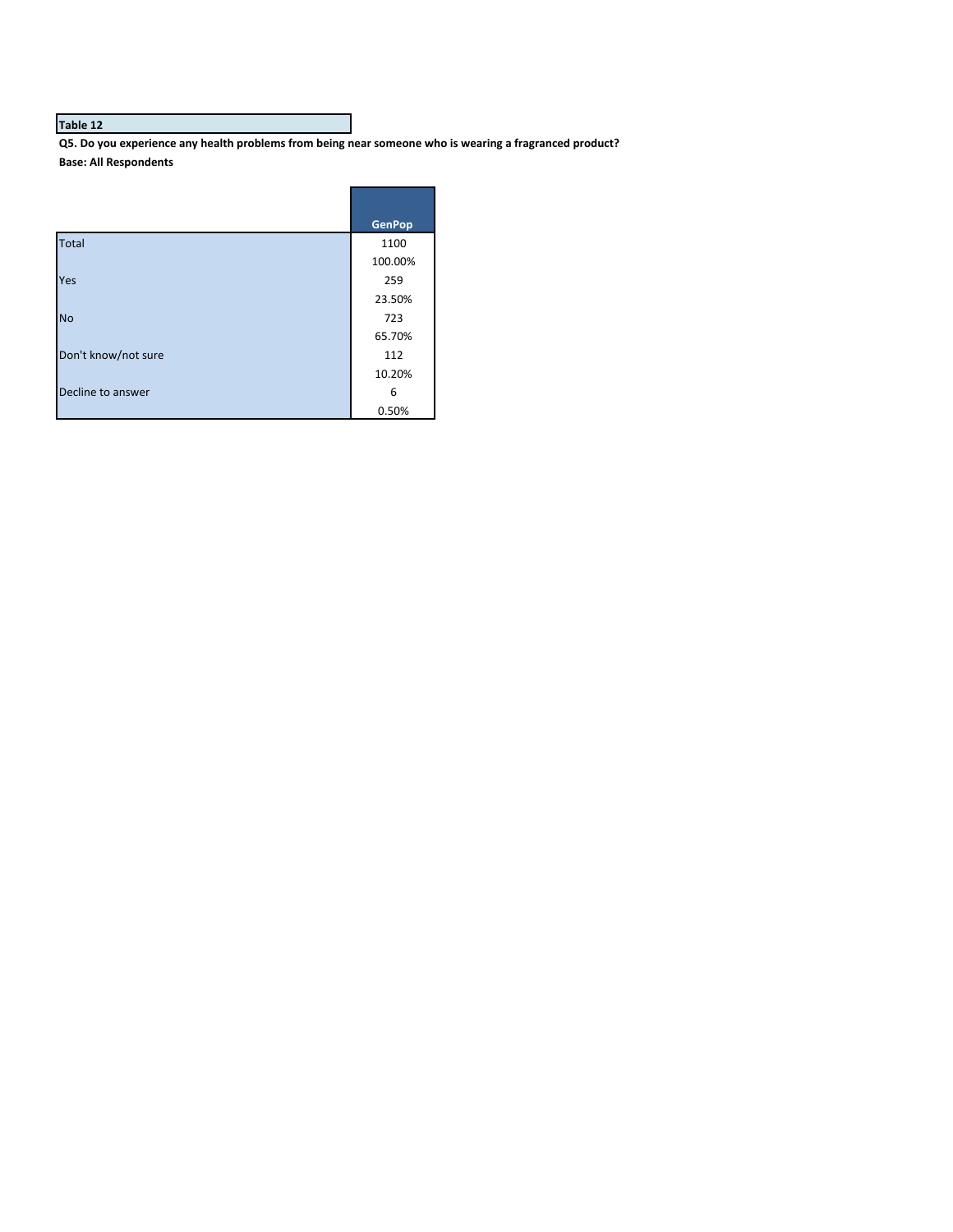BA. Which of the following health problems do you do you experience? Base: Respondents who experienced below health problems from being near someone who is wearing a fragranced product

|                                                    | GenPop  |
|----------------------------------------------------|---------|
| Total                                              | 259     |
|                                                    | 100.00% |
| Migraine headaches                                 | 127     |
|                                                    | 49.00%  |
| Asthma attacks                                     | 36      |
|                                                    | 13.90%  |
| Neurological problems (e.g., dizziness, seizures,  | 28      |
| head pain, fainting, loss of coordination)         | 10.80%  |
| Respiratory problems (e.g., difficulty breathing,  | 154     |
| coughing, shortness of breath)                     | 59.50%  |
| Skin problems (e.g., rashes, hives, red skin,      | 18      |
| tingling skin, dermatitis)                         | 6.90%   |
| Cognitive problems (e.g., difficulties thinking,   | 29      |
| concentrating, or remembering)                     | 11.20%  |
| Mucosal symptoms (e.g., watery or red eyes, nasal  | 86      |
| congestion, sneezing)                              | 33.20%  |
| Immune system problems (e.g., swollen lymph        | 5       |
| glands, fever, fatigue)                            | 1.90%   |
| Gastrointestinal problems (e.g., nausea, bloating, | 25      |
| cramping, diarrhea)                                | 9.70%   |
| Cardiovascular problems (e.g., fast or irregular   | 8       |
| heartbeat, jitteriness, chest discomfort)          | 3.10%   |
| Musculoskeletal problems (e.g., muscle or joint    | 6       |
| pain, cramps, weakness)                            | 2.30%   |
| Other                                              | 9       |
|                                                    | 3.50%   |
| <b>SUM</b>                                         | 531     |
|                                                    | 205.00% |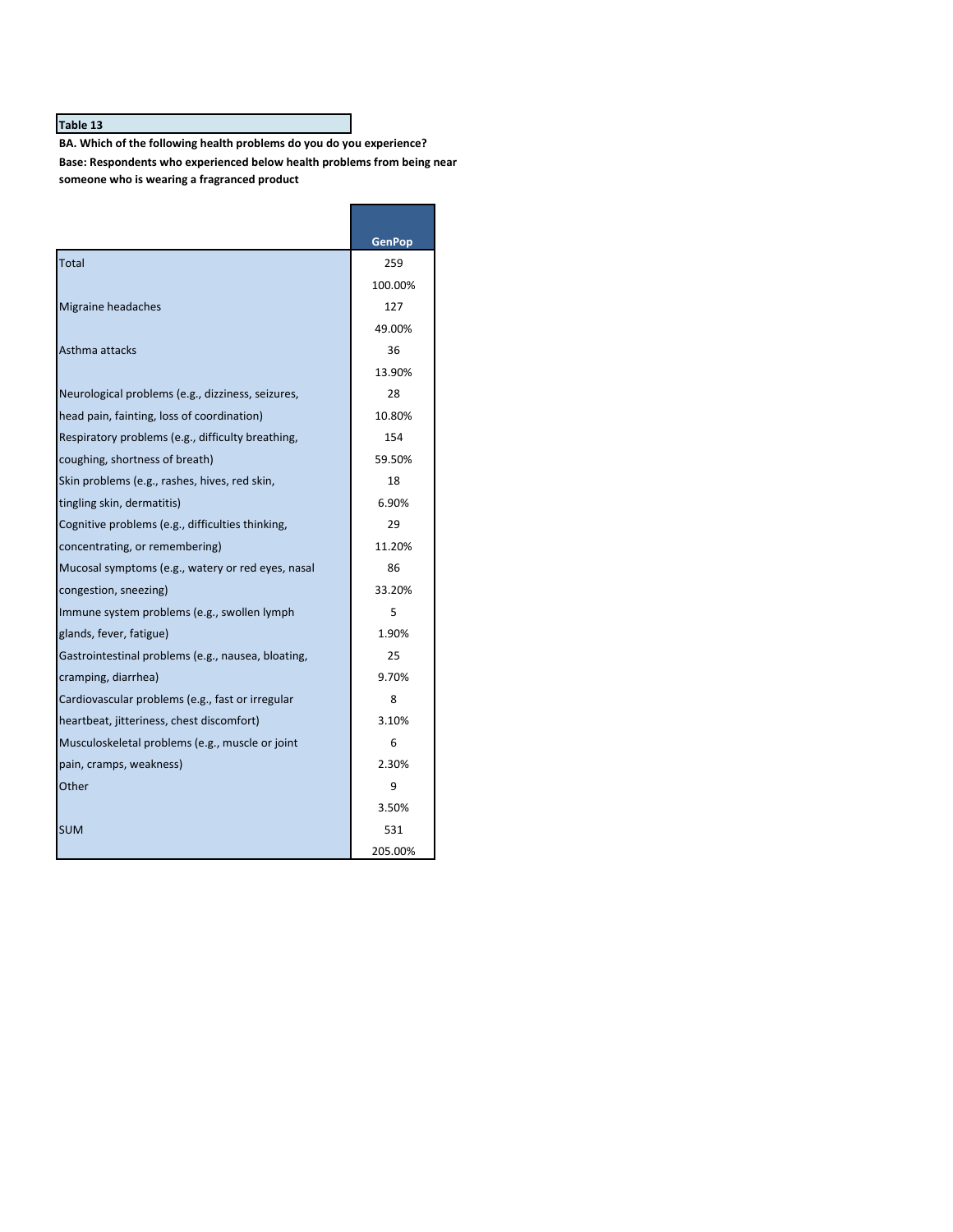Q6. In general, do you experience any health problems from exposure to any type of fragranced product? **Base: All Respondents**

|                     | <b>GenPop</b> |
|---------------------|---------------|
| <b>Total</b>        | 1100          |
|                     | 100.00%       |
| Yes                 | 197           |
|                     | 17.90%        |
| <b>No</b>           | 775           |
|                     | 70.50%        |
| Don't know/not sure | 123           |
|                     | 11.20%        |
| Decline to answer   | 5             |
|                     | 0.50%         |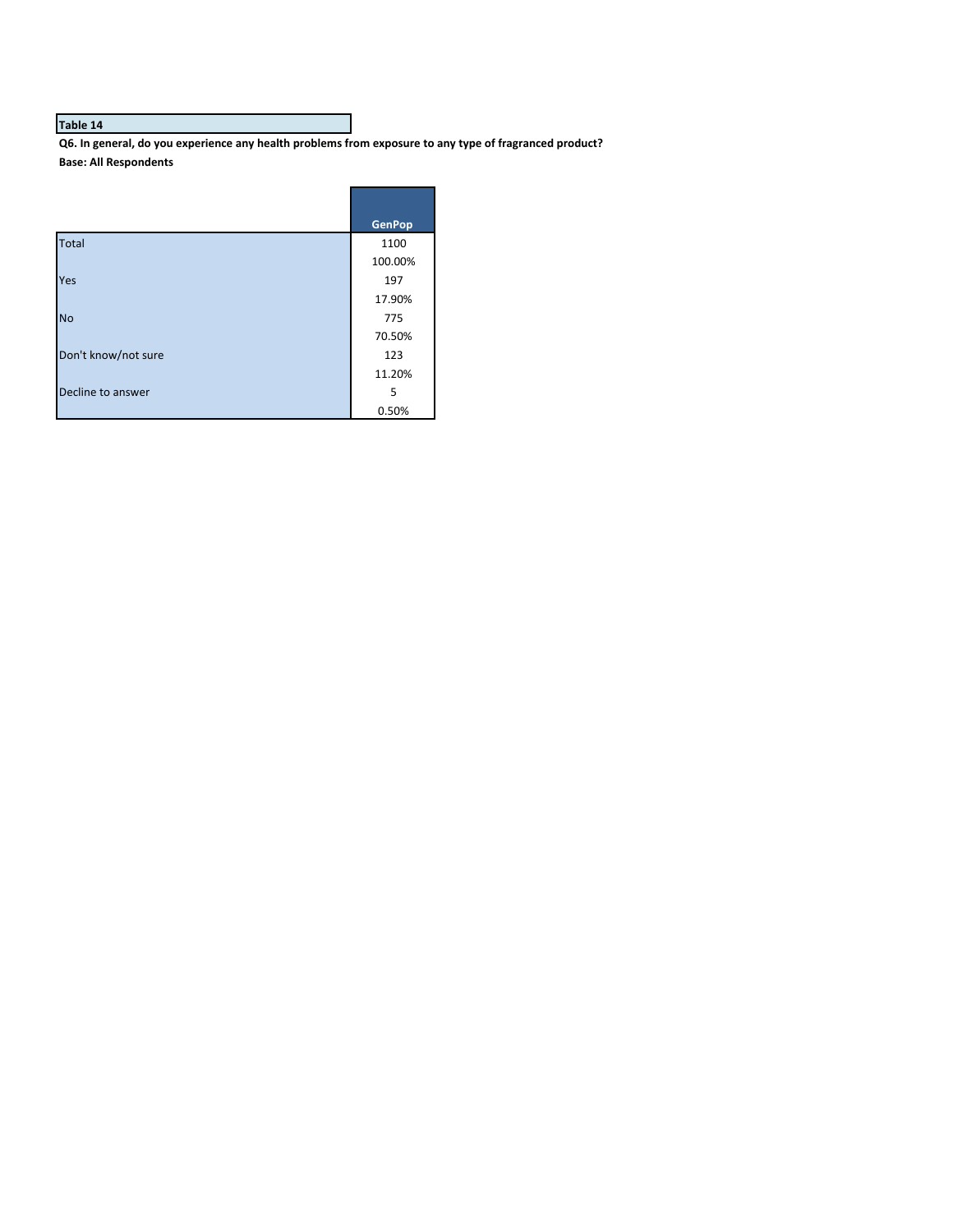BA. Which of the following health problems do you do you experience?

Base: Respondents who experienced below health problems from exposure to any type of fragranced product

|                                                    | GenPop  |
|----------------------------------------------------|---------|
| Total                                              | 197     |
|                                                    | 100.00% |
| Migraine headaches                                 | 81      |
|                                                    | 41.10%  |
| Asthma attacks                                     | 24      |
|                                                    | 12.20%  |
| Neurological problems (e.g., dizziness, seizures,  | 23      |
| head pain, fainting, loss of coordination)         | 11.70%  |
| Respiratory problems (e.g., difficulty breathing,  | 109     |
| coughing, shortness of breath)                     | 55.30%  |
| Skin problems (e.g., rashes, hives, red skin,      | 21      |
| tingling skin, dermatitis)                         | 10.70%  |
| Cognitive problems (e.g., difficulties thinking,   | 16      |
| concentrating, or remembering)                     | 8.10%   |
| Mucosal symptoms (e.g., watery or red eyes, nasal  | 77      |
| congestion, sneezing)                              | 39.10%  |
| Immune system problems (e.g., swollen lymph        | 3       |
| glands, fever, fatigue)                            | 1.50%   |
| Gastrointestinal problems (e.g., nausea, bloating, | 17      |
| cramping, diarrhea)                                | 8.60%   |
| Cardiovascular problems (e.g., fast or irregular   | 10      |
| heartbeat, jitteriness, chest discomfort)          | 5.10%   |
| Musculoskeletal problems (e.g., muscle or joint    | 4       |
| pain, cramps, weakness)                            | 2.00%   |
| Other                                              | 6       |
|                                                    | 3.00%   |
| <b>SUM</b>                                         | 391     |
|                                                    | 198.50% |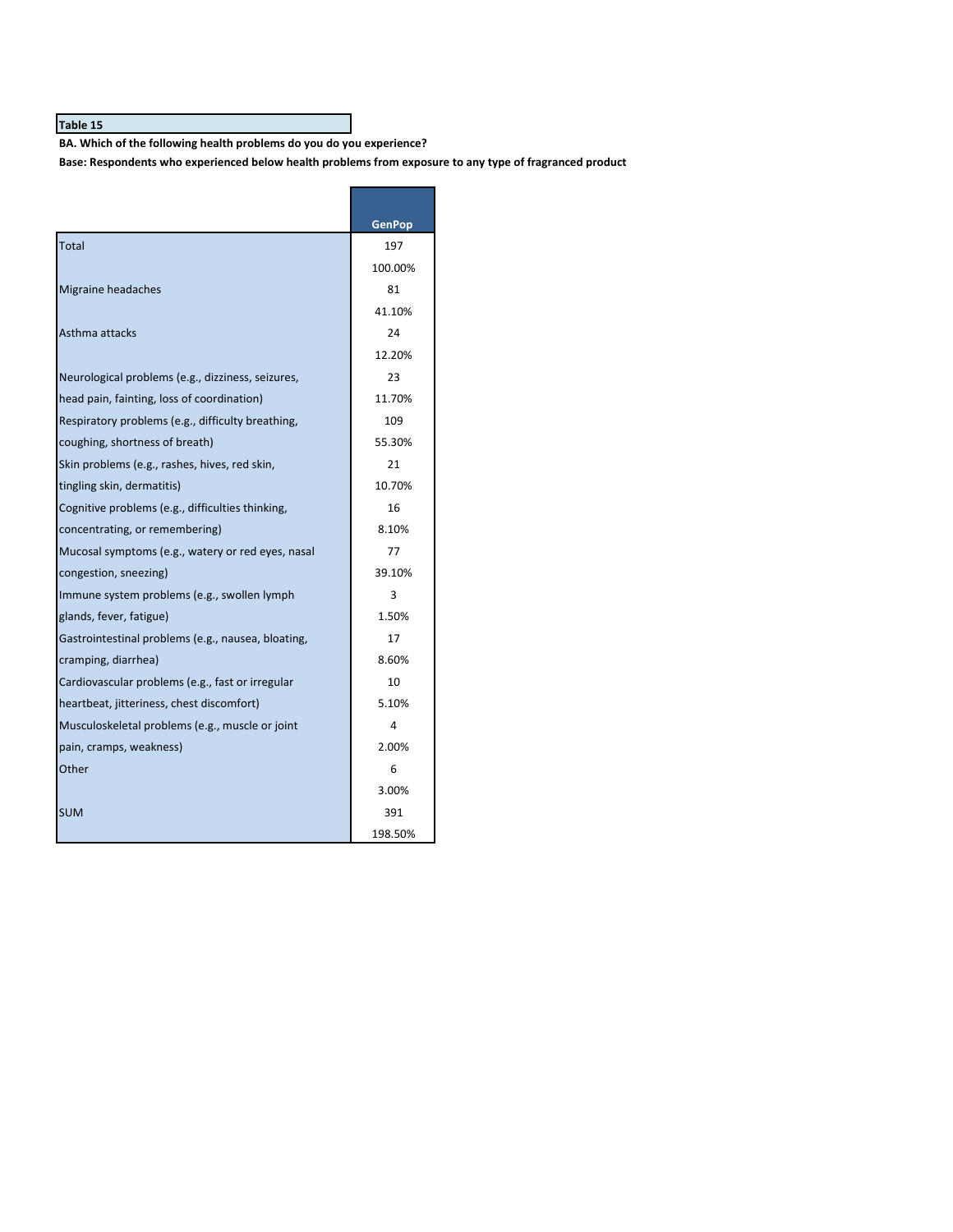Do any of these health problems cause any physical, psychological or intellectual limitations on your functional ability? Orsakar några av dessa hälsoproblem några fysiska, psykiska eller begåvningsmässiga begränsningar av din funktionsförmåga?

|                     | <b>GenPop</b> |
|---------------------|---------------|
| <b>Total</b>        | 306           |
|                     | 100.00%       |
| Yes                 | 88            |
|                     | 24.20%        |
| <b>No</b>           | 217           |
|                     | 59.60%        |
| Don't know/not sure | 58            |
|                     | 15.90%        |
| Decline to answer   | 1             |
|                     | 0.30%         |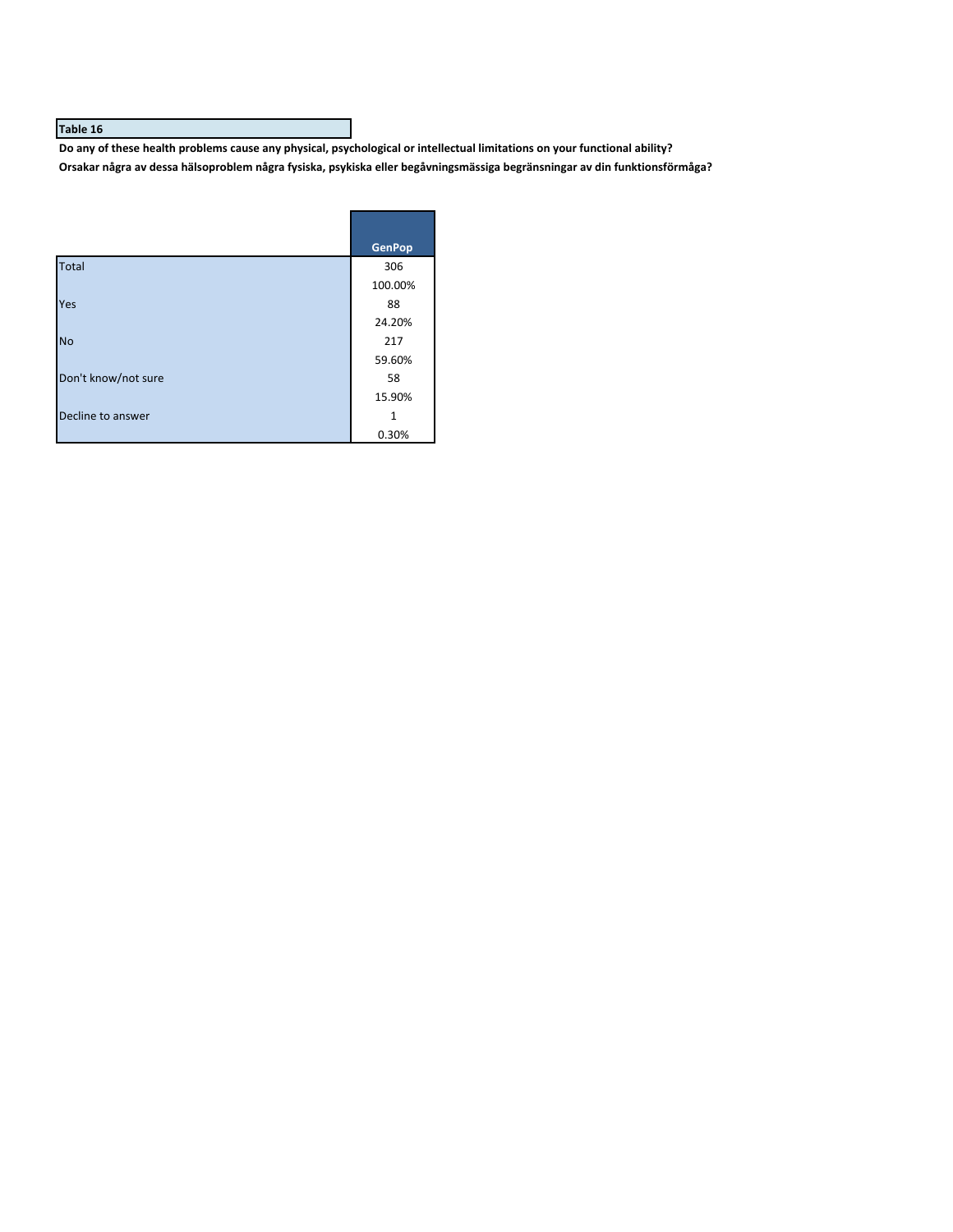Have you ever been unable or reluctant to use the restrooms in a public place, because of the presence of an air freshener, deodorizer, or scented product? **Base: All Respondents**

|                   | <b>GenPop</b> |
|-------------------|---------------|
| <b>Total</b>      | 1100          |
|                   | 100.00%       |
| Yes               | 132           |
|                   | 12.00%        |
| <b>No</b>         | 880           |
|                   | 80.00%        |
| Neutral/not sure  | 79            |
|                   | 7.20%         |
| Decline to answer | 9             |
|                   | 0.80%         |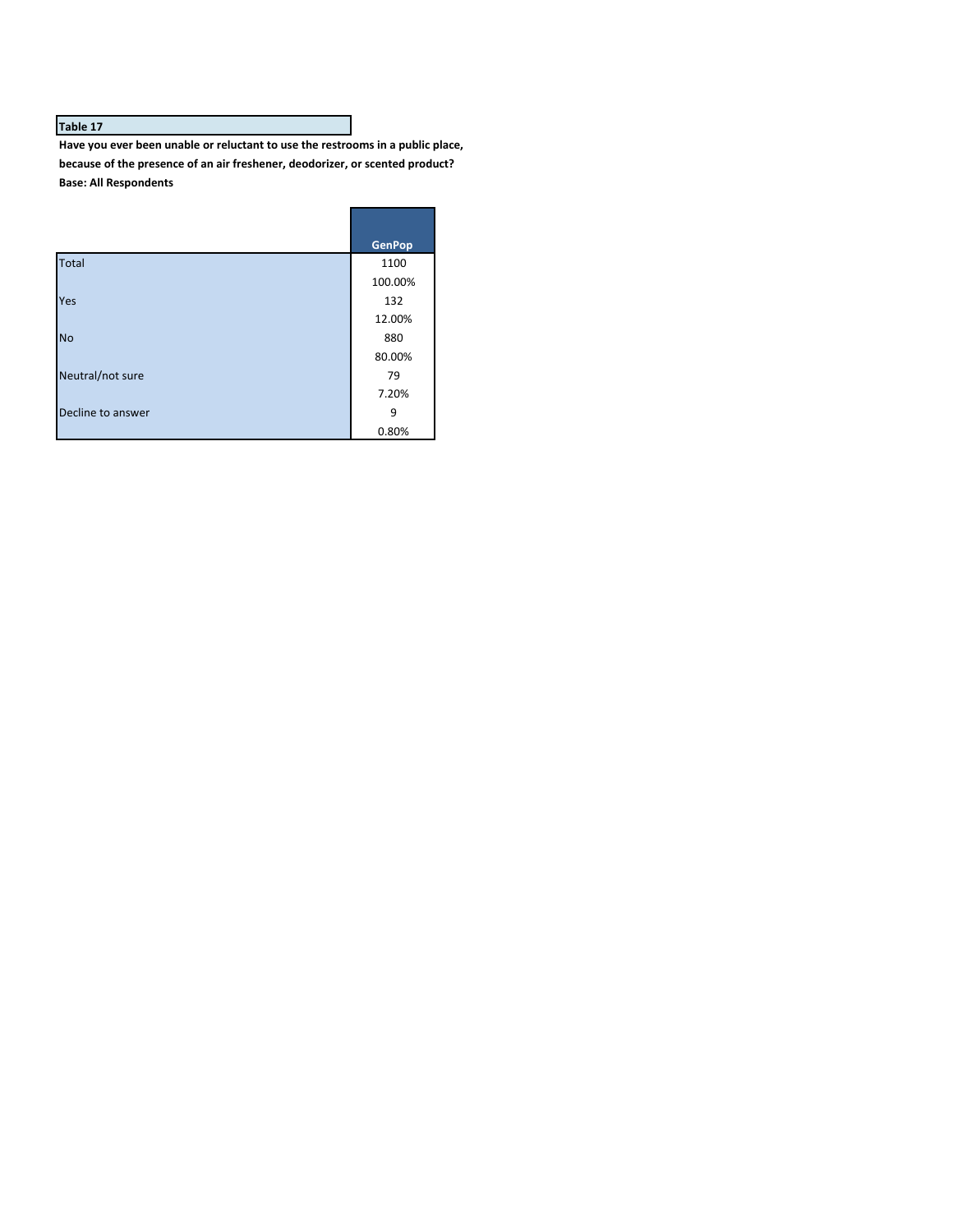If you enter a business, and you smell air fresheners or some fragranced product, **do you want to leave as quickly as possible?**

**Base: All Respondents**

|                   | <b>GenPop</b> |
|-------------------|---------------|
| <b>Total</b>      | 1100          |
|                   | 100.00%       |
| Yes               | 199           |
|                   | 18.10%        |
| <b>No</b>         | 751           |
|                   | 68.30%        |
| Neutral/not sure  | 144           |
|                   | 13.10%        |
| Decline to answer | 6             |
|                   | 0.50%         |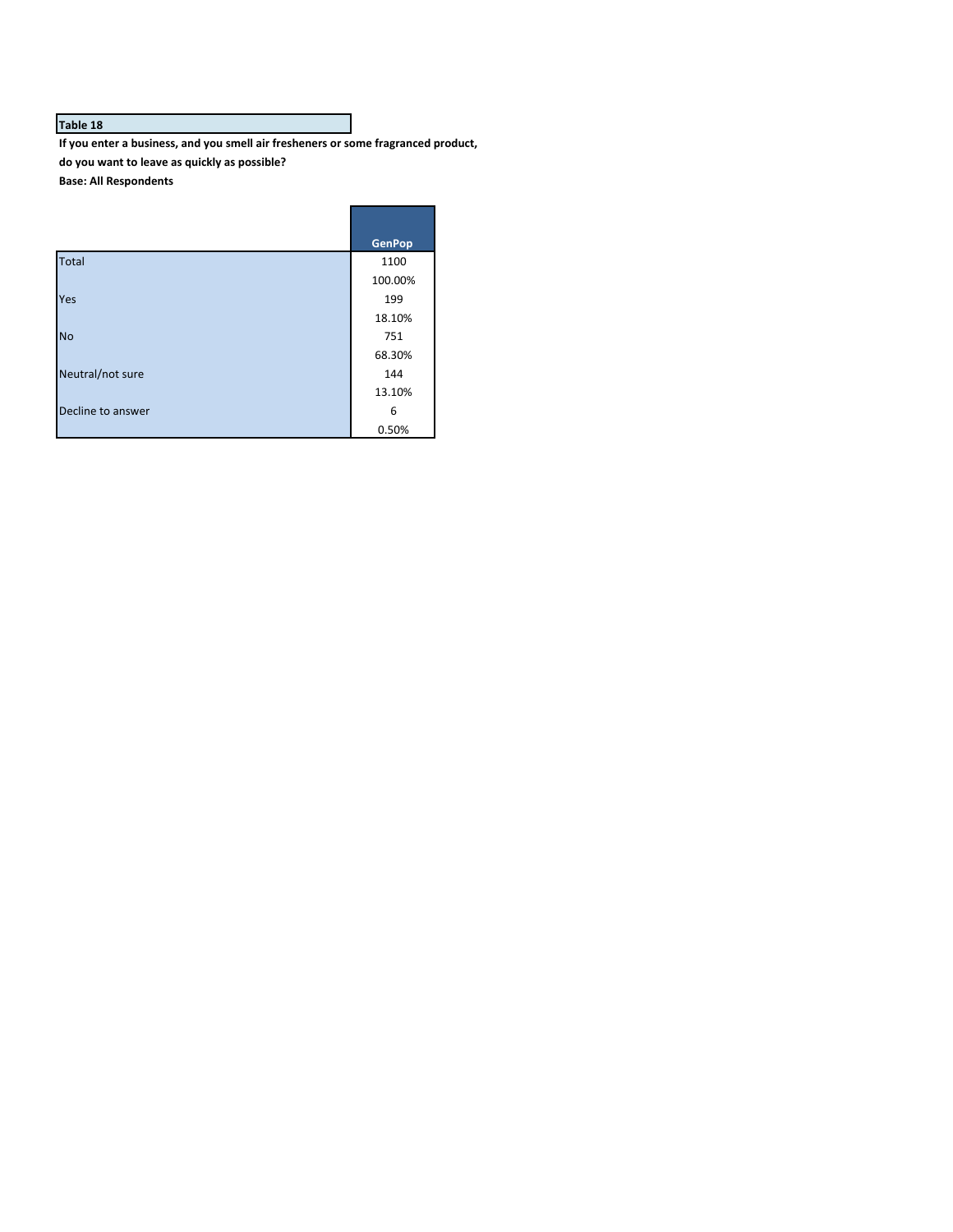Have you ever been unable or reluctant to wash your hands with soap in a public place, because you know or suspect that the soap is fragranced? **Base: All Respondents**

|                   | <b>GenPop</b> |
|-------------------|---------------|
| <b>Total</b>      | 1100          |
|                   | 100.00%       |
| Yes               | 74            |
|                   | 6.70%         |
| <b>No</b>         | 954           |
|                   | 86.70%        |
| Neutral/not sure  | 66            |
|                   | 6.00%         |
| Decline to answer | 6             |
|                   | 0.50%         |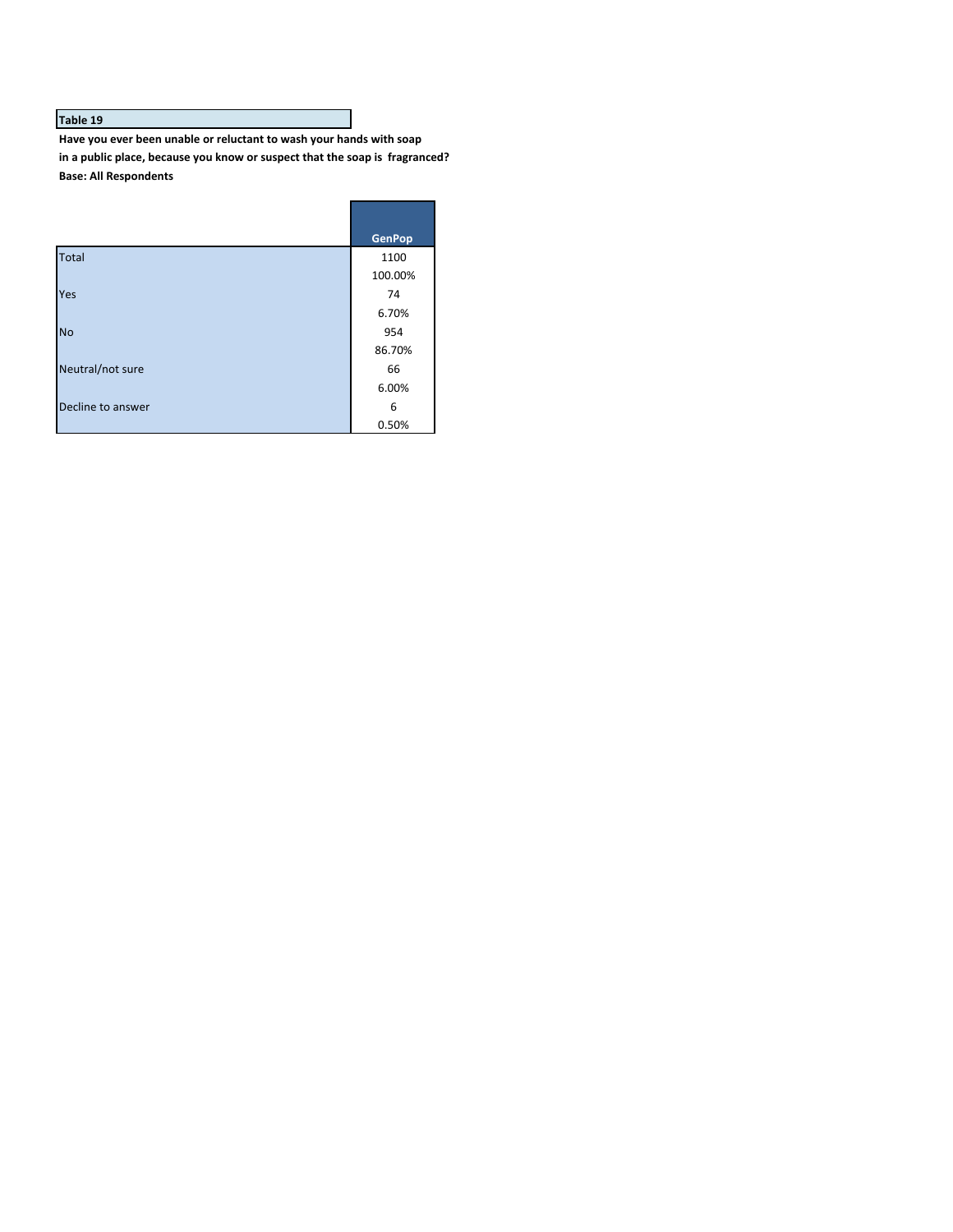Are you aware that fragrance chemicals do not need to be fully disclosed on the product label **or material safety data sheet?**

**Base: All Respondents**

|                     | <b>GenPop</b> |
|---------------------|---------------|
| <b>Total</b>        | 1100          |
|                     | 100.00%       |
| Yes                 | 165           |
|                     | 15.00%        |
| <b>No</b>           | 807           |
|                     | 73.40%        |
| Don't know/not sure | 122           |
|                     | 11.10%        |
| Decline to answer   | 6             |
|                     | 0.50%         |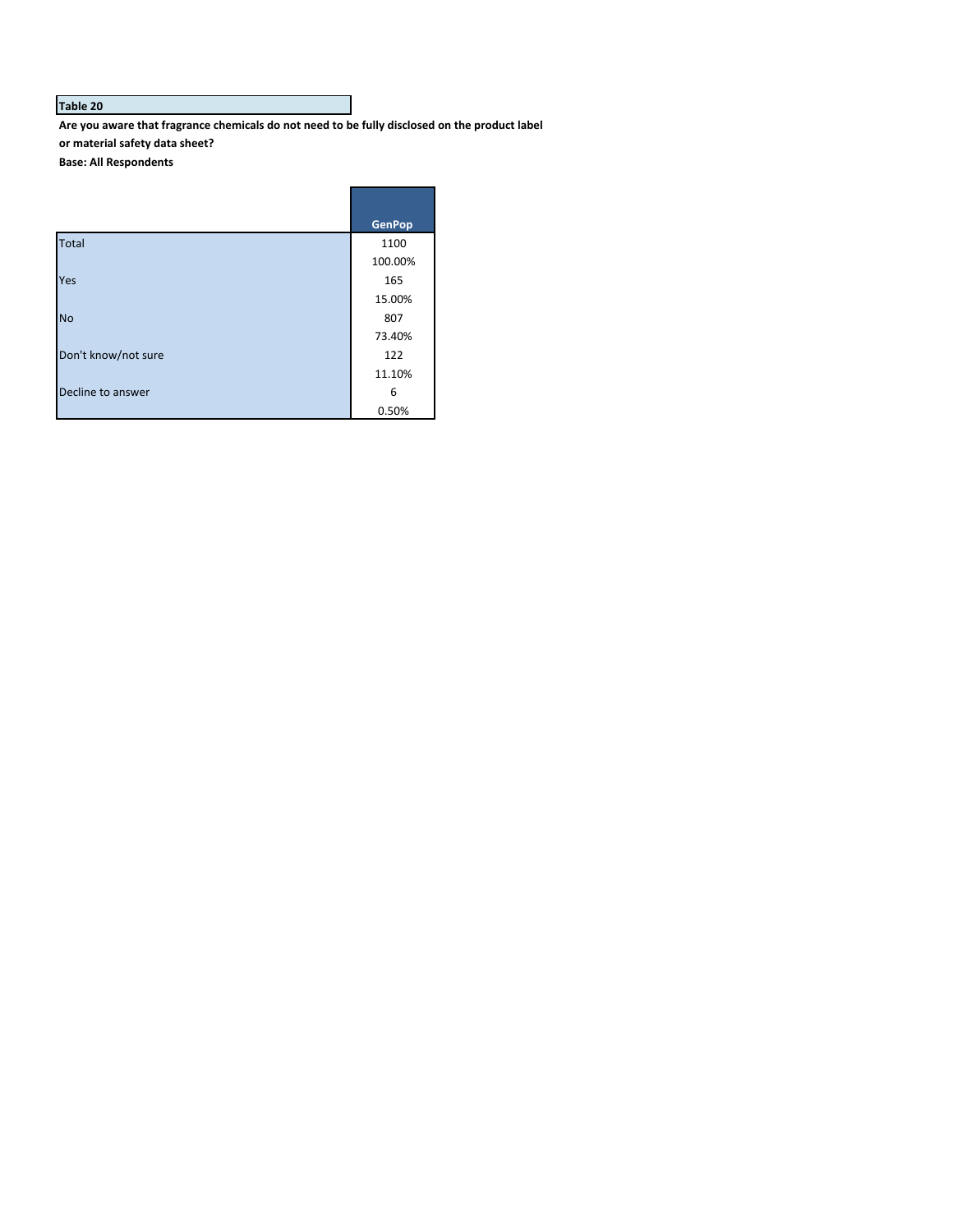Are you aware that fragranced products typically emit hazardous air pollutants such as formaldehyde? **Base: All Respondents**

|                     | <b>GenPop</b> |
|---------------------|---------------|
| <b>Total</b>        | 1100          |
|                     | 100.00%       |
| Yes                 | 315           |
|                     | 28.60%        |
| <b>No</b>           | 642           |
|                     | 58.40%        |
| Don't know/not sure | 137           |
|                     | 12.50%        |
| Decline to answer   | 6             |
|                     | 0.50%         |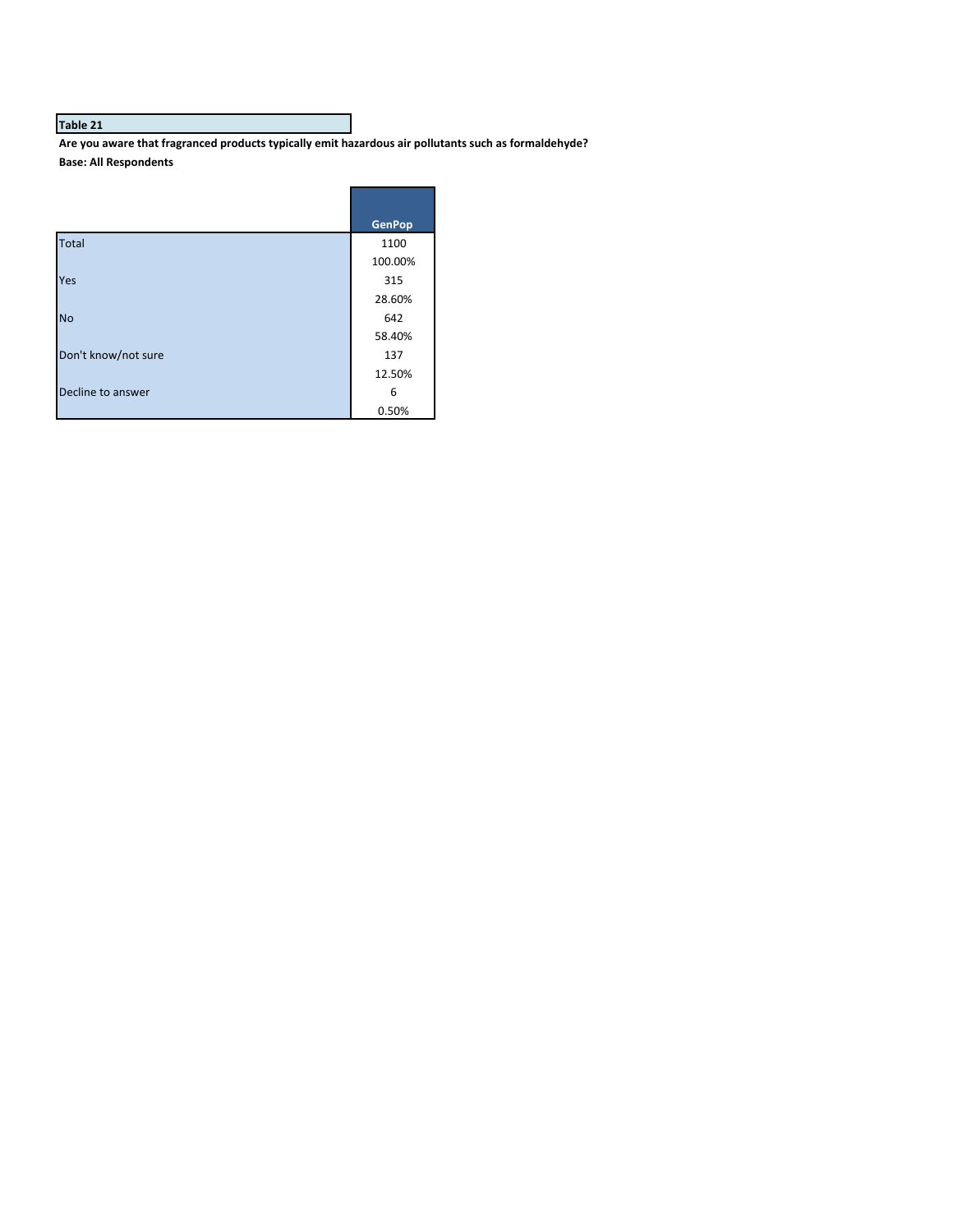Are you aware that even so-called natural, green, and organic fragranced products **typically emit hazardous air pollutants? Base: All Respondents**

**GenPop** Total 1100 and 1100 and 1100 and 1100 and 1100 and 1100 and 1100 and 1100 and 1100 and 1100 and 1100 and 1100 100.00% Yes 207 18.80% No 2008 and 2008 and 2008 and 2008 and 2008 and 2008 and 2008 and 2008 and 2008 and 2008 and 2008 and 2008 and 70.90% Don't know/not sure 110 10.00% Decline to answer 3 and 3 and 3 and 3 and 3 and 3 and 3 and 3 and 3 and 3 and 3 and 3 and 3 and 3 and 3 and 3 and 3 and 3 and 3 and 3 and 3 and 3 and 3 and 3 and 3 and 3 and 3 and 3 and 3 and 3 and 3 and 3 and 3 and 3 and 0.30%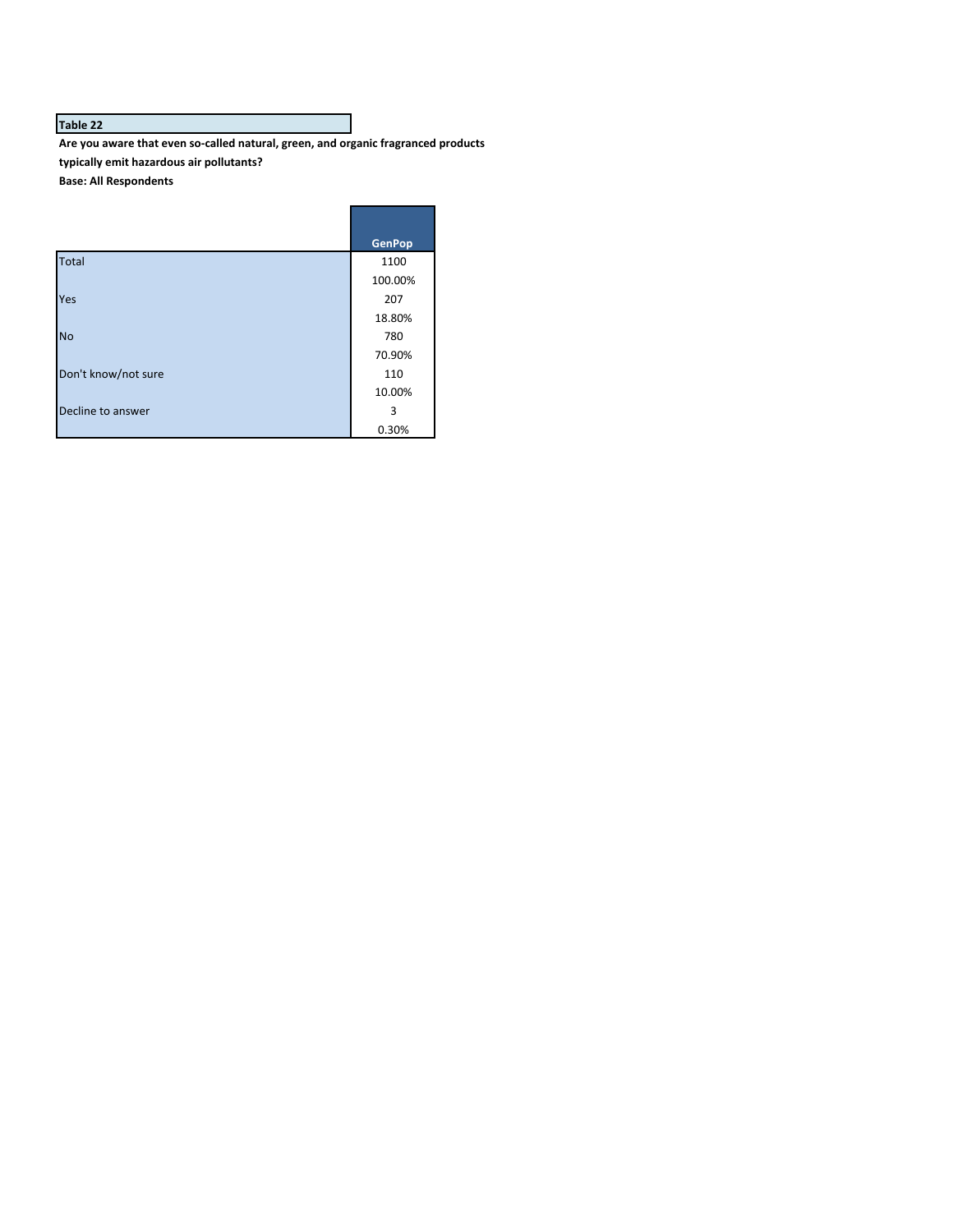If you knew that a fragranced product emitted hazardous air pollutants, would you still use it? **Base: All Respondents**

|                     | <b>GenPop</b> |
|---------------------|---------------|
| <b>Total</b>        | 1100          |
|                     | 100.00%       |
| Yes                 | 145           |
|                     | 13.20%        |
| <b>No</b>           | 560           |
|                     | 50.90%        |
| Don't know/not sure | 390           |
|                     | 35.50%        |
| Decline to answer   | 5             |
|                     | 0.50%         |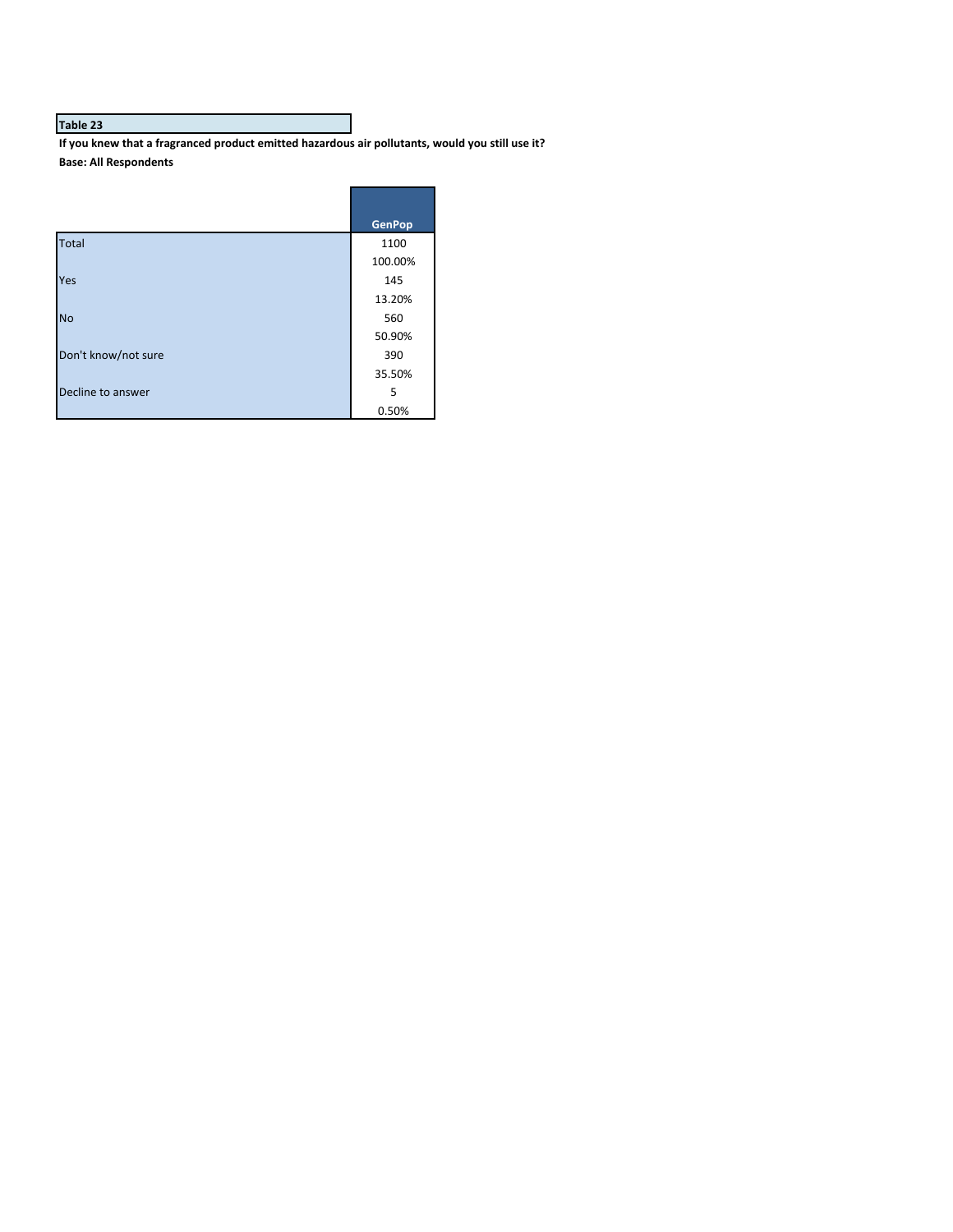Have you ever been prevented from going to some place

because you would be exposed to a fragrance product that would make you sick? **Base: All Respondents**

|                     | <b>GenPop</b> |
|---------------------|---------------|
| <b>Total</b>        | 1100          |
|                     | 100.00%       |
| Yes                 | 139           |
|                     | 12.60%        |
| <b>No</b>           | 852           |
|                     | 77.50%        |
| Don't know/not sure | 103           |
|                     | 9.40%         |
| Decline to answer   | 6             |
|                     | 0.50%         |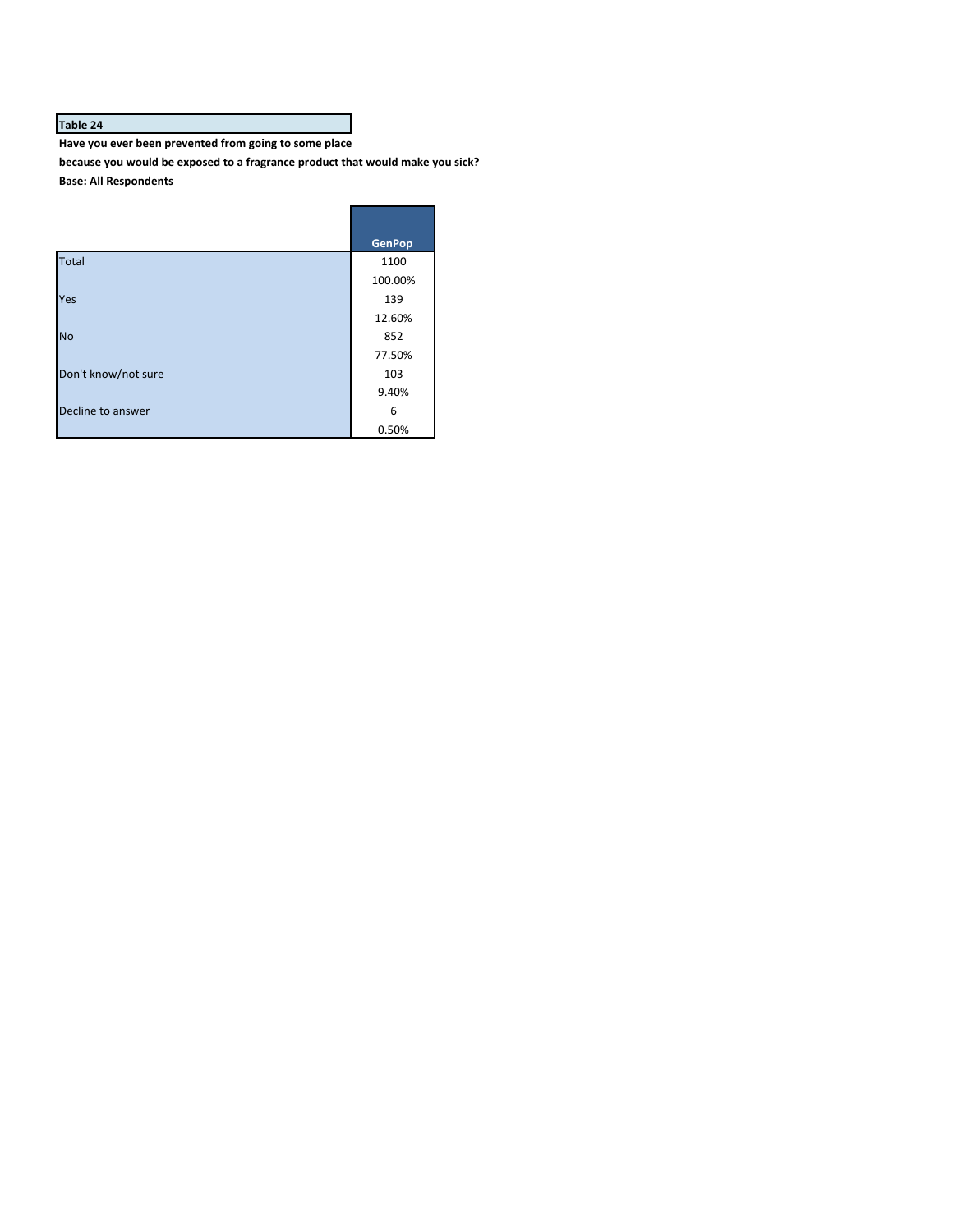Has any exposure to fragranced products in your work environment caused you to become sick, lose work days, or lose a job?

**Base: All Respondents**

|                     | <b>GenPop</b> |
|---------------------|---------------|
| <b>Total</b>        | 1100          |
|                     | 100.00%       |
| <b>Yes</b>          | 74            |
|                     | 6.70%         |
| <b>No</b>           | 952           |
|                     | 86.50%        |
| Don't know/not sure | 68            |
|                     | 6.20%         |
| Decline to answer   | 6             |
|                     | 0.50%         |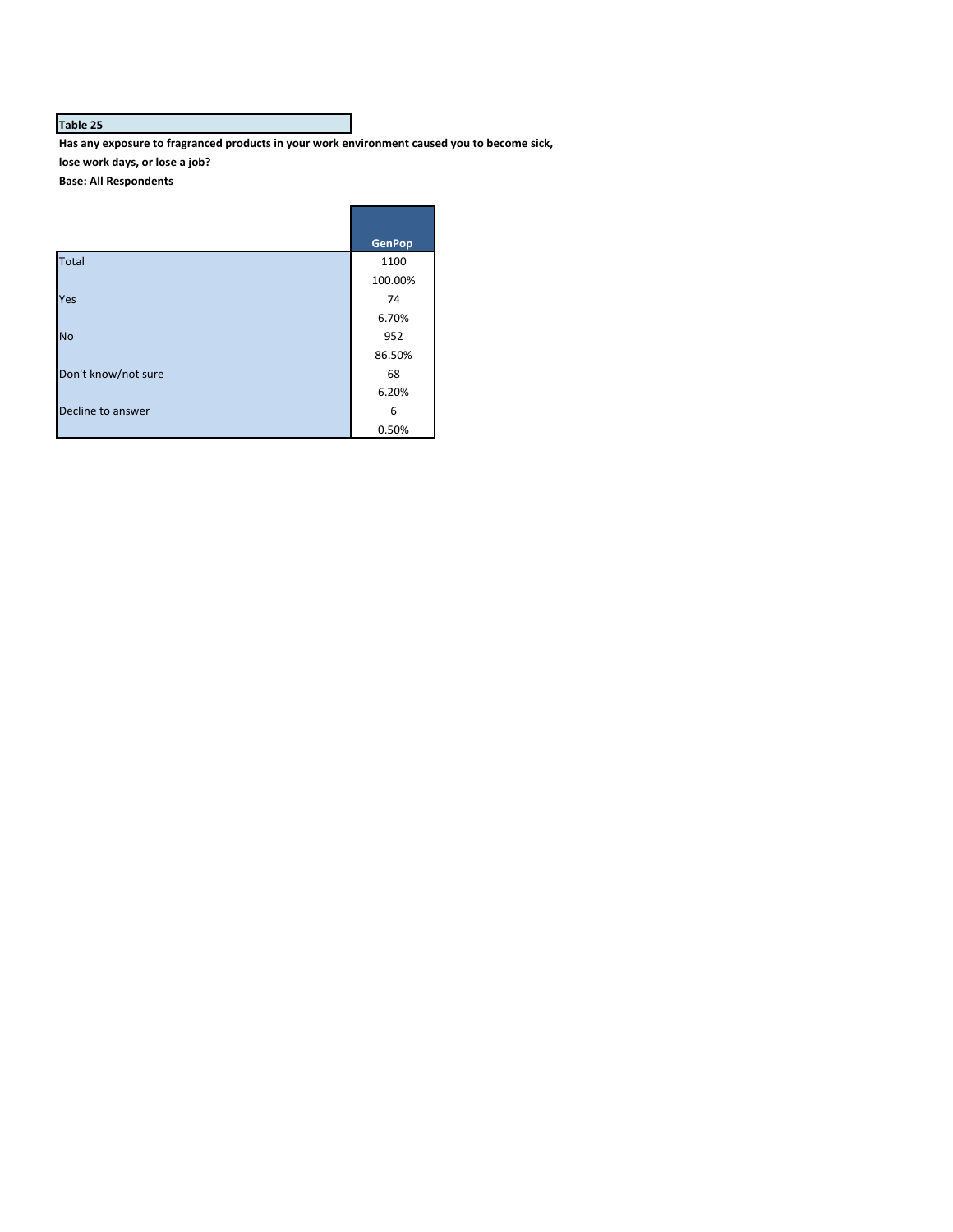Would you be supportive of a fragrance-free policy in the workplace? **Base: All Respondents**

|                   | <b>GenPop</b> |
|-------------------|---------------|
| Total             | 1100          |
|                   | 100.00%       |
| Yes               | 558           |
|                   | 50.70%        |
| <b>No</b>         | 180           |
|                   | 16.40%        |
| Neutral/not sure  | 353           |
|                   | 32.10%        |
| Decline to answer | 9             |
|                   | 0.80%         |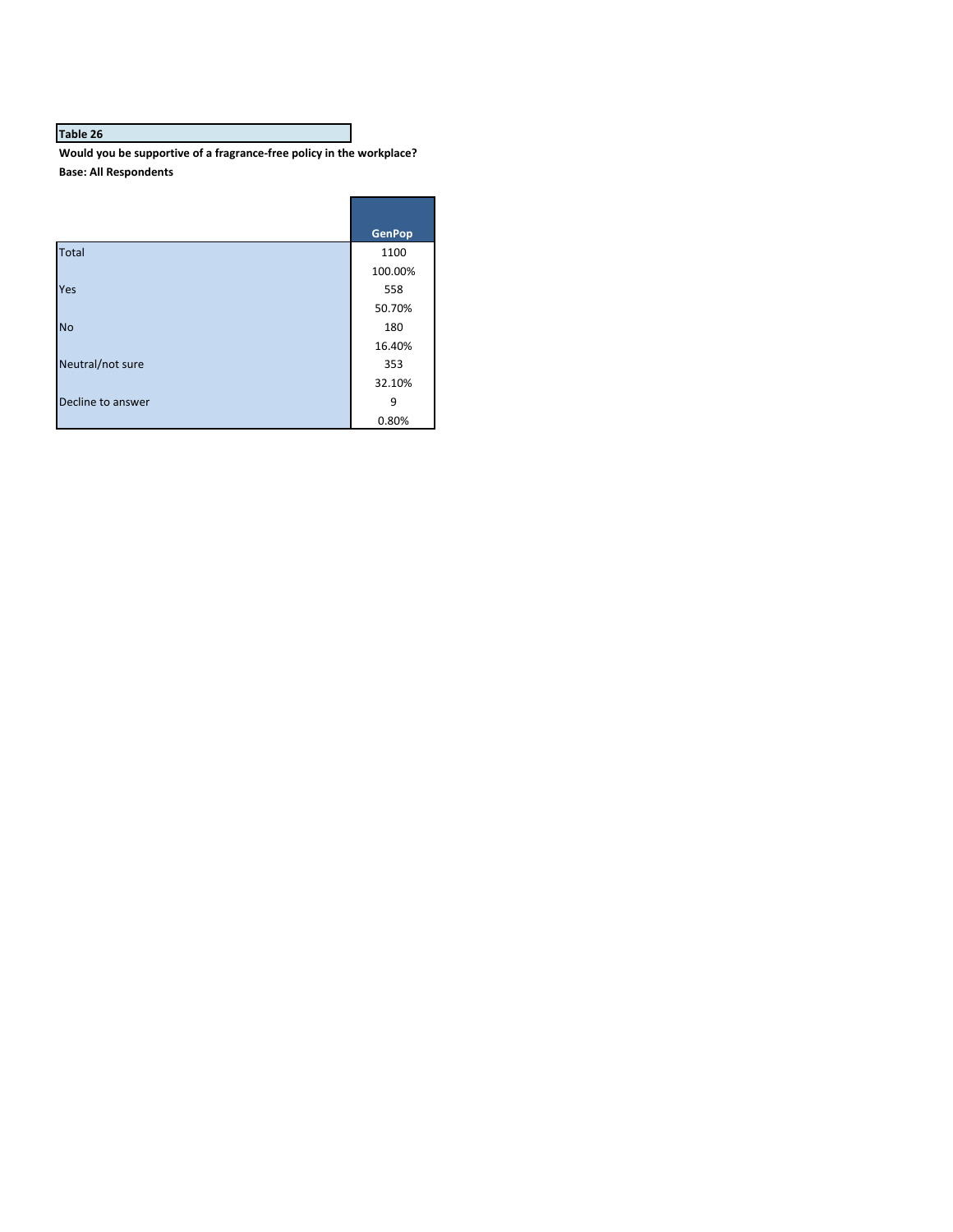Would you prefer that health care facilities and health care professionals be fragrance-free? **Base: All Respondents**

|                   | <b>GenPop</b> |
|-------------------|---------------|
| <b>Total</b>      | 1100          |
|                   | 100.00%       |
| Yes               | 705           |
|                   | 64.10%        |
| <b>No</b>         | 154           |
|                   | 14.00%        |
| Neutral/not sure  | 234           |
|                   | 21.30%        |
| Decline to answer | 7             |
|                   | 0.60%         |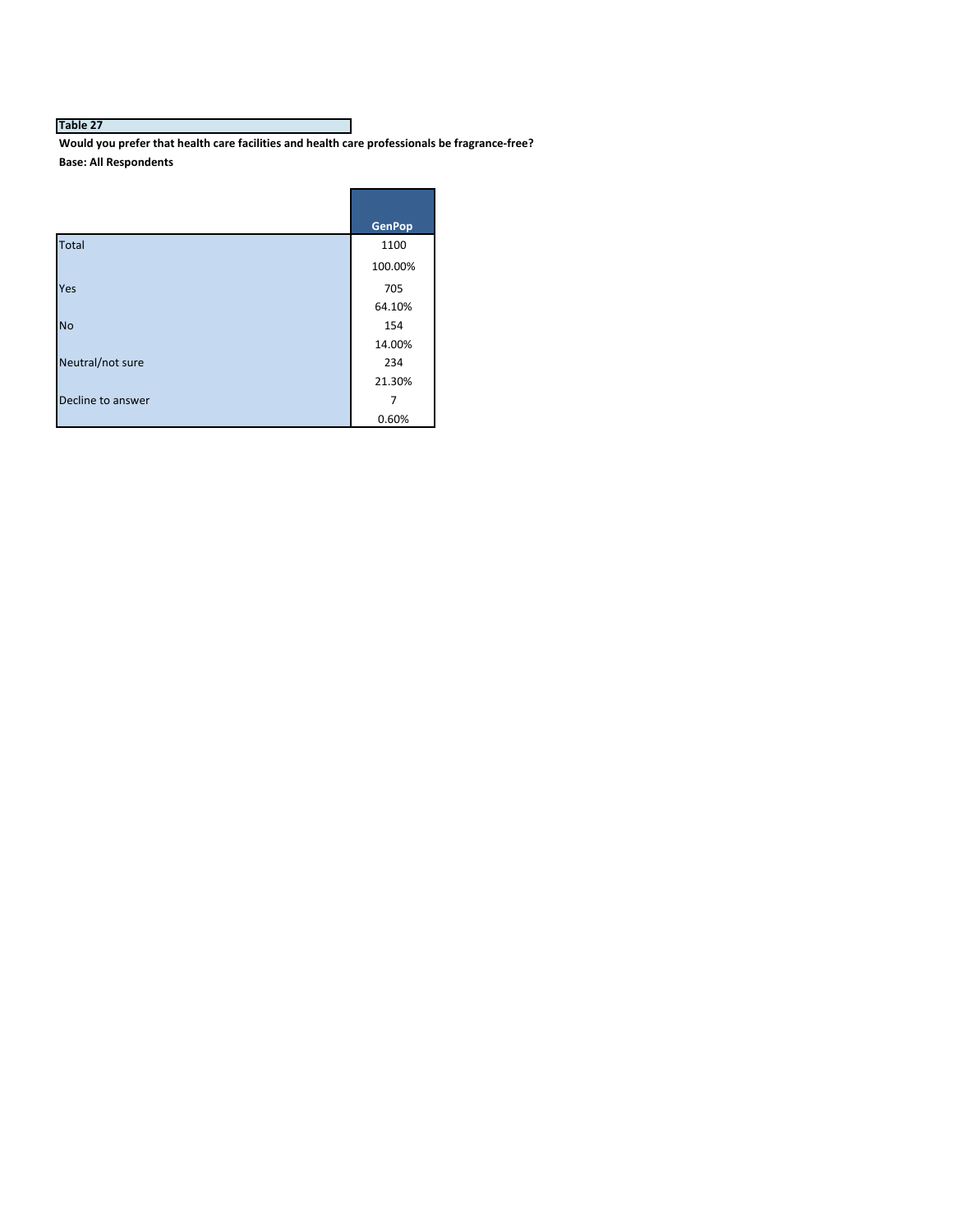Flying On An Airplane That Pumped / Did Not Pump Scented Air Throughout The Passenger Cabin, **Which Would You Choose?**

**Base: All Respondents**

|                              | <b>GenPop</b> |
|------------------------------|---------------|
| Total                        | 1100          |
|                              | 100.00%       |
| Airplane with scented air    | 66            |
|                              | 6.00%         |
| Airplane without scented air | 882           |
|                              | 80.20%        |
| Neutral/not sure             | 146           |
|                              | 13.30%        |
| Decline to answer            | 6             |
|                              | 0.50%         |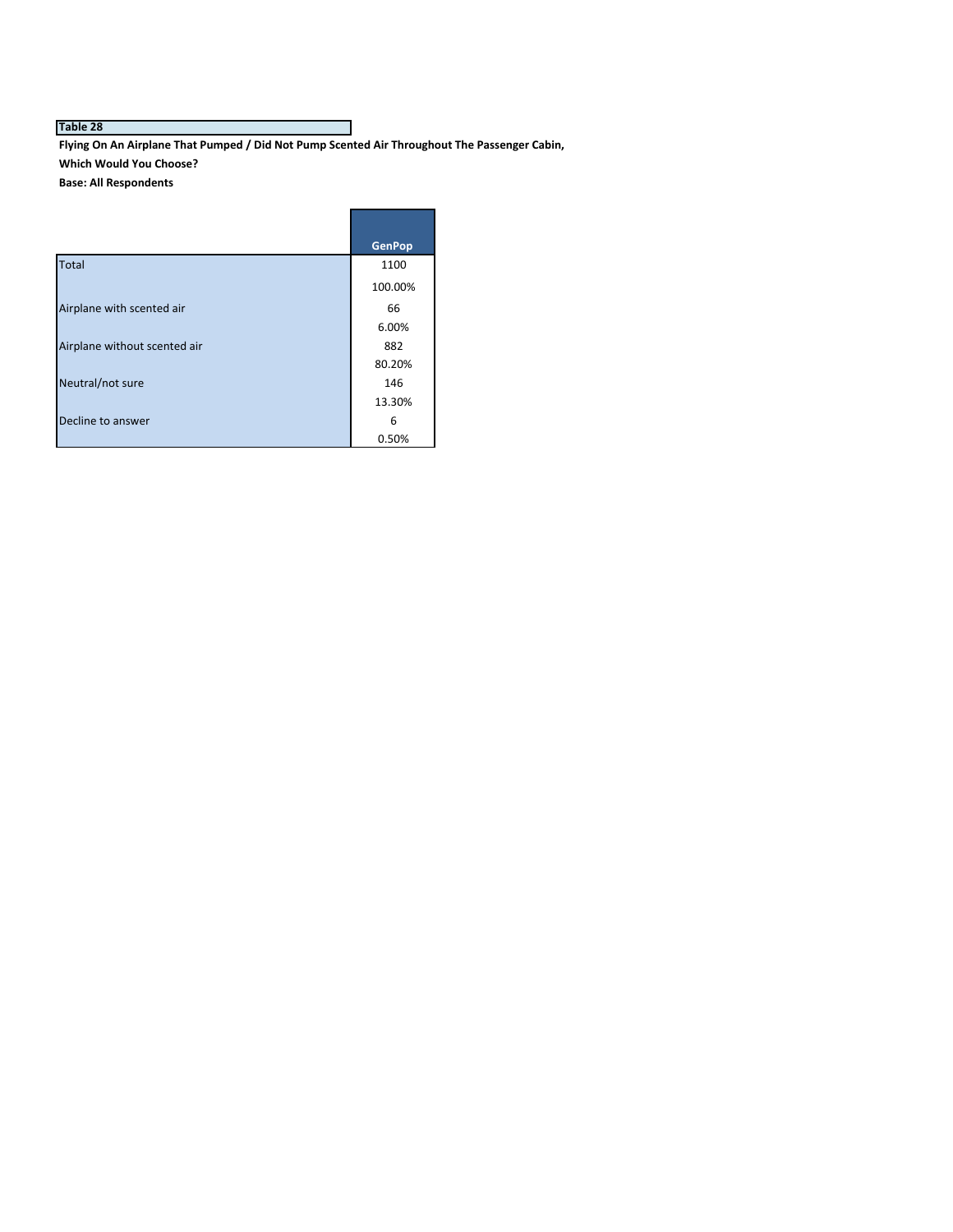Staying In A Hotel With / Without Fragranced Air, Which Would You Choose? **Base: All Respondents**

|                              | <b>GenPop</b> |
|------------------------------|---------------|
| Total                        | 1100          |
|                              | 100.00%       |
| Hotel with fragranced air    | 108           |
|                              | 9.80%         |
| Hotel without fragranced air | 855           |
|                              | 77.70%        |
| Neutral/not sure             | 132           |
|                              | 12.00%        |
| Decline to answer            | 5             |
|                              | 0.50%         |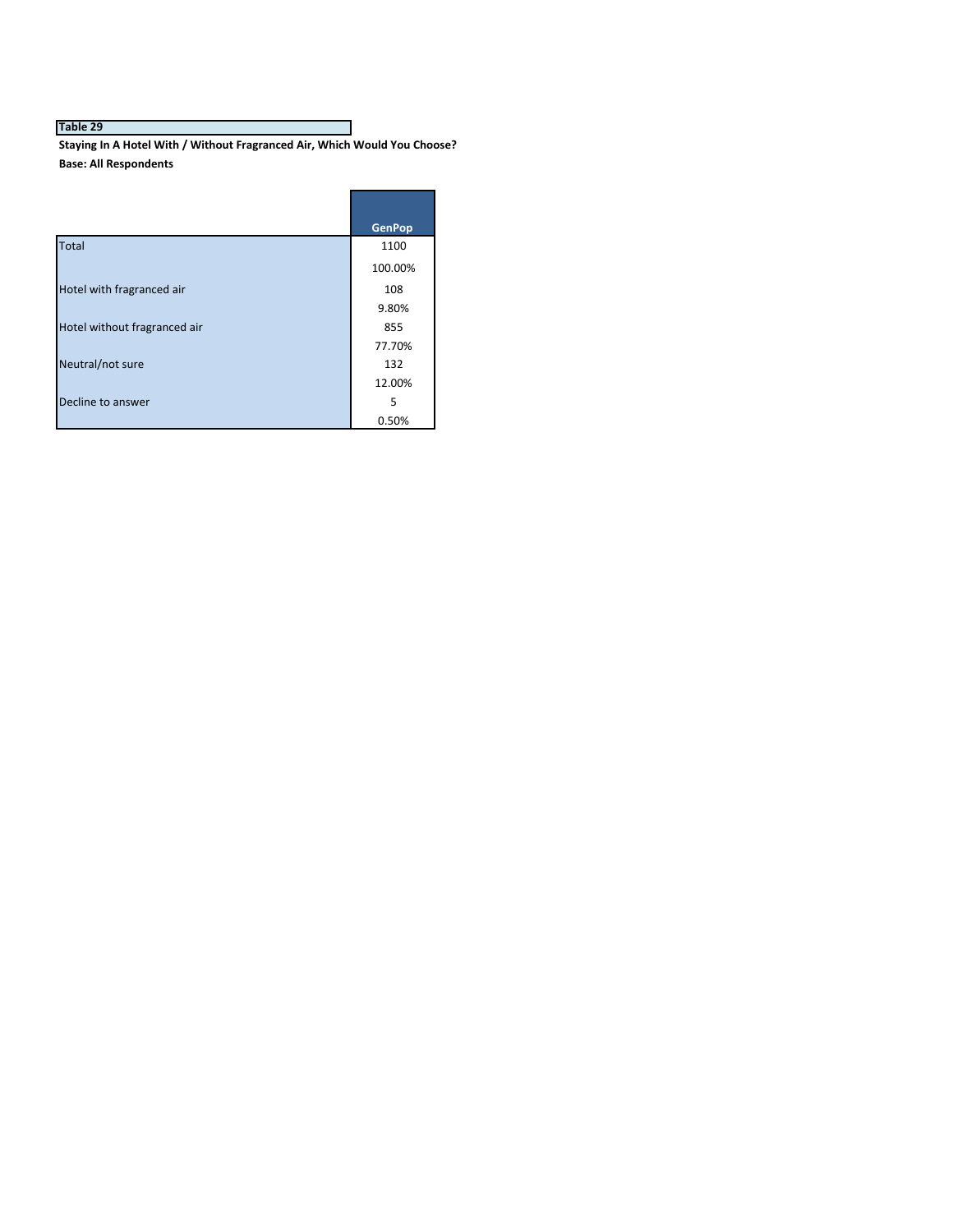People who answer "Yes" to one or more of these options for Q1/Q1A (own use, other's use, or both). **Base: All Respondents**

|                                                     | <b>GenPop</b> |
|-----------------------------------------------------|---------------|
| Total                                               | 1100          |
|                                                     | 100.00%       |
| Yes (Net)                                           | 1095          |
|                                                     | 99.50%        |
| Air fresheners and deodorizers (e.g., sprays,       | 723           |
| solids, oils, disks)                                | 65.70%        |
| Personal care products (e.g., soaps, hand           | 1018          |
| sanitizer, lotions, deodorant, sunscreen, shampoos) | 92.50%        |
| Cleaning supplies (e.g., all-purpose cleaners,      | 924           |
| disinfectants, and dishwashing soap)                | 84.00%        |
| Laundry products (e.g., detergents, fabric          | 910           |
| softeners, dryer sheets)                            | 82.70%        |
| Household products (e.g., scented candles,          | 782           |
| toilet paper, trash bags, baby products)            | 71.10%        |
| Fragrance (e.g., perfume, cologne, after-shave)     | 931           |
|                                                     | 84.60%        |
| Other                                               | 50            |
|                                                     | 4.50%         |
| None                                                | 86            |
|                                                     | 7.80%         |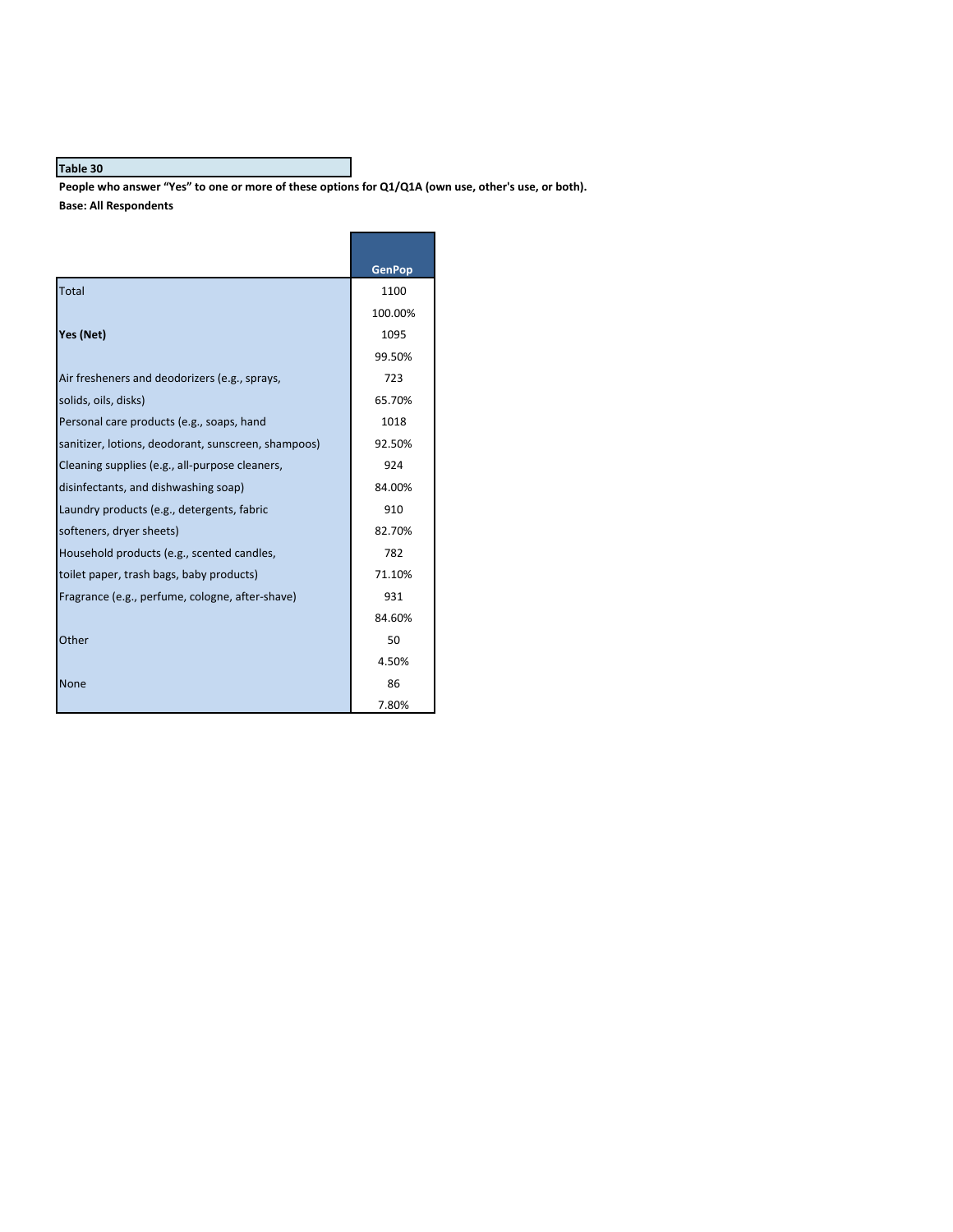People who answer "Yes" to one or more of these questions: Q2/Q3/Q4/Q5/Q6 (fragrance sensitive group).

|              | <b>FragSens</b> |
|--------------|-----------------|
| <b>Total</b> | 1100            |
|              | 100.00%         |
| Yes          | 364             |
|              | 33.10%          |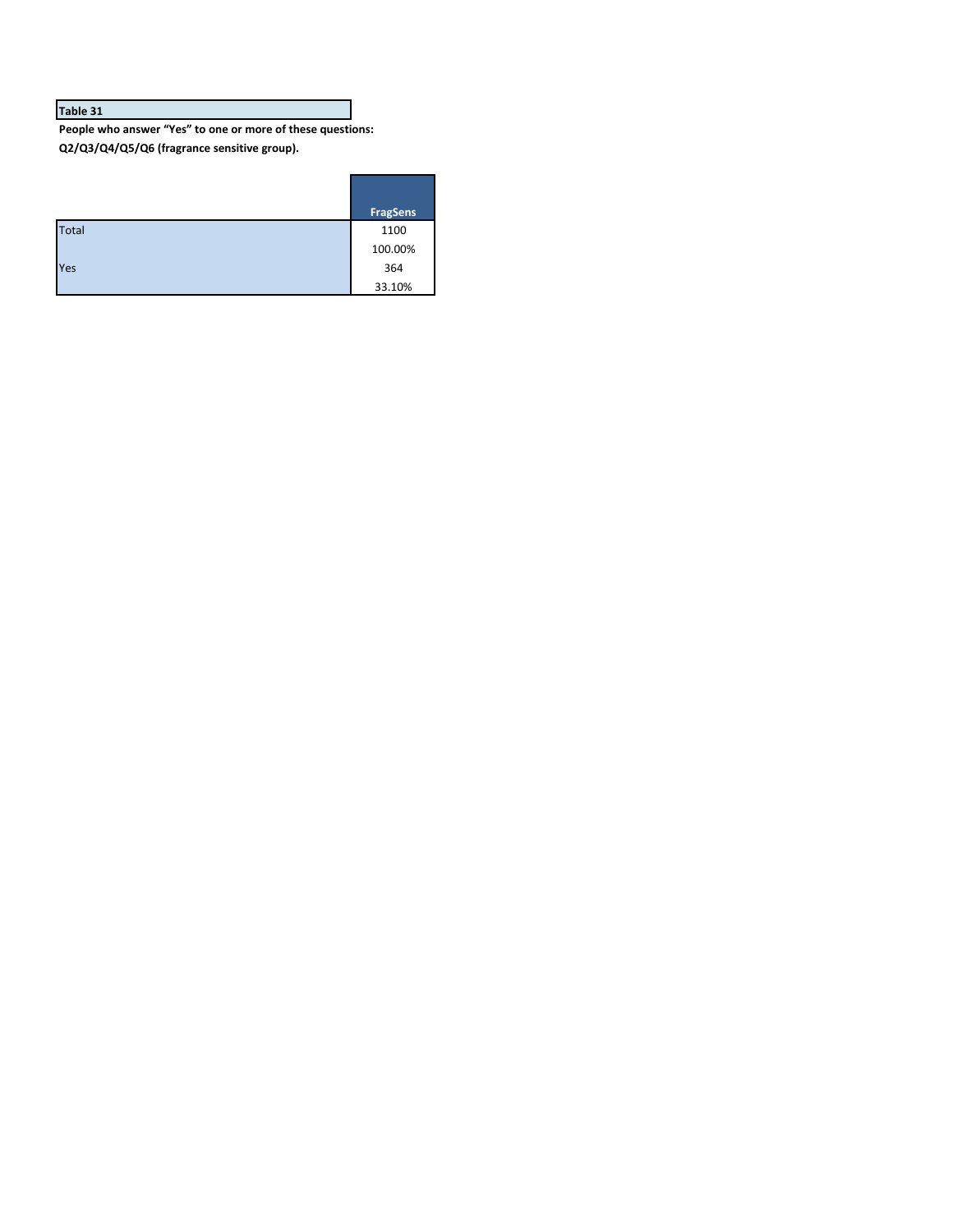People who answer "Yes" to each type of health problem under BA for each of these questions:

**Q2/Q3/Q4/Q5/Q6 (fragrance sensitive group)**

**Base: All Respondents**

|                                                    | <b>FragSens</b> |
|----------------------------------------------------|-----------------|
| <b>Total</b>                                       | 1100            |
|                                                    | 100.00%         |
| Migraine headaches                                 | 177             |
|                                                    | 16.10%          |
| Asthma attacks                                     | 61              |
|                                                    | 5.50%           |
| Neurological problems (e.g., dizziness, seizures,  | 55              |
| head pain, fainting, loss of coordination)         | 5.00%           |
| Respiratory problems (e.g., difficulty breathing,  | 220             |
| coughing, shortness of breath)                     | 20.00%          |
| Skin problems (e.g., rashes, hives, red skin,      | 71              |
| tingling skin, dermatitis)                         | 6.50%           |
| Cognitive problems (e.g., difficulties thinking,   | 50              |
| concentrating, or remembering)                     | 4.50%           |
| Mucosal symptoms (e.g., watery or red eyes, nasal  | 149             |
| congestion, sneezing)                              | 13.50%          |
| Immune system problems (e.g., swollen lymph        | 16              |
| glands, fever, fatigue)                            | 1.50%           |
| Gastrointestinal problems (e.g., nausea, bloating, | 39              |
| cramping, diarrhea)                                | 3.50%           |
| Cardiovascular problems (e.g., fast or irregular   | 23              |
| heartbeat, jitteriness, chest discomfort)          | 2.10%           |
| Musculoskeletal problems (e.g., muscle or joint    | 17              |
| pain, cramps, weakness)                            | 1.50%           |
| Other                                              | 24              |
|                                                    | 2.20%           |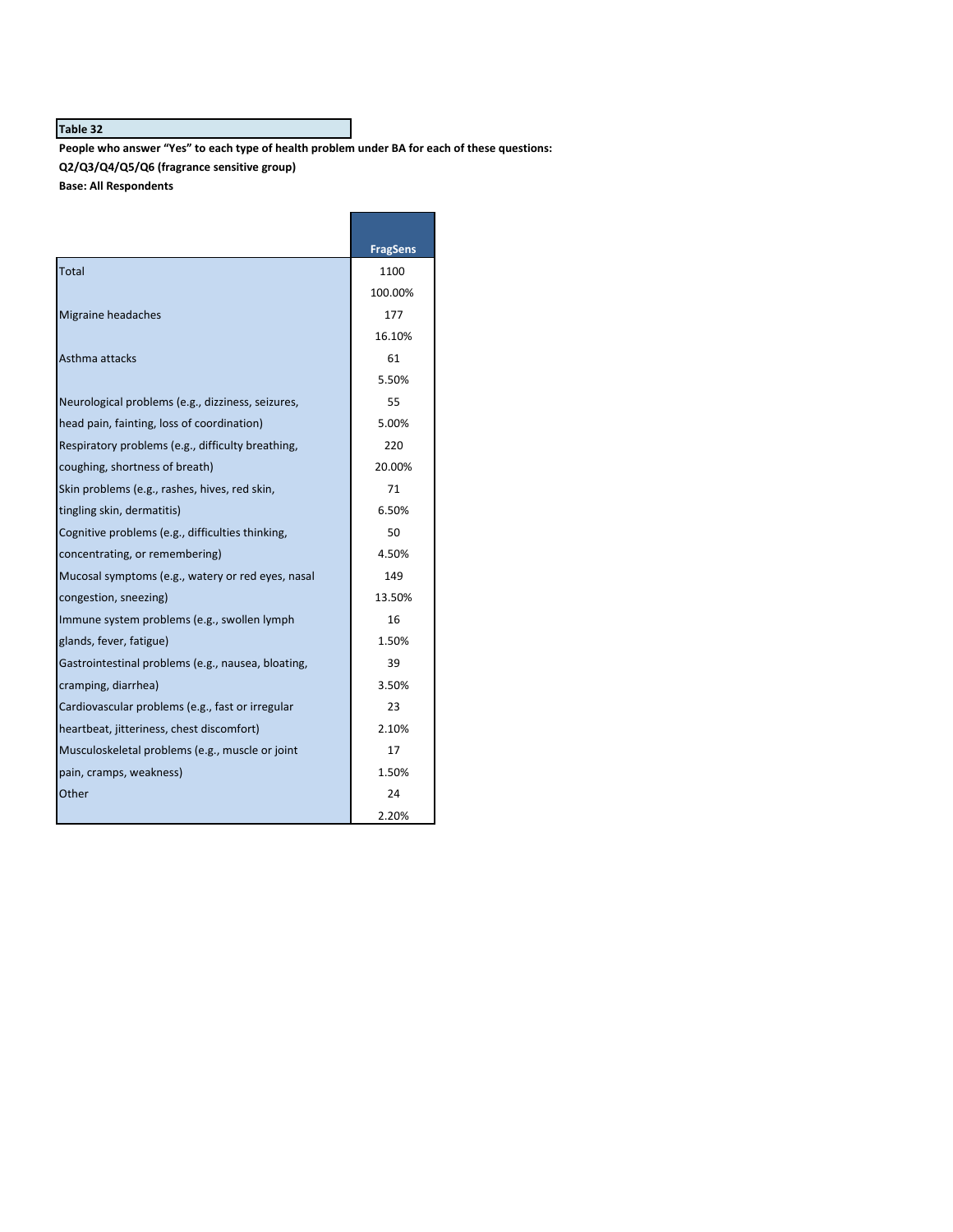**Demographics by Age and Gender** 

**Base: All Respondents**

|                      | <b>GenPop</b> |
|----------------------|---------------|
| Total                | 1100          |
|                      | 100.00%       |
| <b>Male/Female</b>   |               |
| <b>All Males</b>     | 556           |
|                      | 50.50%        |
| <b>All Females</b>   | 544           |
|                      | 49.50%        |
| <b>Gender vs Age</b> |               |
| <b>Male 18-24</b>    | 89            |
|                      | 8.10%         |
| <b>Male 25-34</b>    | 110           |
|                      | 10.00%        |
| <b>Male 35-44</b>    | 134           |
|                      | 12.20%        |
| <b>Male 45-54</b>    | 113           |
|                      | 10.30%        |
| <b>Male 55-65</b>    | 110           |
|                      | 10.00%        |
| Female 18-24         | 68            |
|                      | 6.20%         |
| Female 25-34         | 116           |
|                      | 10.50%        |
| Female 35-44         | 112           |
|                      | 10.20%        |
| Female 45-54         | 133           |
|                      | 12.10%        |
| Female 55-65         | 115           |
|                      | 10.50%        |